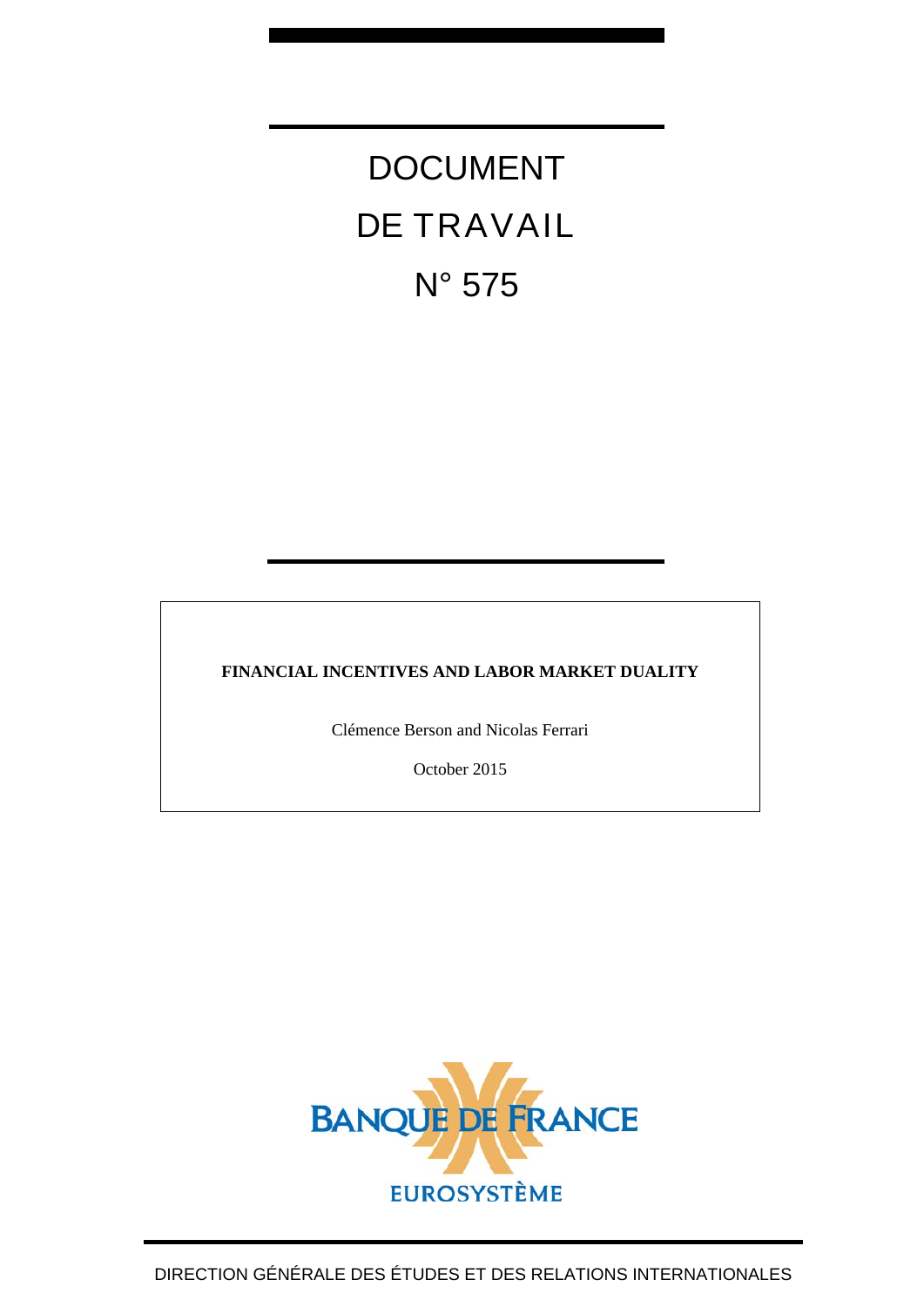## DIRECTION GÉNÉRALE DES ÉTUDES ET DES RELATIONS INTERNATIONALES

### **FINANCIAL INCENTIVES AND LABOR MARKET DUALITY**

Clémence Berson and Nicolas Ferrari

October 2015

Les Documents de travail reflètent les idées personnelles de leurs auteurs et n'expriment pas nécessairement la position de la Banque de France. Ce document est disponible sur le site internet de la Banque de France « [www.banque-france.fr](http://www.banque-france.fr/) ».

Working Papers reflect the opinions of the authors and do not necessarily express the views of the Banque de France. This document is available on the Banque de France Website ["www.banque-france.fr"](http://www.banque-france.fr/).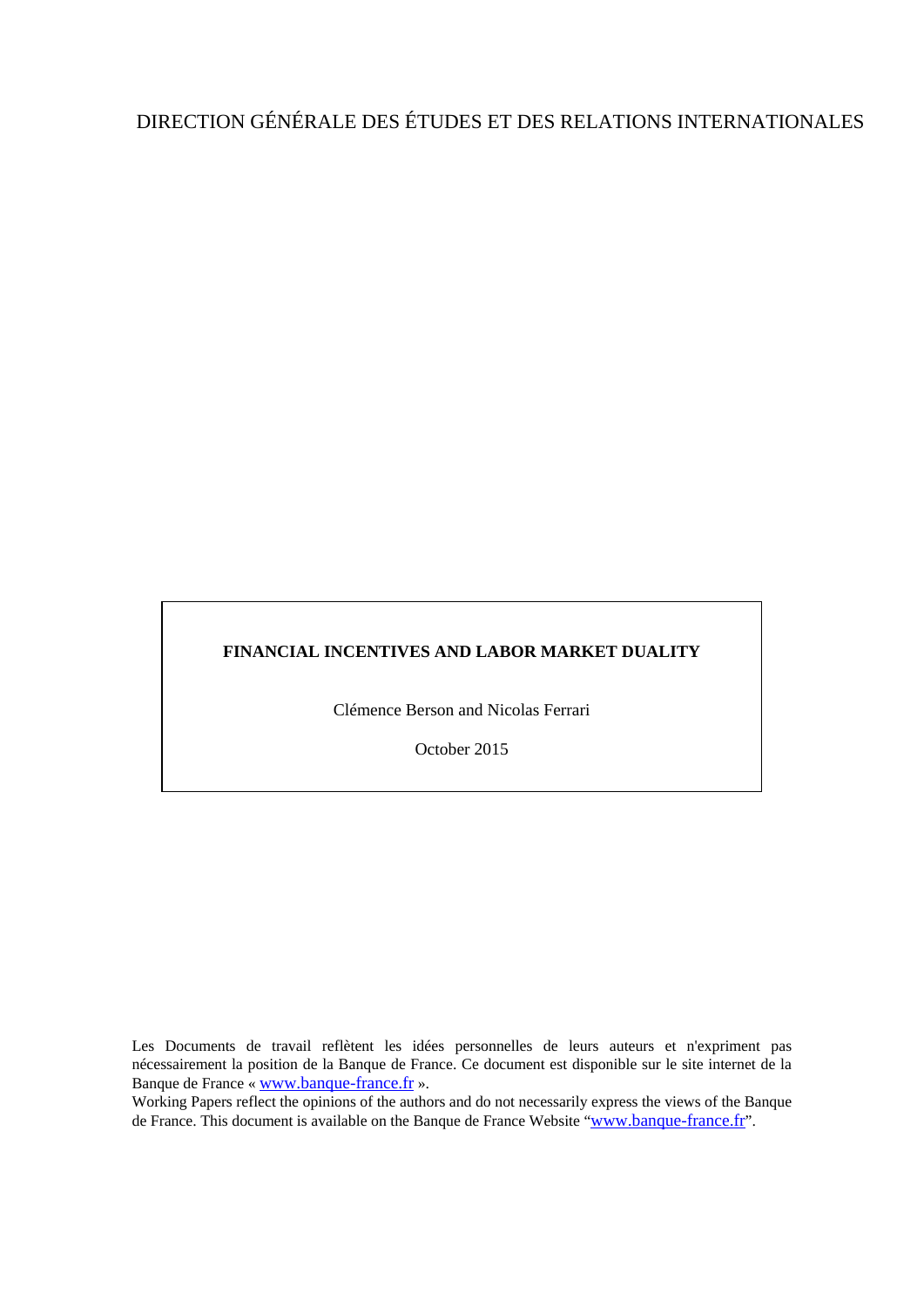# Financial incentives and labor market duality<sup>\*</sup>

Clémence Berson†and Nicolas Ferrari‡

<sup>∗</sup>N. Ferrari passed away in May 2014 when this research was completed. This paper is dedicated to his memory. The authors thank to P. Cahuc, L. Haywood, N. Jacquemet, T. Le Barbanchon, F. Malherbet, A. Terracol, E. Wasmer and participants of the *Séminaire Interne de Microéconomie Appliquée* of the University of Paris 1 for their useful comments. However the authors are responsible for all errors and interpretations of the data. The views expressed here are our own and do not necessarily reflect the views of the institutions we belong to.

<sup>†</sup>Banque de France and Centre d'Économie de la Sorbonne (University of Paris 1) ‡French Treasury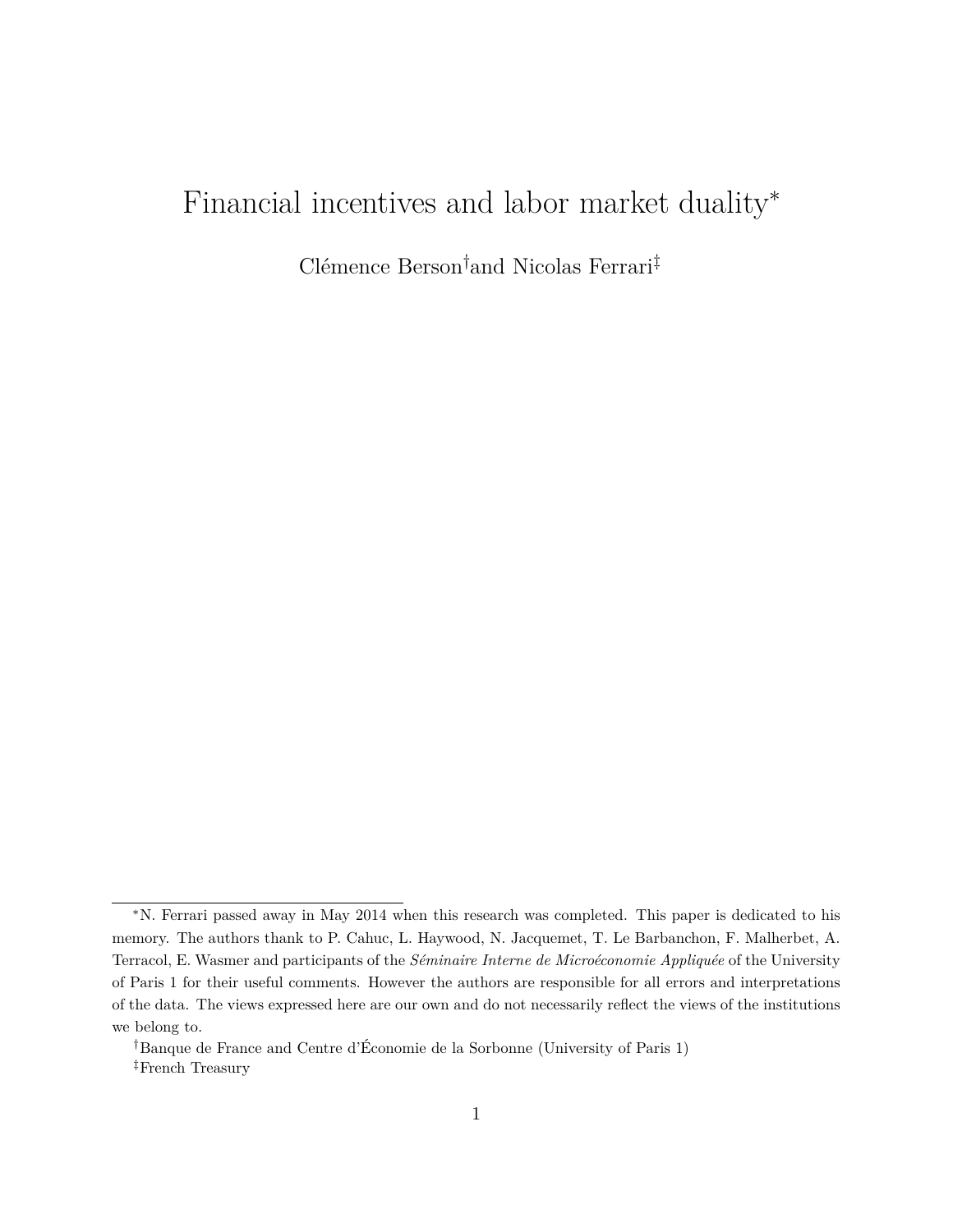#### **Résumé**

Le marché du travail français est segmenté entre les personnes bénéficiant d'un emploi stable et celles alternant contrats temporaires et périodes de chômage. Parmi les solutions envisagées pour réduire cette dualité figurent des incitations financières pour encourager les entreprises à allonger la durée des contrats ou favoriser le recours aux emplois stables. Cet article développe un modèle d'appariement adapté aux caractéristiques du marché du travail français et calibré sur données françaises. Les conclusions suivantes apparaissent : des cotisations dégressives avec l'ancienneté dans le contrat ou une taxe sur les licenciements et sur les fins de contrats temporaires réduisent la segmentation mais au prix d'une plus forte rigidité du marché du travail et d'une plus faible productivité ; par rapport à la taxe, des cotisations dégressives sont moins favorables aux nouveaux entrants et augmentent plus la durée moyenne de chômage ; une surcotisation sur les emplois temporaires, finançant une prime aux embauches en emploi stable, diminue également la segmentation du marché du travail mais elle n'a pas les mêmes effets négatifs sur la flexibilité du marché du travail et la productivité. De ce point de vue les réformes récentes en Italie et en France apparaissent pertinentes.

**Mots clés :** Segmentation, politiques publiques

#### **Abstract**

The French labor market is divided between workers in permanent jobs and those who alternate fixed-term contracts with unemployment spells. Among other public policies aiming at reducing this duality, financial incentives could induce employers to lengthen contract duration or favor permanent contracts. This article develops a matching model fitted to the French labor-market characteristics and calibrated on French data. A gradual decrease in unemployment contributions or a firing tax reduces the duality but increases market rigidity and lowers labor productivity. However, decreasing unemployment contributions gradually is less favorable for new entrants than a firing tax and lengthens unemployment spells. An additional contribution levied on short-term contracts to finance a bonus for permanent-contract hirings also decreases labor-market duality and increases activity but without negative impacts on labor-market flexibility and productivity.

**JEL Codes:** J41, J42, J48 **Keywords:** Duality, public policies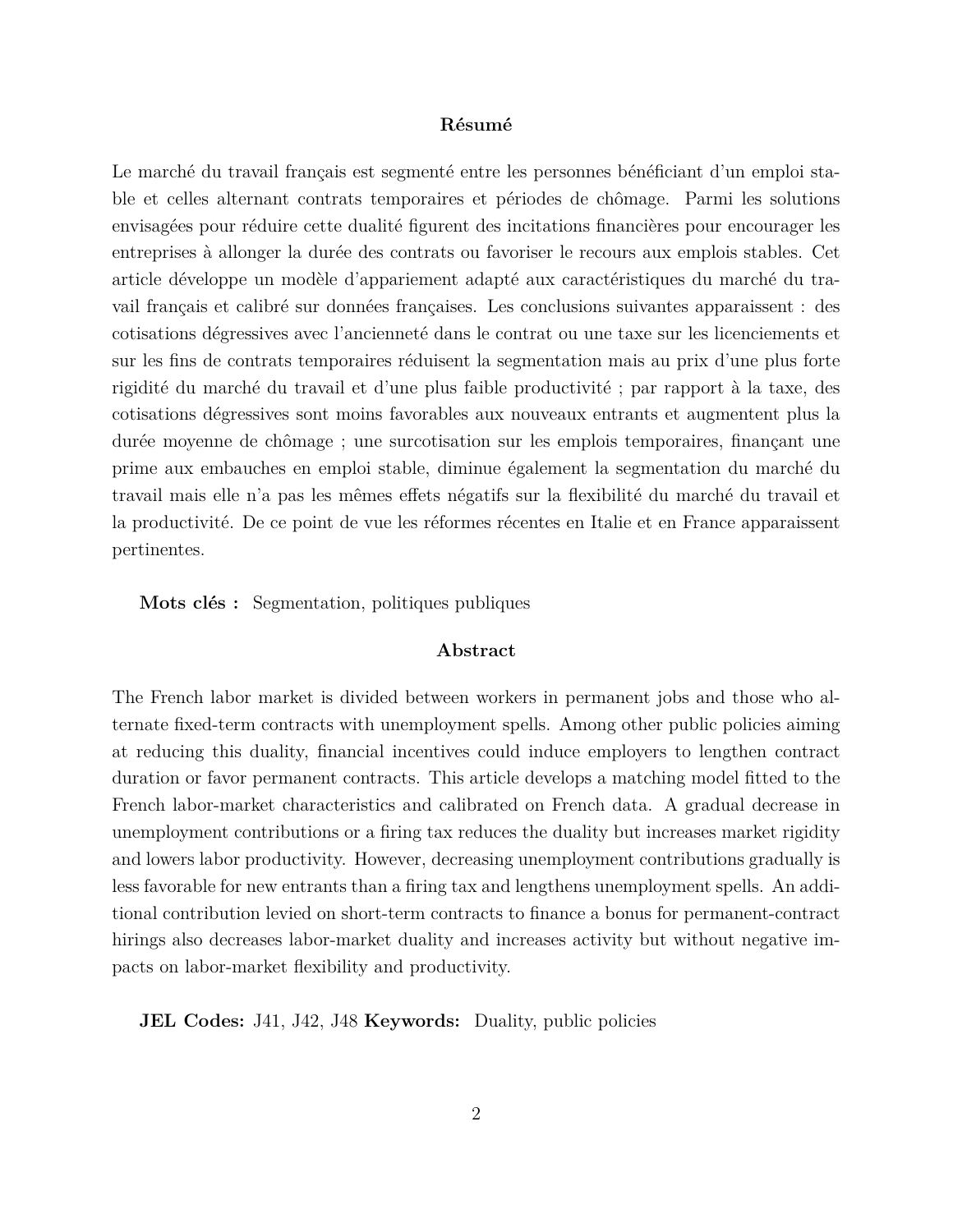### **Non-technical summary**

How reducing duality in the French labor market? Within the context of the current economic crisis, it seems difficult to make employment protection legislation of permanent and shortterm contract converge. Indeed, bringing employment protection under short-term contract closer to that offered by permanent contracts would limit flexibility of the labor market and firms would be less able to adjust to demand shocks. Decreasing permanent contract protection is politically and socially difficult to accept in this period of high unemployment.

If employment protection cannot be achieved between both types of contract, we propose to study financial incentives aiming at reducing labor market duality. We examine three proposals for reaching this goal. First, introducing a termination tax to finance unemployment benefits, along the lines of the U.S. "experience rating" system. The tax aims at insourcing factoring the social costs of unemployment into the employer's lay-off decision. The second proposal comes from French labor unions. To encourage employers to offer stable jobs, unemployment insurance contributions should decrease gradually, depending on the worker's tenure. This additional contribution in the first months or years is roughly equivalent to a hiring tax spread over several months. The third proposal is based on the Italian labormarket reform. An additional contribution is levied on temporary contracts to discourage short-term hirings. When an employer turns a temporary contract in permanent one, the surtax is partly or fully refunded.

This article develops a matching model whose originality is its use of two different approaches. First, the model distinguishes between short-term and permanent jobs. Hiring under permanent contracts is endogenous and determined, in particular, by a stable productivity level for the job-worker match. This level is observed during an initial job under a short-term contract. Second, permanent job destructions are endogenous and take into account the long-term productivity component and productivity shocks. The shocks notably reflect the uncertainties concerning demand for the firm's products. We perform quantitative simulations based on the model's calibration on French labor-market characteristics.

Consistently with intuition, introducing a termination tax or gradually decreasing contributions reduces labor-market duality, which we can define as the share of short-term contracts in total employment or as the share of short-term contracts converted to permanent ones. However, the reduction in duality is obtained at the price of lower labor-market flexibility and its consequences, i.e., lower labor productivity, wages, and growth. In keeping with the first intuition, a termination tax has a more positive effect than gradually decreasing contributions on the well-being of labor-market new entrants and average unemployment duration. These results are independent of the calibration. Our numerical simulations show that a ter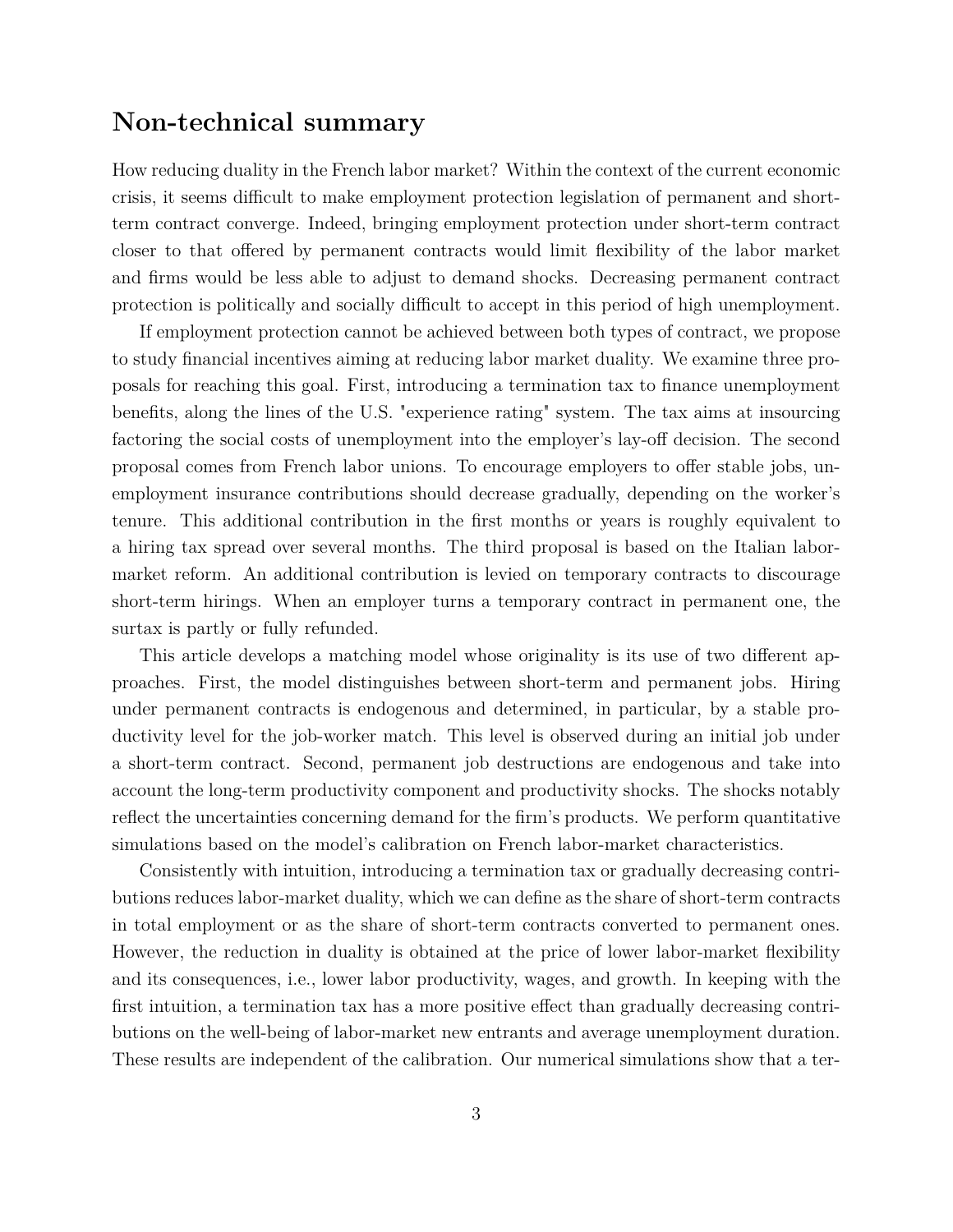mination tax provides a greater stimulus to employment but weighs on labor productivity. Unlike the first two reforms, the third preserves labor-market flexibility and has a positive impact on growth and labor productivity. It diminishes labor-market duality by reducing the share of short-term contracts leading to unemployment. However, it generates only a modest decline in the share of short-term contracts in total employment. Consequently, a combination of tax and bonuses decreases labor market duality with less negative impact on the economy.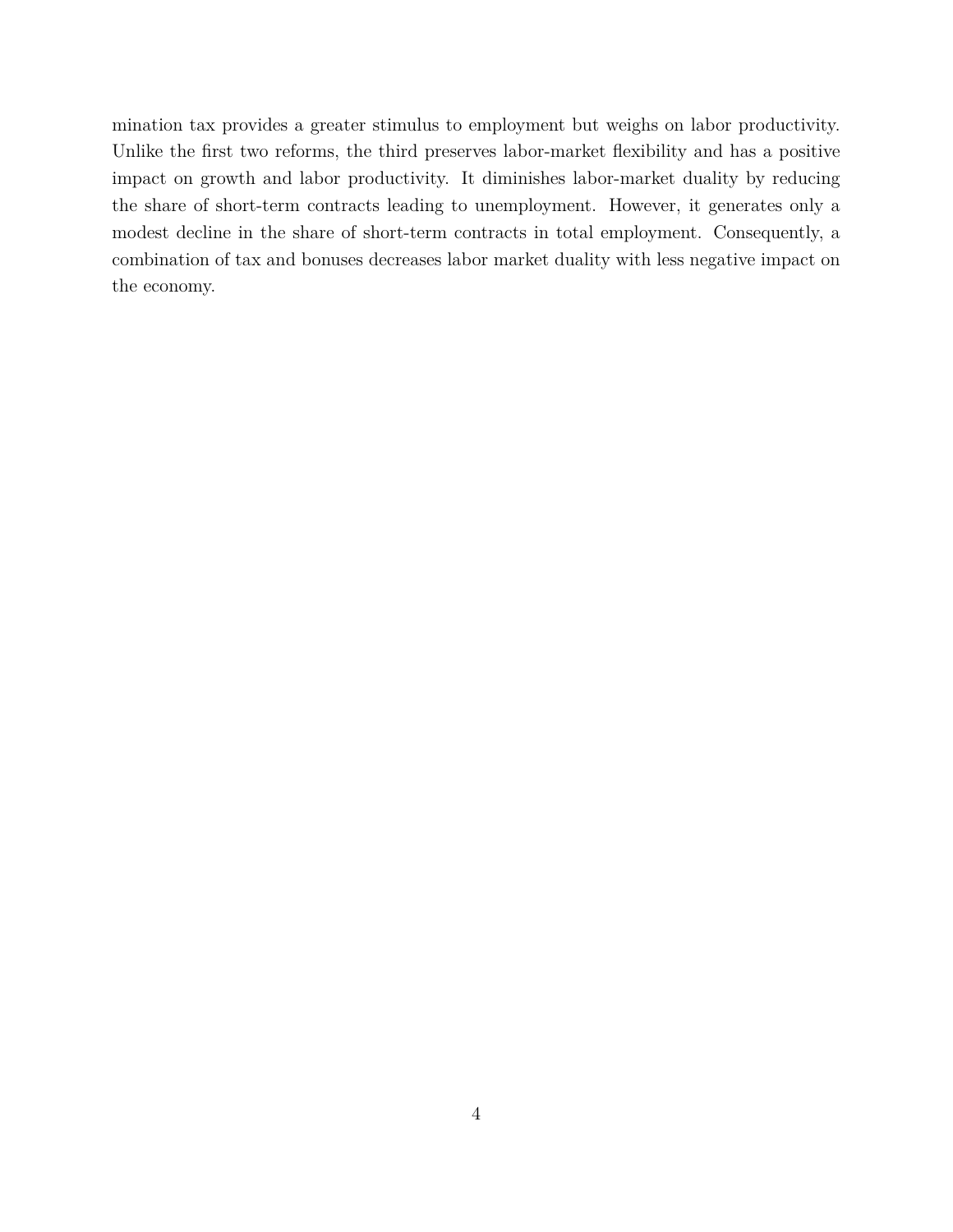### **1 Introduction**

The French labor market is divided between workers in stable jobs and those who alternate fixed-term contracts with unemployment spells. This lack of job stability particularly concerns precarious populations such as unskilled workers, young people, mothers of young children, and second-generation immigrants. This situation is not specific to France, but is also observed in countries of Southern Europe. The economic literature<sup>1</sup> shows that the phenomenon could be related to labor-market institutions and the gap between the employment protection of permanent and fixed-term contracts. Two major articles deal with this topic in France. Blanchard and Landier (2002) show the negative effect of fixed (i.e., short-term) contracts (Contrats à Durée Déterminée: CDDs) on the functioning of the labor market. Staff turnover and the unemployment rate are higher. Cahuc and Postel-Vinay (2002) highlight the inefficiency of the combination of high employment protection and the introduction of short-term contracts. However, in their model, a majority of workers prefer this inefficient *laissez faire*, an attitude that explains the system's persistence. To reduce labor-market duality, these authors suggest harmonizing employment protection for fixed-term contracts with that of permanent contracts, or instituting a single labor contract.<sup>2</sup> However, this type of solution generates legal difficulties and might not win economic and social acceptance. An alternative could be to offer employers financial incentives in favor of stable jobs, either via employment duration or the type of contract (permanent contract (Contrat à Durée Indéterminée: CDI) versus CDD or temporary work).

We examine three proposals for reaching this goal. First, Blanchard and Tirole (2003) introducing a termination tax to finance unemployment benefits, along the lines of the U.S. "experience rating" system. The tax aims at insourcing factoring the social costs of unemployment into the employer's lay-off decision. The second proposal comes from French labor unions. To encourage employers to offer stable jobs, unemployment insurance contributions should decrease gradually, depending on the worker's tenure. This additional contribution in the first months or years is roughly equivalent to a hiring tax spread over several months. Both proposals will increase labor-market flow costs, which could induce employers to lengthen average employment duration. However, the second proposal impacts hiring flows and could have a less favorable impact on employment or well-being than the first proposal, which targets lay-off flows. The third proposal is based on the Italian labormarket reform. An additional contribution is levied on temporary contracts to discourage short-term hirings. When an employer turns a temporary contract in permanent one, the

<sup>1</sup>See in particular Bassanini and Garnero (2013).

<sup>&</sup>lt;sup>2</sup>See, especially, the report by Cahuc and Kramarz  $(2004)$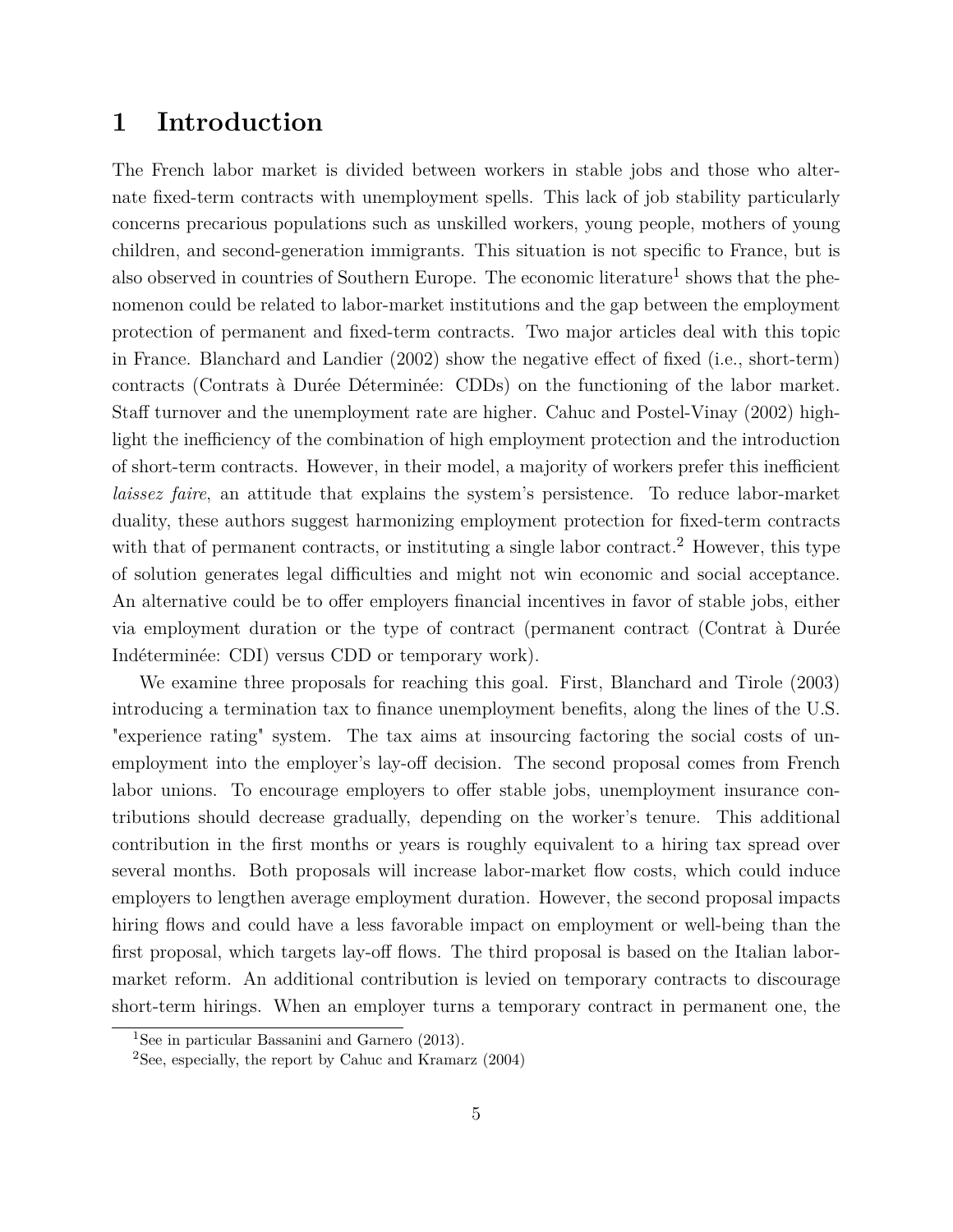surtax is partly or fully refunded. Unlike the first two proposals, the penalty on short-term contracts is linked to support for permanent hirings. We believe this approach will generate a milder increase in labor-market rigidity than the first two proposals.

To study these policies, we use a matching model based on Pissarides (2000), where permanent and temporary jobs are distinct and permanent jobs are endogenously destroyed. Due to the existence of a minimum wage (Smic) in France, real wages cannot be viewed as perfectly flexible, in particular for temporary unskilled jobs. To allow for this, we split the labor market into skilled and unskilled workers. We calibrate the model on French data and simulate three public policies aiming at reducing labor-market duality: a hiring tax, a firing tax, and a surtax on fixed-term contracts to finance a bonus for permanent hirings.

The article is organized as follows. Section 2 describes the labor-market duality in France and introduces the three studied reforms. Then, Section 3 describes the matching model used and Section 4 details its calibration on French data. Section 5 shows the impact of the three stylized reforms. Finally, Section 6 concludes.

### **2 The French labor-market duality**

The French labor market is divided between workers in stable jobs with high employment protection and those who accumulate unemployment spells and short-term contracts. These two categories are compartmentalized, condemning the most precarious workers to a bumpy occupational path. This phenomenon is characteristic of Southern European countries, particular Spain, Portugal, and–to a lesser extent–Italy and France.

The notions of duality and selection are hard to disentangle. A lack of flows between the precarious–jobs and permanent–jobs markets may explain why workers have trouble moving between the two. The main explanation is that the hiring flow into permanent contracts is small because of the high employment protection they offer (See below). This phenomenon is called duality. However, the small flows between the two markets may also be due to a selection mechanism. Firms win the loyalty of their most productive workers by hiring them on permanent contracts. In contrast, they refuse to establish long-term relationships with less productive workers, who are consequently stuck in the precarious jobs market. Empirically, the two phenomena reinforce each other. Duality degrades the employability of non-permanent workers because they are less trained and less experienced. Selection by employers tends to keep them in the second market. In the opposite direction, selection leads firms to offer permanent contracts to workers already employed under permanent contracts, thus reinforcing labor-market duality.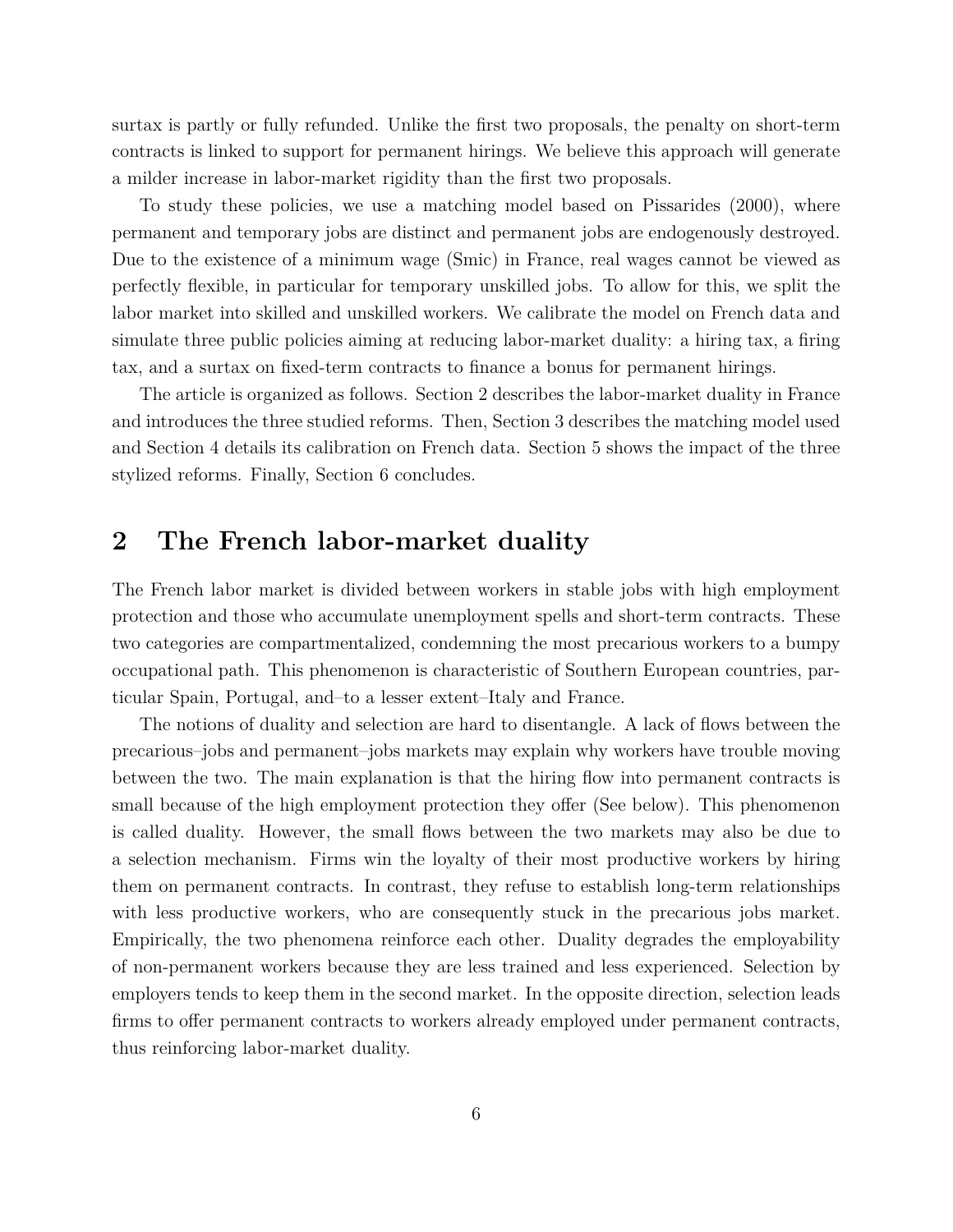It should be noted that duality is hard to summarize in one quantitative index. In the following section, duality is measured by the share of short-term contracts in total employment and the share of short-term contracts converted into permanent contracts.

### **2.1 Duality is essentially due to a gap of employment protection between CDD and CDI**

In France, the share of short-term contracts in total wage-earning employment strongly increased during the mid-1980s (Figure 1(a)) owing to the use of CDDs and, since the mid-1990s, to the reliance on temporary workers. CDD hirings are strictly regulated by law. In practice, however, the law is circumvented and CDDs account for almost 80% of hirings, excluding temporary work. As Figure 1(b) shows, this proportion barely increased in the 2008-2009 crisis and is now stable. The level is higher than the mean observed level of the 2000s. However, because of their short duration, CDDs represented only 10% of wage-earning employment in 2010 (12% including temporary workers).

To dismiss a worker in a permanent contract is often a long, risky, and costly process. This may explain why firms use short-term contracts to increase workforce flexibility in order to cope with economic risks. The growing use of CDDs and temporary work has made the labor market more fluid, increasing job creation and destruction. However, this higher employment flexibility, focused solely on short-term contracts, does not seem to have significantly reduced unemployment. It has also helped to reinforce employment protection of insiders to the detriment of outsiders' integration. Moreover, this duality reduces human capital, because of the reduction in training of CDD workers and in firm-specific human capital accumulation. This has a negative impact on labor productivity.

Theoretical analysis confirms these arguments. Blanchard and Landier (2002) and Cahuc and Postel-Vinay (2002) showed that partial flexibility, focused exclusively on short-term contracts, reduces the CDI share and has an even stronger negative impact on flows into and out of CDIs. Such flexibility may thus increase unemployment. The imbalance due to a gap in dismissal costs between permanent and short-term contracts could be more harmful than the gap in separation costs. More recently, Cahuc, Charlot, and Malherbet (2015) point out that a strong employment protection of permanent contracts increases flows of shortterm jobs. The impact on employment is small but this employment protection significantly reduces the labor productivity, substituting permanent jobs by short-term contracts. International comparisons strengthen these arguments. Bassanini and Garnero (2013) show that higher the employment protection, dualer is the labor market. The employment protection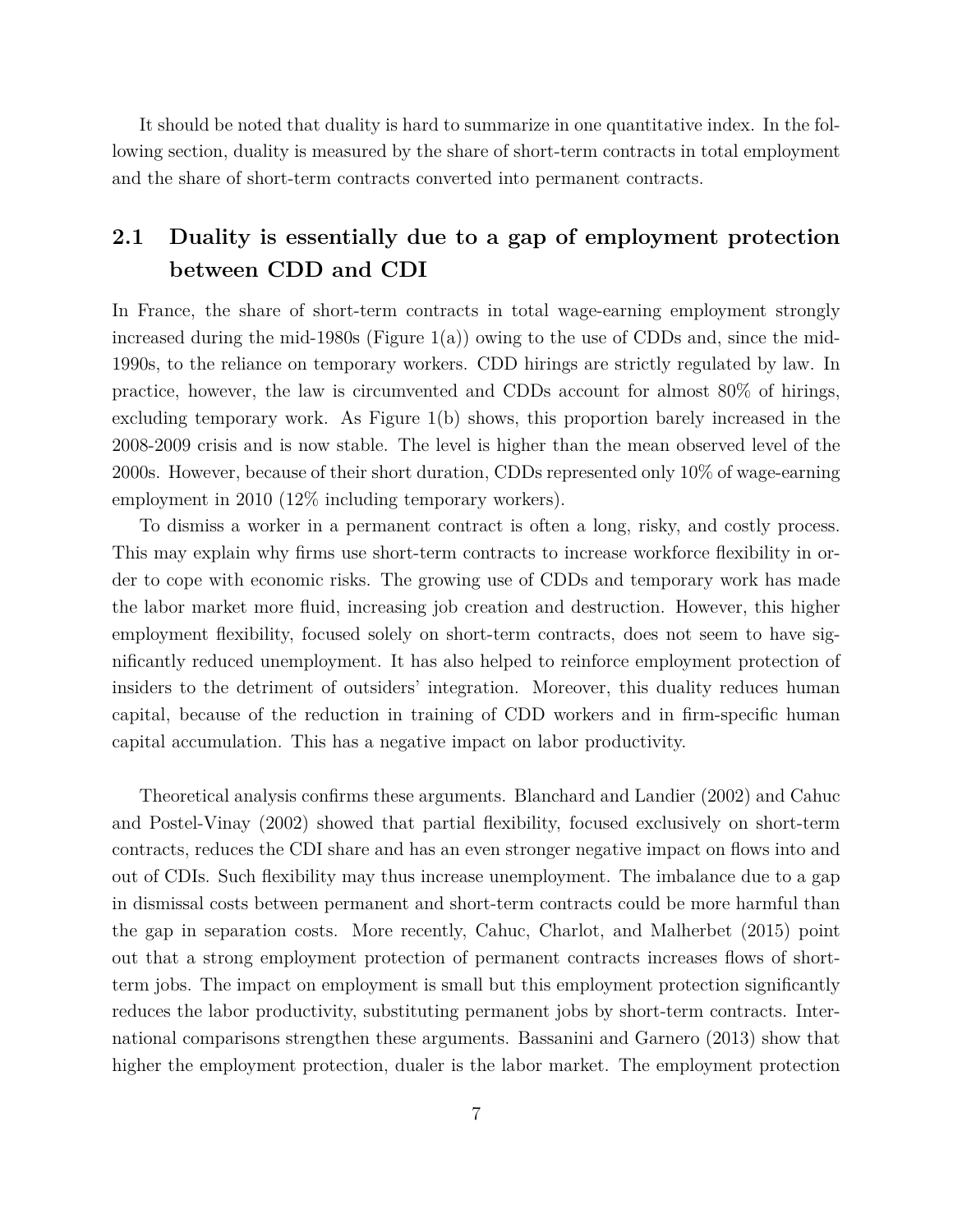

Figure 1: Share of temporary contracts in wage-earning employment and hiring

gap between permanent and short-term contracts increases duality.<sup>3</sup> However, this analysis is sensitive to the robustness of the employment protection index (See Bentolila, Cahuc, Dolado, and Le Barbanchon (2012)).

Labor-market duality has social implications. Short-term contracts are concentrated in sensitive population categories, such as young people, women, and unskilled workers, making their employment status precarious. In 2011, CDDs, temporary-work contracts and apprenticeships represented one-half of wage-earning jobs held by young people aged 15- 24 and one-third of those held by young people aged 15-29 (21% of workers aged 15-29 have CDDs and 5% are temporary workers, compared with 7% and 2% respectively for the 30-49s).<sup>4</sup>. The coexistence of short-term and permanent contracts leads to an unequal distribution of risks induced by economic conditions. Risk exposure is highest for workers

<sup>&</sup>lt;sup>3</sup>Employment protection for short-term contracts focuses on early terminations by employers and on the conditions in which short-term hirings are allowed.

<sup>4</sup>Source : Insee, 2011 LFS (Enquête Emploi).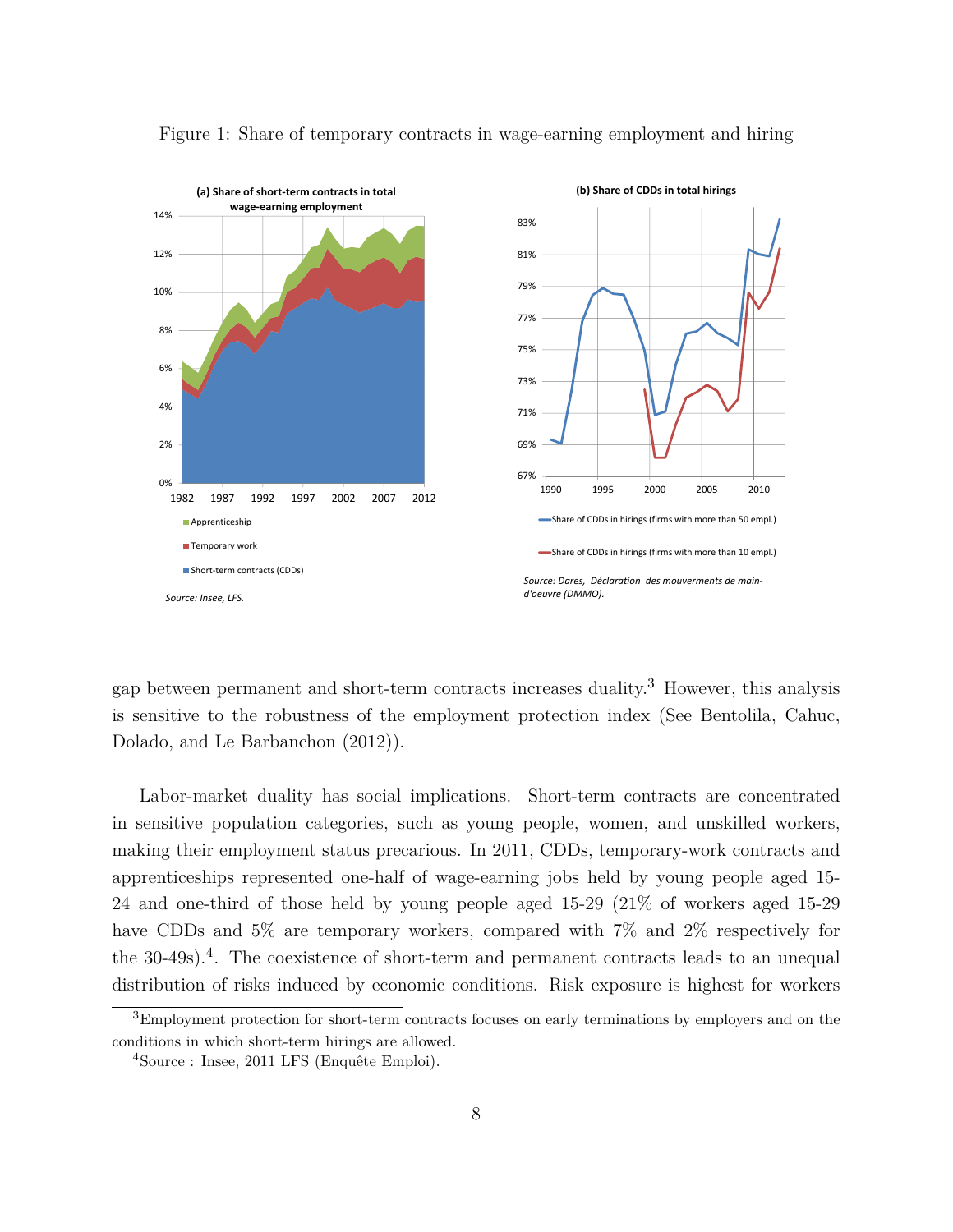under short-term contracts and the most precarious population categories. Furthermore, the advantages of a permanent contract extend beyond the labor market, as a stable job facilitates access to housing and loans.

### **2.2 Which policy can most reduce duality?**

As we noted in the introduction, the most logical solution, and probably the most economically efficient, should aim to bring employment protection under short-term contracts closer to that offered by permanent contracts. For this purpose, CDD hirings could be controlled more strictly through tighter legislation or increased inspections. However, given the relatively limited flexibility of the French labor market, firms will be less able to adjust to demand shocks. A second option would consist, instead, in loosening restrictions on lay-offs by offering guarantees to dismissed workers, streamlining procedures or broadening the range of circumstances in which lay-offs are allowed. But this type of solution is politically and socially hard to accept during a period of crisis and high unemployment. Moreover, it could create legal problems because of the uncertainty surrounding changes in case law and compatibility with ILO agreements ratified by France. A third alternative would be to remove differences between short-term and permanent contracts and create a single labor contract.<sup>5</sup> This solution would pose the same problems as the previous options, depending on whether the new contract offered low employment protection similar to that of short-term contracts or high protection similar to that of permanent contracts.<sup>6</sup>

If employment-protection cannot be achieved between the two types of contract, some second-tier solutions could be envisaged, especially financial incentives. Our article seeks to contribute to public discussion of the issue in France by assessing three proposals.

**Termination tax:** This proposal, put forward by economists in the wake of the Blanchard and Tirole (2003) report, is based on the experience of North American countries. In the United States and Canada, each firm's unemployment-insurance contribution is determined by the benefits paid out to previously dismissed workers. This bonus-penalty system–called "experience rating"–is designed to raise employers' awareness of their responsibilities concerning the impact of dismissals on the financial position of unemployment-insurance funds and to make them factor this cost into their decisions. To the extent that system takes into

 ${}^{5}$ See notably the report Cahuc and Kramarz (2004).

<sup>6</sup>Lepage-Saucier, Schleich, and Wasmer (2013) show that the transition from a labor market with two types of contract to a labor market with a unique contract is not necessarily efficient.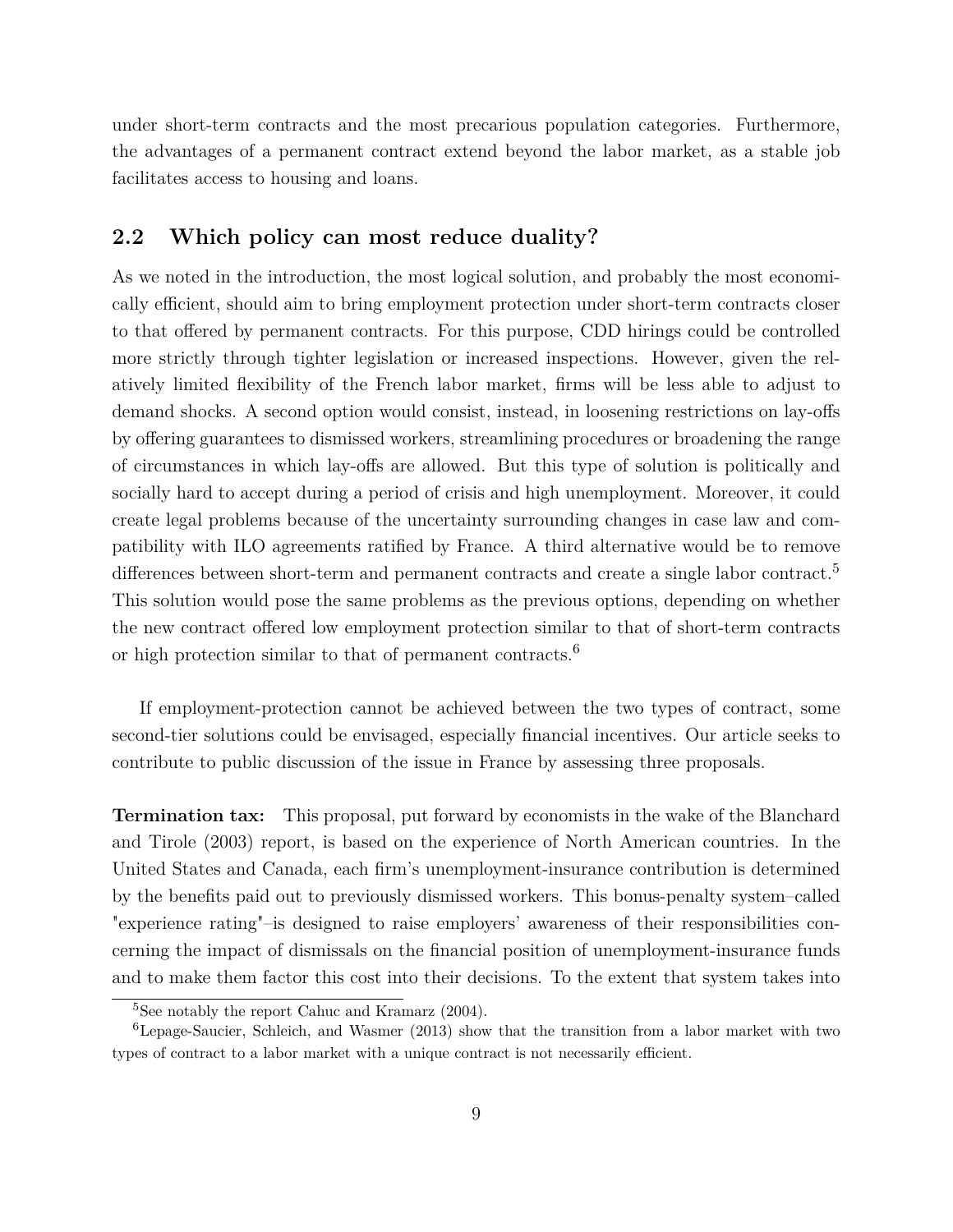account all breaches of contract entitling dismissed workers to benefits (including termination of temporary and short-term contracts, redundancies, and the mutually agreed terminations applied in France), it offers an incentive to firms to offer stable jobs under permanent contracts rather than short-term contracts. The system also encourages employers to increase their workers' non-specific human capital in anticipation of their possible dismissal. On the other hand, it could discourage firms from hiring less-employable workers because of the greater likelihood of long unemployment spells in case of contract termination. In addition, it could incite firms to hire under very-short-term contracts, which do not make workers eligible for unemployment benefits.

A measure similar to the previous one but simpler consists in taxing breaches and terminations of labor contracts that make workers eligible for unemployment benefits. Unlike in the experience rating system, firms pay the additional cost at the time of dismissal and not in subsequent years, and the cost does not depend on the length of dismissed workers' unemployment spells. It therefore does not encourage firms to increase their workers' employability, but it does not offer an incentive to hire only the more employable workers. The two solutions may also respond differently to economic shocks. Experience rating is less pro-cyclical (See L'Haridon and Malherbet (2010)). Nevertheless, both measures seem to be equivalent as regards the link between employment protection and labor-market duality.

A rich literature, notably in French, details the advantages and disadvantages of such measures. For instance, Cahuc and Zylberberg (2008) show that without a dismissal tax, the volume of lay-offs is too high because firms do not factor in the social cost of unemployment. However, we must take French labor-market characteristics into account, as high employment protection reduces the expected benefits of the measure. Wage rigidity accentuates this effect.<sup>7</sup> Charlot and Malherbet (2010) argue that the new solution must substitute for standard employment protection in order to limit the average unemployment spell. In the same vein, Blanchard and Tirole (2003) argue that a reduction in the non-monetary costs of dismissals offsets the introduction of a dismissal tax.

**Gradually decreasing contributions:** The second category of reform proposals is mainly advocated by trade unions.<sup>8</sup> The key proposal is that unemployment-insurance contributions should decrease in proportion to workers' length of service. Labor costs would thus be higher at hiring and then decrease with time. The aim would be to encourage employers to increase employment duration.

<sup>7</sup>See Cahuc and Malherbet (2001) and Cahuc and Malherbet (2004).

<sup>&</sup>lt;sup>8</sup>See Coquet (2010) and Coquet & Sylvain, "L'indemnisation du chômage : éléments pour une réforme", http:*//*www.actualite-de-la-formation.fr*/*IMG*/*pdf*/*DGEFP\_note\_indemnisation.pdf.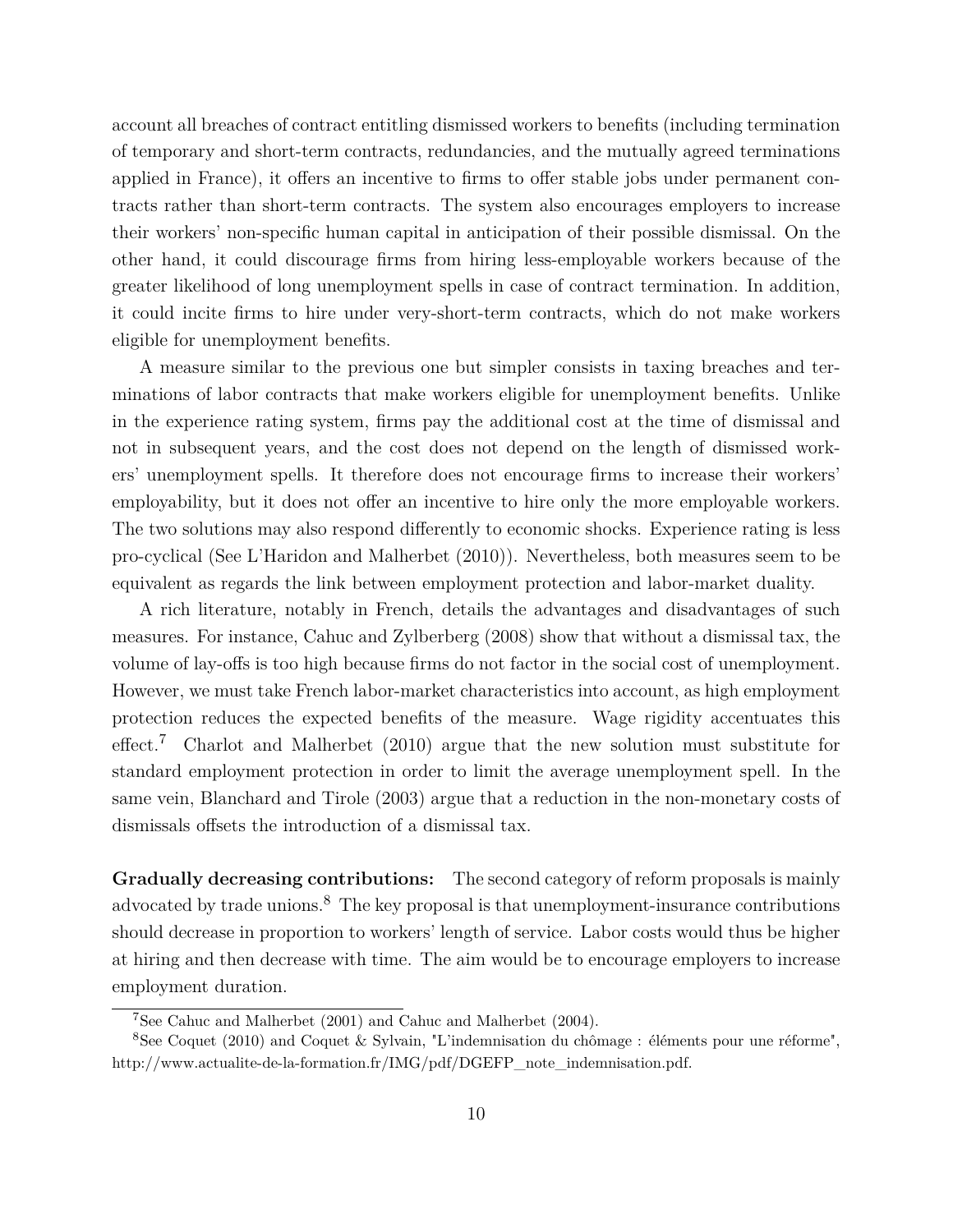An alternative reform consists in raising unemployment-insurance contributions for short term contracts. To our knowledge, there has been no economic assessment of this type of reform. As a dismissal tax, it is likely to reduce labor-market flows and increase both average unemployment spells and job durations. In principle, its impact on the level of unemployment is ambiguous. We assess the proposal and compare it with a dismissal tax. By discouraging hiring rather than job destruction, a declining-contributions system is probably less favorable for employment than a dismissal tax.

**Italian-style reform:** A third proposal consists in raising unemployment-insurance contributions on short-term contracts to finance a bonus for turning short-term contracts into permanent ones. The Fornero reform in Italy, enacted in July 2012, introduces a tax on shortterm contracts (1.4% of gross wages), which is transferred to the unemployment-insurance fund. If the short-term contract is turned into a permanent one, the tax is refunded after the trial period. The amount is limited to the last six monthly payments. Firms are no longer required to justify their use of short-term contracts. Controls and rules to limit substitutes for short-term contracts have been strengthened.

To our knowledge, this Italian reform has not been evaluated. Our article aims to fill the gap using French data. However, to obtain a reform that has no impact on public finances, the "Italian-style" reform in our simulation uses all revenues from the tax on short-term contracts to finance the bonus for turning short-term contracts into permanent ones. This Italian-style reform has a positive impact on public finances as not all short-term contracts are transformed in permanent ones and refunds are capped at six monthly payments.

The first two proposals–a dismissal tax and gradually decreasing contributions–make the labor market less flexible because of the incentive to lengthen employment duration. To lessen labor-market duality, it is preferable to reduce short-term contract flows and increase permanent-contract flows rather than aggravating labor-market rigidity. As explained before, it seems hard to simplify CDI dismissals. Incentives to permanent hirings thus seem an economically efficient alternative.

### **3 Model**

To study the impact of these financial incentives, we develop a matching model with endogenous job destruction as described by Pissarides (2000). Several types of models allow an examination of labor-market duality by incorporating short-term and permanent contracts.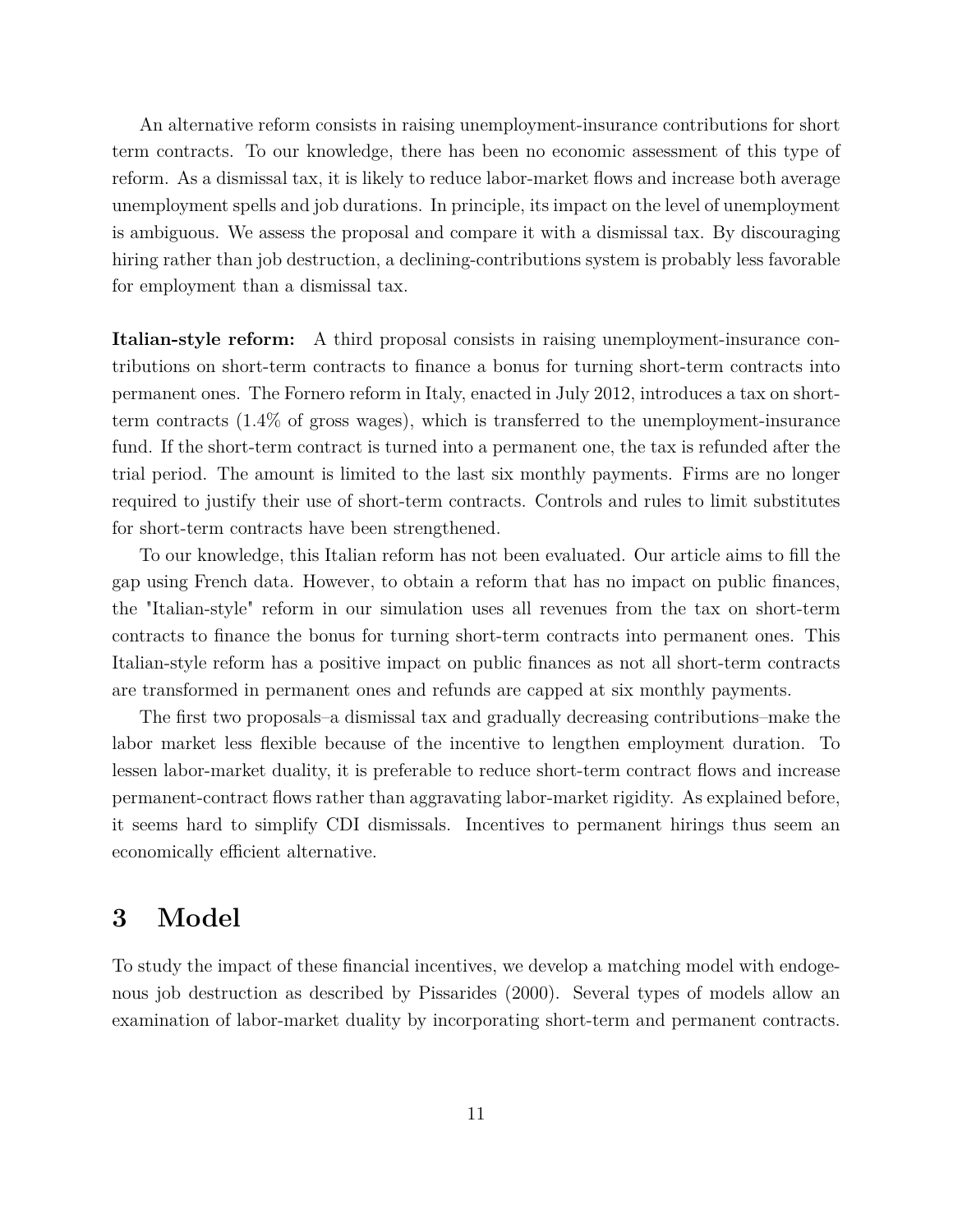In the first type, an exogenous proportion of hirings may consist of short-term contracts<sup>9</sup>. The proportion depends implicitly on legislative flexibility regarding short-term contracts. In the second type of model, firms create only short-term contracts, which are converted to permanent ones or terminated.<sup>10</sup> This approach takes into account the trade-off between the two types of contracts but needs a simplification: all permanent hirings follow short-term contracts. A third and more recent category of models endogenizes the contract choice. Caggese and Cunat (2008) assume a higher productivity of permanent contracts. The choice of contract is accordingly determined by a trade-off between the contract type and dismissal costs. Cahuc, Charlot, and Malherbet (2015) introduce heterogeneity in the frequencies of productivity shocks. The frequencies are not observed by employers when they begin their business operations but are known when employers choose to open a vacancy. The choice of contract (and of the duration, for a short-term contract) is made on the basis of this frequency. The model described in this paper uses the second approach, which treats trial periods for permanent contracts as short-term contracts.

### **3.1 Assumptions**

We consider that the trial period becomes a permanent job when the hiring is confirmed. Jobs are divided into those with a costly separation initiated by the employer (mostly permanent contracts) and those with a reduced termination cost (temporary work, short-term contracts, trial periods, and apprenticeship). For simplicity's sake, we shall refer to the first situation as "CDI" or "permanent contract" and the second as "CDD" or "short-term contract."

Exit flows from CDIs are not exogenous. They are determined by productivity shocks so as to capture the effect of a dismissal tax. We model productivity as the sum of a perennial component, which reflects the inherent quality of the job/worker match, and an economic component, which reflects hazards on demand for the firm's products.

Lastly, we need to take into account the effects of the minimum wage (Smic) on the lowest wages. Cahuc and Zylberberg (1999) highlighted a strong interaction between employment protection and minimum wage: when wages are set by bargaining, dismissal costs have no impact on the unemployment rate because the decrease in hirings is offset by the decrease in breaches of terminations. In particular, employment protection induces lower wages at hiring and curbs the negative effects on hiring. When wages are not negotiated–and especially when they are constrained by the minimum wage–the hiring wage cannot be adjusted. As a result, the negative effect on hiring is not offset by the decrease in terminations. This

<sup>9</sup>See, for instance, Cahuc and Postel-Vinay (2002)

 $10$ See, for instance, Goux and Maurin (2000) or Blanchard and Landier (2002).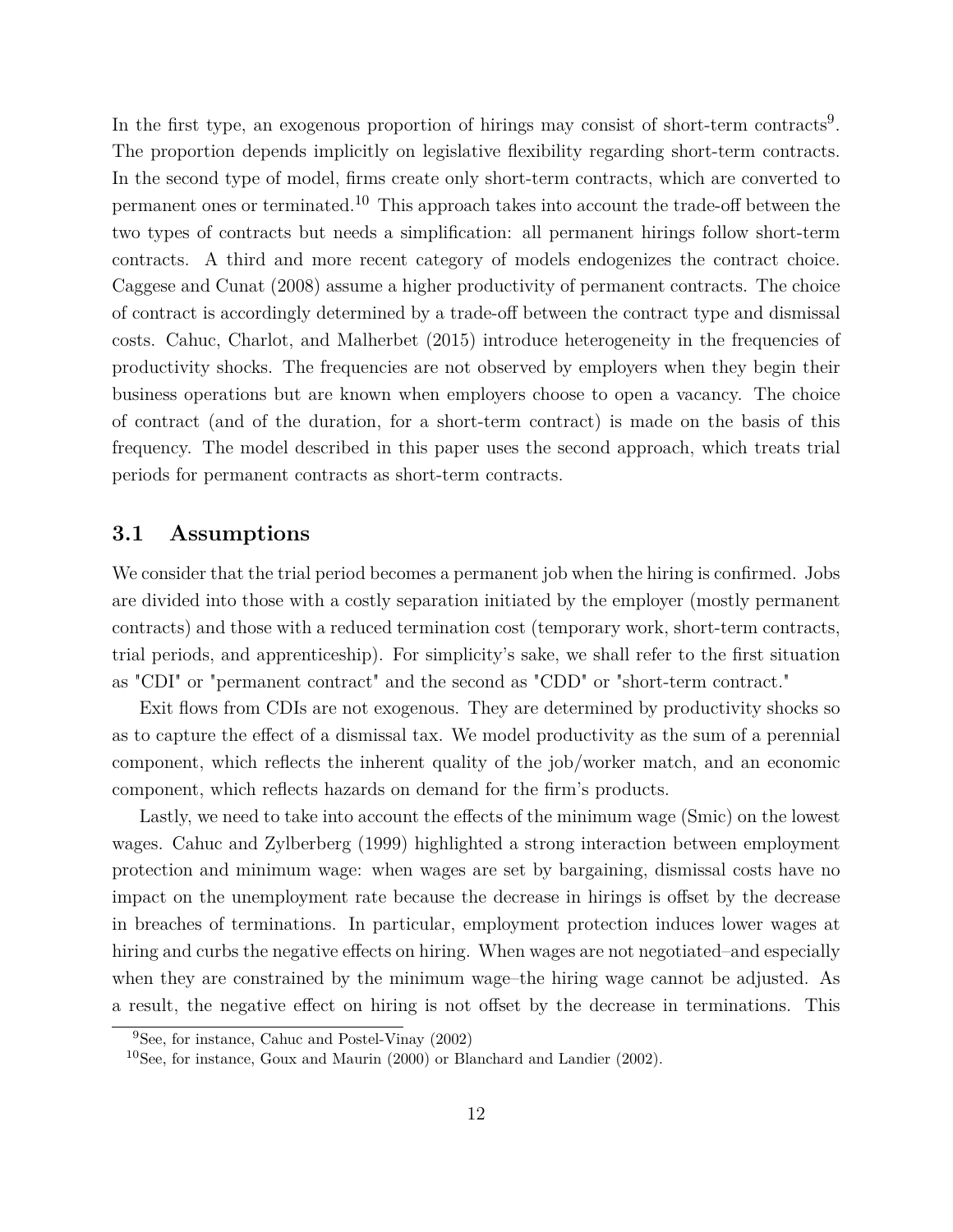mechanism concerns earnings at minimum-wage levels but also slightly higher earnings in order to maintain a wage hierarchy.<sup>11</sup> As the French minimum wage (Smic) is high relative to the median wage, we could not ignore the mechanism. Many workers are hired at the minimum wage<sup>12</sup> and their earnings rise with tenure.<sup>13</sup> In order to take it into account, the labor market is divided in two workers category. In the first part, workers are skilled and wages are always negotiated. In the second part, workers are unskilled and are paid at the minimum wage in short-term contracts, whereas their wage is negotiated when they are in a permanent one.

#### **3.1.1 Notations**

The working population is made up of unskilled and skilled workers. Skill level is subscripted by  $k$ , with  $k = n$  for unskilled workers and  $k = q$  for skilled workers. The two categories are normalized to 1. A proportion  $l_{0k}$  is hired under CDDs,  $l_{1k}$  under CDIs, and  $u_k$  is unemployed. Unemployment benefits are  $b_k$  and the cost of a vacancy for a firm is  $h_k$ (Figure 2).

We model the matching process between vacancies and unemployed persons by a matching function. When *u* unemployed are seeking work and firms open *v* job vacancies, the number of hirings is  $M_k(v, u)$ , where  $M_k(.,.)$  is an increasing function relative to both parameters, with constant scale returns such that  $M_k(v,0) = M_k(0,u) = 0$ . Let  $\theta_k = v_k/u_k$  the tightness of each labor market. The probability of filling the post is  $m_k(\theta_k)$  with  $m_k(\theta_k) = M_k(1, 1/\theta_k)$ . The probability for an unemployed person of finding a job is  $\theta_k m_k(\theta_k)$ .

The cost for a firm of hiring a worker under a CDD is  $d_{0k}$ , comprising administrative costs and/or taxes. The hired workers' productivity is  $z_{0k}$ . The net and gross wages for the job is  $w_{0k}$  and  $\rho_{0k}w_{0k}$  respectively, where  $\rho_{0k}$  is the tax wedge. The contract ends randomly, following a Poisson process of parameter  $\lambda_{0k}$ . At that point, the worker reveals his or her initial productivity  $z_d$  in a CDI. Taking this productivity into account, the firm

<sup>&</sup>lt;sup>11</sup>As demonstrated by the diffusion effects when the Smic increases (See Koubi and Lhommeau (2007) and, more recently, by Goarant and Muller (2011) and Aeberhardt, Givord, and Marbot (2012)).

 $12$ In the 2007 LFS, low-skilled workers in full-time and short-term contracts (CDDs, apprenticeships, temporary work, trial periods) report monthly wages averaging 1.12 times the net minimum wage for 35 hours/week. Workers under permanent contracts are paid 1.45 times the net minimum wage, and high-skilled workers under permanent contracts earn 1.64 times the net minimum wage. Between 2003 and 2009, 26% of workers earning the minimum wage or near the minimum wage had a tenure of less than one year, compared with only 5% of workers paid at twice the net minimum wage or more (See Champsaur (2010) [Expert Group Report]).

<sup>&</sup>lt;sup>13</sup>Between 1995 and 2007, only 13% of workers present at least five years in the DADS panel maintained their earnings at the minimum-wage level (See Ananian and Calavrezo (2010)).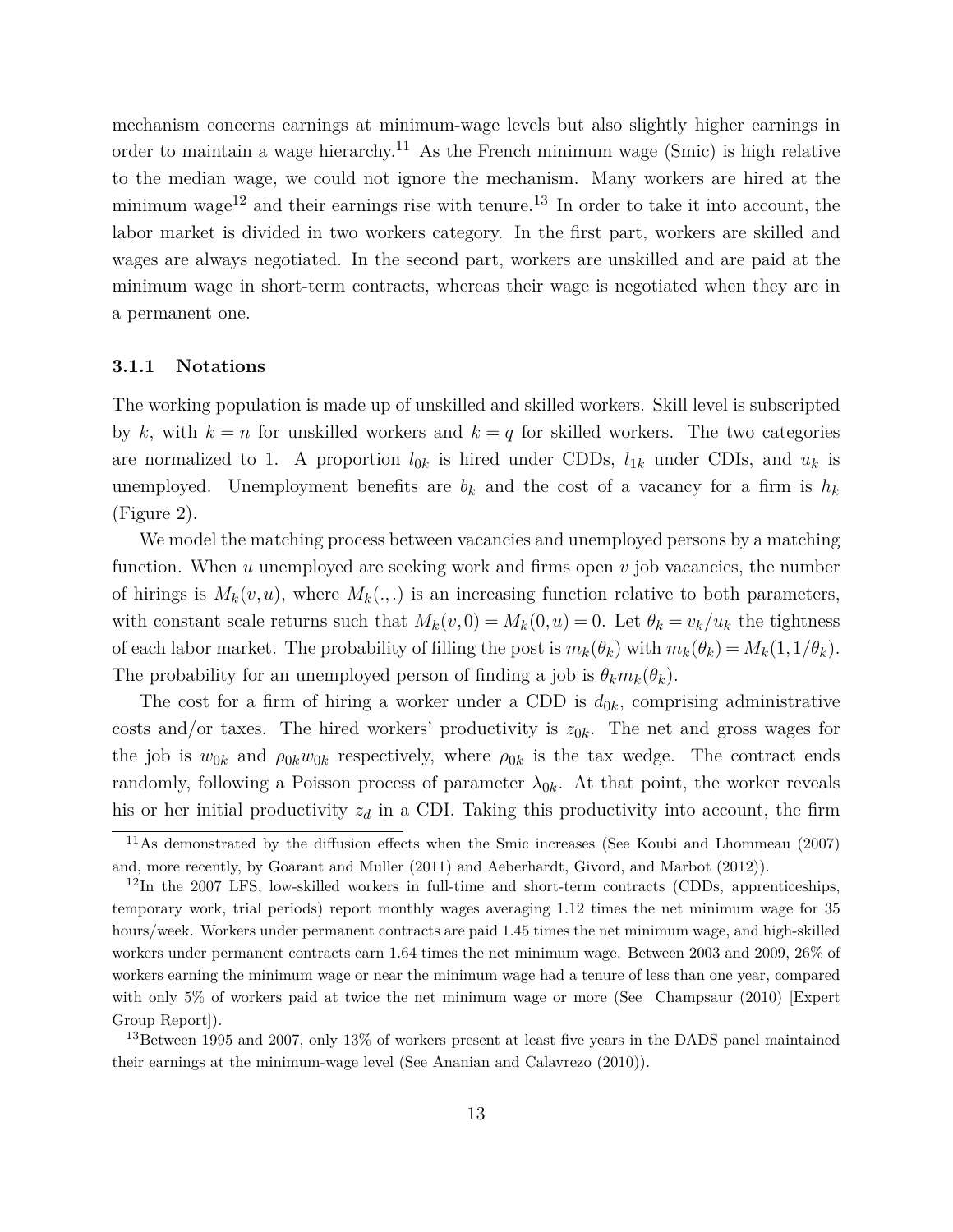

Figure 2: Model block diagram

decides whether or not to hire the worker under a CDI. *z<sup>d</sup>* is a random variable, distributed according to the cumulative distribution function  $F_{z\hat{k}}$ . Reservation productivity is noted  $\tilde{z}_{dk}$ . Below this threshold, the worker is not productive enough to be kept on a permanent basis CDI. The termination costs  $c_{0k}$  to the firm and the conversion of the contract into a CDI costs  $d_{1k}$  in taxes and expenses.

Once the worker is hired, some economic shocks occur following a Poisson process of parameter  $\lambda_{1k}$ . The shocks change the worker's productivity on the job, which becomes  $z = z_d + \varepsilon$ . After each shock, the job is maintained only if *z* is high enough.  $\epsilon_k(z_d)$  is also the threshold of  $\varepsilon$  below which the job is destroyed. In case of termination, the firm pays  $c_{1k}$  for the dismissal, a sum that includes taxes. In a permanent contract, the net wage is  $w_{1k}(z_d,\varepsilon)$  for an initial productivity of  $z_d$  and a possible productivity shock of  $\varepsilon$ . The tax wedge is  $\rho_{1k}$ . For simplicity's sake, we regard the tax wedges  $\rho_{1k}$  and  $\rho_{0k}$  as independent of the wage, in spite of the progressiveness of taxes and social contributions on labor earnings.

The productivity modelization, using an initial productivity  $z_d$  and later shocks  $\varepsilon$ ,<sup>14</sup>, al-

<sup>&</sup>lt;sup>14</sup>Introduced in Cahuc and Zylberberg (1999).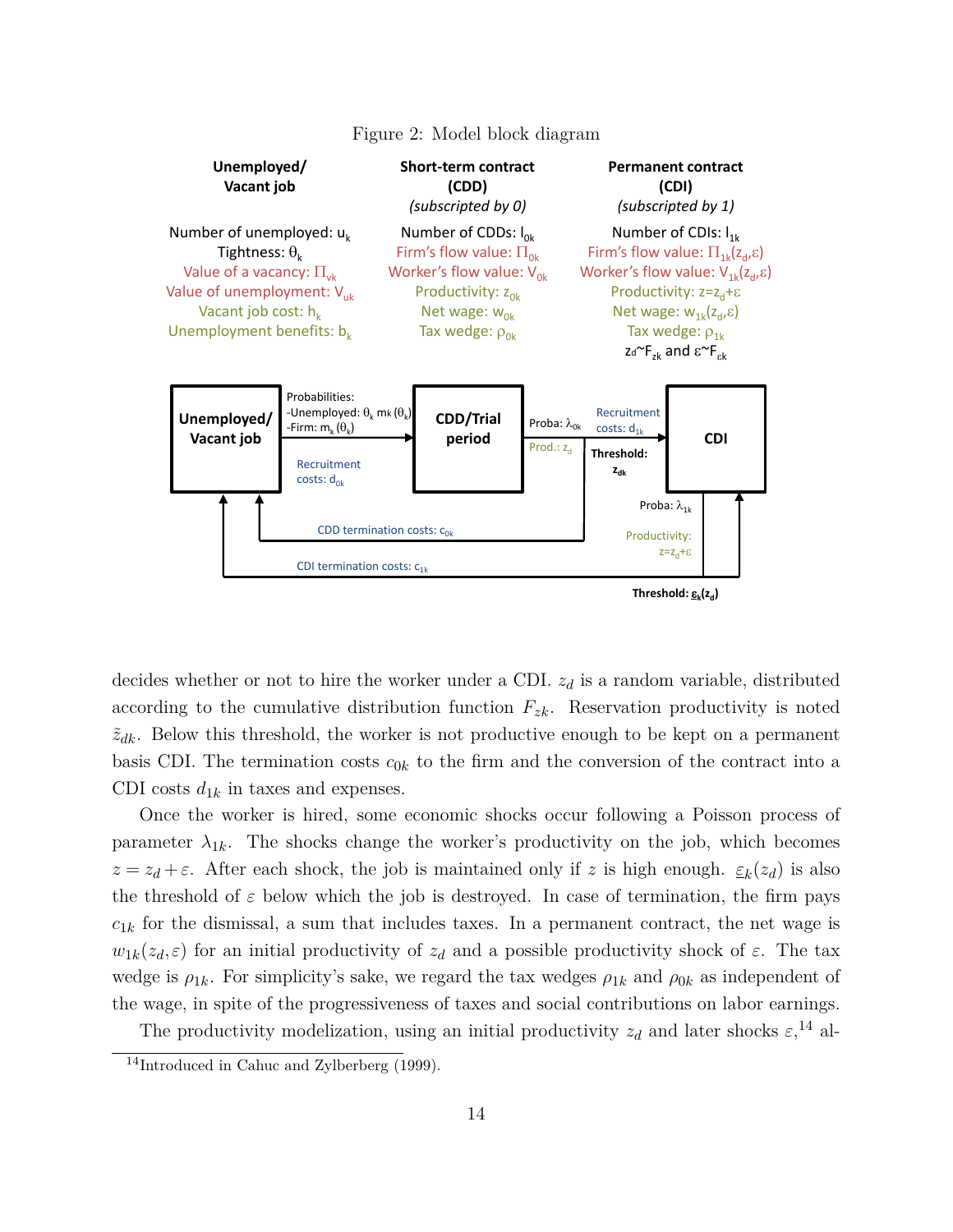lows us to isolate a perennial component of the matching productivity and a variable one. The perennial component is the inherent capabilities of the worker and its compatibility with the job. The variable component reflects the risks on the firm's demand. An alternative modelization, simpler, should be that, for each shock, the productivity is randomly determined following a random process, identical to the process for the initial productivity. In this case, CDI durations follow a Poisson process with a constant termination probability. This does not fit empirical observation as the probability of a CDI exit is decreasing with tenure – the average tenure is higher than the average job duration. This observation is consistent with a selection effect as the jobs with a low perennial component of the productivity are fastly terminated. Then, only jobs with a high productivity last and their duration is higher than the one of other jobs.

#### **3.1.2 Bellman equations**

Decisions to create jobs, hire under permanent contracts or terminate permanent or shortterm contracts are based on the flow values of the various options. To the firm, the flow value of a vacant job is noted  $\Pi_{vk}$ ,  $\Pi_{0k}$  for a short-term job and  $\Pi_{1k}(z_d,\varepsilon)$  for a permanent one. Initial productivity is  $z_d$  and a potential shock is  $\varepsilon$ . Symmetrically, the worker's flow values are noted  $V_{uk}$  if she is unemployed,  $V_{0k}$  under a CDD and  $V_{1k}(z_d, \varepsilon)$  under CDI.

The firm's flow values correspond to the Bellman equations (1) to (3), where *r* is the interest rate. Equation (1) expresses the flow value of a firm that opens a vacancy consisting of a per-period fixed cost to keep a vacant job open, *hk*, and the returns on a short-term contract  $\Pi_{0k} - \Pi_{vk}$  minus the hiring costs  $d_{0k}$  with the probability  $m_k(\theta_k)$  in each period.

$$
r\Pi_{vk} = -h_k + m_k(\theta_k) [\Pi_{0k} - \Pi_{vk} - d_{0k}]
$$
  
\n
$$
r\Pi_{0k} = z_{0k} - \rho_{0k}w_{0k} + \lambda_{0k}F_{zk}(\tilde{z}_{dk})[\Pi_{vk} - \Pi_{0k} - c_{0k}]
$$
\n(1)

$$
\begin{aligned}\n\varepsilon &= -\omega_{0k} - \rho_{0k}\omega_{0k} + \lambda_{0k}I_{zk}(\omega_{dk})\left[11_{vk} - 11_{0k} - 10_{k}\right] \\
&+ \lambda_{0k}\int_{\tilde{z}_{dk}}^{\infty} \left[\Pi_{1k}(z_d, 0) - \Pi_{0k} - d_{1k}\right] dF_{zk}(z_d)\n\end{aligned} \tag{2}
$$

$$
r\Pi_{1k}(z_d,\varepsilon) = z_d + \varepsilon - \rho_{1k} w_{1k}(z_d,\varepsilon) + \lambda_{1k} F_{\varepsilon k}(\varepsilon_k(z_d)) [\Pi_{vk} - \Pi_{1k}(z_d,\varepsilon) - c_{1k}] + \lambda_{1k} \int_{\varepsilon_k(z_d)}^{\infty} [\Pi_{1k}(z_d,\varepsilon') - \Pi_{1k}(z_d,\varepsilon)] dF_{\varepsilon k}(\varepsilon'), \qquad \forall (z_d,\varepsilon)
$$
(3)

For a CDD (Equation (2)) the flow value is the worker's productivity  $z_{0k}$  minus the pay roll cost  $\rho_{0k}w_{0k}$ , minus the returns in case of contract termination,  $[\Pi_{vk} - \Pi_{0k} - c_{0k}]$ , with the probability  $\lambda_{0k}F_{zk}(\tilde{z}_{dk})$  for each period. We add the return on a conversion to a CDI contract with the probability  $\lambda_{0k}(1-F_{zk}(\tilde{z}_{dk}))$ . If CDI hiring has an initial productivity of  $z_d$ , the CDI value is  $\Pi_{1k}(z_d, 0) - \Pi_{0k} - d_{1k}$ .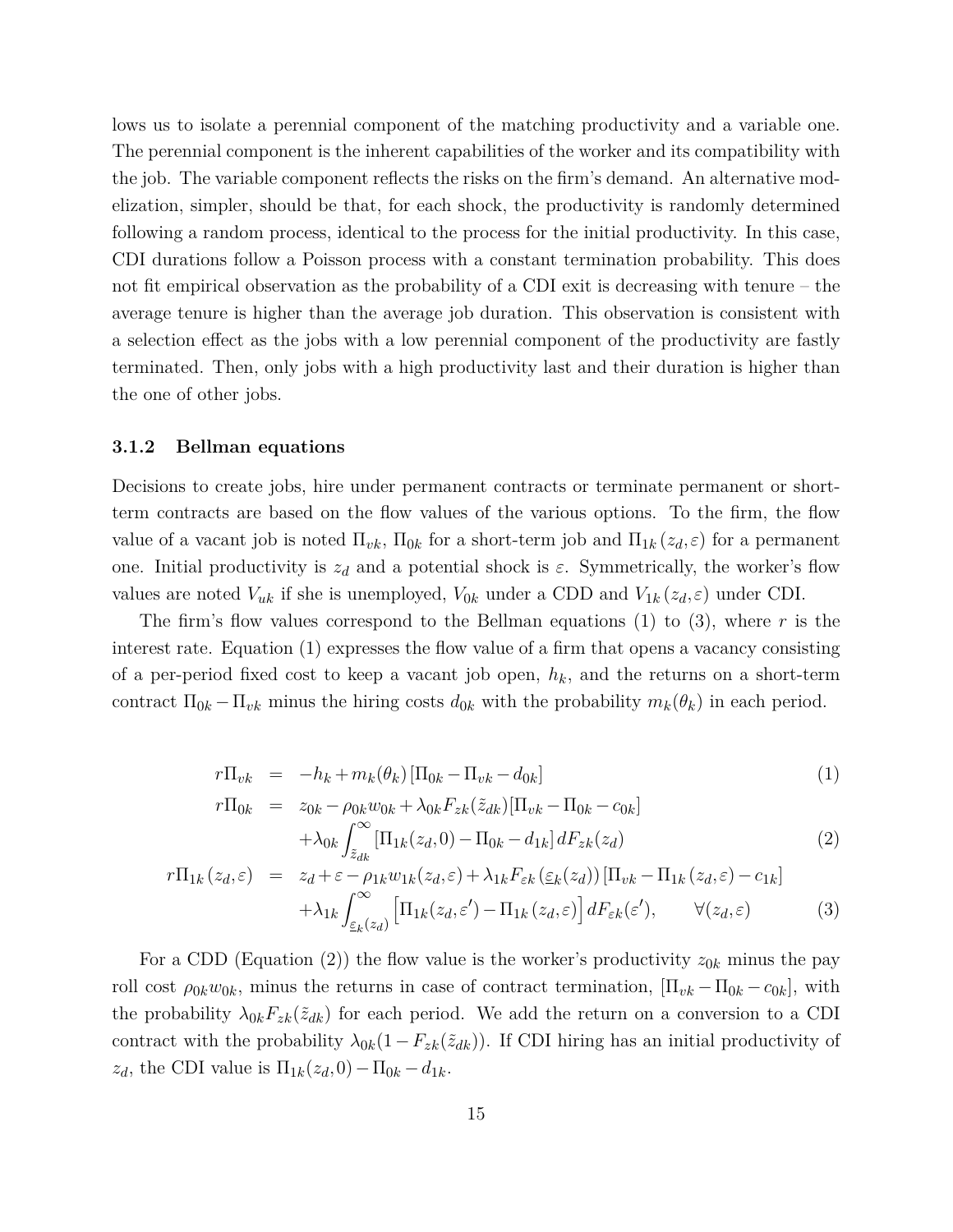When the job is turned into a CDI with an initial productivity  $z_d$  and a potential shock *ε* (Equation (3)) the firm earns  $z_d + \varepsilon$  minus the payroll cost  $\rho_{1k}w_{1k}(z_d, \varepsilon)$ . The probability of contract termination is  $\lambda_{1k} F_{\varepsilon k}(\underline{\varepsilon}_k(z_d))$ , in which case the firm loses  $\Pi_{vk} - \Pi_{1k}(z_d, \varepsilon) - c_{1k}$ . The probability that the shock will not lead to CDI termination is  $\lambda_{1k}(1-F_{\varepsilon k}(\varepsilon_k(z_d)))$ . If the shock is  $\varepsilon'$ , the value for the firm is  $\Pi_{1k}(z_d,\varepsilon') - \Pi_{1k}(z_d,\varepsilon)$ .

The flow values for an unemployed person or a CDD or CDI worker are determined in the same way and are given by the Bellman Equations (4) à (6).

$$
rV_{uk} = b_k + \theta_k m_k(\theta_k)[V_{0k} - V_{uk}] \tag{4}
$$

$$
rV_{0k} = w_{0k} + \lambda_{0k} F_{zk}(\tilde{z}_{dk}) [V_{uk} - V_{0k}] + \lambda_{0k} \int_{\tilde{z}_{dk}}^{\infty} [V_{1k}(z_d, 0) - V_{0k}] dF_{zk}(z_d)
$$
 (5)

$$
rV_{1k}(z_d,\varepsilon) = w_{1k}(z_d,\varepsilon) + \lambda_{1k} F_{\varepsilon k}(\varepsilon_k(z_d)) [V_{uk} - V_{1k}(z_d,\varepsilon)] + \lambda_{1k} \int_{\varepsilon_k(z_d)}^{\infty} \left[ V_{1k}(z_d,\varepsilon') - V_{1k}(z_d,\varepsilon) \right] dF_{\varepsilon k}(\varepsilon'), \qquad \forall (z_d,\varepsilon)
$$
(6)

In what follows, we consider that firms can freely enter or exit the market, verifying the free-entry condition  $\Pi_{vk} = 0$ .

#### **3.1.3 Wage negotiation**

As noted earlier, unskilled workers' wages are exogenous and set by the minimum wage. By contrast, wages for permanent jobs and skilled CDD workers are negotiated using a generalized Nash criterion.

Wages of negotiated short-term jobs are set at hiring and cannot be renegotiated before the end of the contract. For skilled workers, the firm's surplus during the negotiation is  $S_{0q}^f = (\Pi_{0q} - d_{0q}) - \Pi_{vq}$  and the worker's surplus is  $S_{0q}^e = V_{0q} - V_{uq}$ . With  $\gamma_{0q}$  the skilled CDD workers' negotiation power, the negotiation program is the following:

$$
\max_{w_{0q}} \left[ S^e_{0q} \right]^{\gamma_{0q}} \left[ S^f_{0q} \right]^{1-\gamma_{0q}}
$$

Regarding Equations (2) and (5) –or, more directly, Equations (30) and (33) in Appendix A.1–,  $S_0^f$  $\frac{d}{d}$  and  $S_{0q}^e$  are linear functions of  $w_{0q}$  with the slopes  $-\rho_{0q}/(r+\lambda_{0q})$  and  $1/(r+\lambda_{0q})$ , respectively. The solution of the maximization program is the following:

$$
\gamma_{0q} S_{0q}^f = (1 - \gamma_{0q}) \rho_{0q} S_{0q}^e \tag{7}
$$

In contrast, the CDI wage–whatever the skill level–can be renegotiated at any time after hiring, including at the signing contract. This is therefore anticipated during the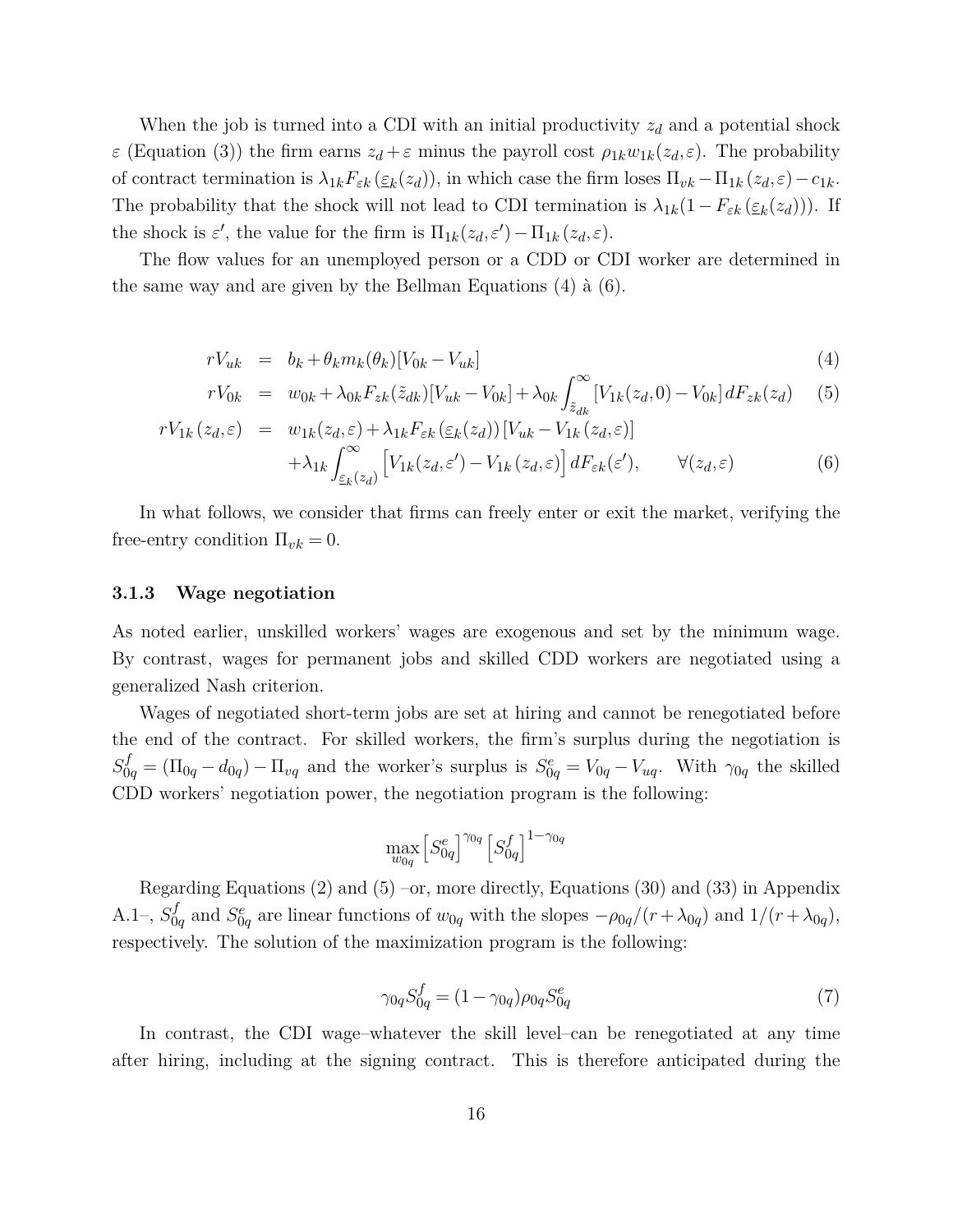hiring process, and the hiring wage is negotiated as the contract were already in force. Accordingly, regardless of when the negotiation takes place, the firm negotiates depending on its surplus *S f*  $\prod_k (z_d, \varepsilon) = \prod_{1k} (z_d, \varepsilon) - (\prod_{vk} - c_{1k})$ . The worker's surplus is given by  $S_{1k}^e(z_d, \varepsilon) =$ *V*<sub>1*k*</sub> (*z*<sub>*d*</sub>,*ε*) − *V*<sub>*uk*</sub>. The CDI worker's negotiation power is noted  $\gamma_{1k}$ . The negotiated wage is also determined by the following maximization program:

$$
\forall (z_d, \varepsilon), \quad \max_{w_{1k}(z_d, \varepsilon)} \left[ S_{1k}^e(z_d, \varepsilon) \right]^{\gamma_{1k}} \left[ S_{1k}^f(z_d, \varepsilon) \right]^{1 - \gamma_{1k}}
$$

According to the Bellman Equations (3) and (6) (or  $(31)$  and  $(34)$  in Appendix A.1),  $S_1^f$  $I_k(z_d, \varepsilon)$  and  $S_{1k}^e(z_d, \varepsilon)$  are linear functions of  $w_{1k}$ . Their slope ratio is  $\rho_{1k}$ . The solution of the program is thus:

$$
\forall (z_d, \varepsilon), \ \ \gamma_{1k} S_{1k}^f(z_d, \varepsilon) = (1 - \gamma_{1k}) \rho_{1k} S_{1k}^e(z_d, \varepsilon)
$$
\n
$$
(8)
$$

Using the Bellman equations, we show that the wage is determined by  $w_{1k}(z_d,\varepsilon) =$  $(1 - \gamma_{1k})rV_{uk} + \frac{\gamma_{1k}}{\rho_{1k}}$  $\frac{\gamma_{1k}}{\rho_{1k}}(z_d + \varepsilon + rc_{1k})$  (See Appendix A.2). The CDI wage increases with the productivity current value  $z_d + \epsilon$ , the termination costs, and the flow value of unemployment, which is the worker's downturn point in the wage negotiation. In what follows, we write  $S_{0k}^t = S_{0k}^f + \rho_{0k} S_{0k}^e$  and  $S_{1k}^t(z_d, \varepsilon) = S_1^f$  $\frac{f}{1k}(z_d, \varepsilon) + \rho_{1k} S_{1k}^e(z_d, \varepsilon).$ <sup>15</sup>

### **3.2 Model equilibrium**

#### **3.2.1 Reservation productivities**

**CDI maintained:** When a shock occurs, with a new productivity  $z_d + \varepsilon$ , the contract is maintained if *S f*  $1^f_{1k}(z_d,\varepsilon) \geq 0$  and  $S^e_{1k}(z_d,\varepsilon) \geq 0$ . Equation (8) shows that these conditions obtain if and only if  $S_{1k}^t(z_d, \varepsilon) \geq 0$ . The productivity shock threshold  $\varepsilon_k(z_d)$ , above which the firm does not dismiss the worker, is also defined by:

$$
\forall z_d, \quad S_{1k}^t(z_d, \underline{\varepsilon}_k(z_d)) = 0 \tag{9}
$$

Equation (9) gives the job destruction (Equation (10)), implicitly yielding the value of *εk* (*zd*) (See Appendix A.3 for calculations).

<sup>&</sup>lt;sup>15</sup>Strictly speaking, these do not represent the collective surpluses, which are slightly more complex:  $S_{0k}^c = S_{0k}^e + S_0^f$  $S_{1k}^{c}(z_d, \varepsilon) = S_1^f$  $\frac{f}{1k}(z_d,\varepsilon)+S_{1k}^e(z_d,\varepsilon)$ . The wage-negotiation results (7) and (8) show that, when wages are negotiated, both expressions are proportional and have the same sign. More precisely,  $S_{0q}^{c} = (1 - \gamma_{0q} + \gamma_{0q}/\rho_{0q})S_{0q}^{t}$  et  $S_{1k}^{c}(z_d, \varepsilon) = (1 - \gamma_{1k} + \gamma_{1k}/\rho_{1k})S_{1k}^{t}(z_d, \varepsilon).$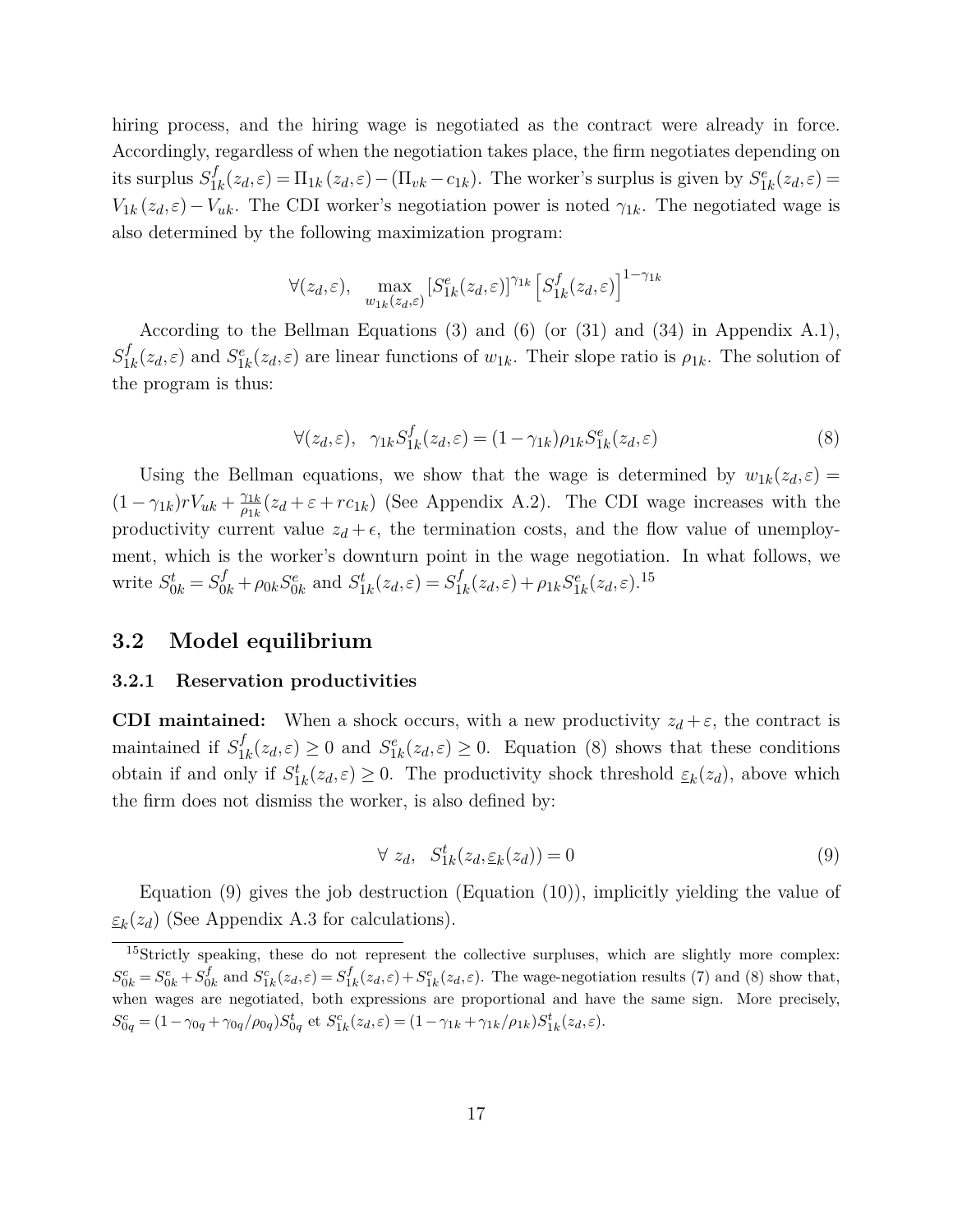$$
\forall z_d, \quad 0 = \underline{\varepsilon}_k(z_d) + z_d - r(\rho_{1k}V_{uk} - c_{1k}) + \frac{\lambda_{1k}}{r + \lambda_{1k}} \int_{\underline{\varepsilon}_k(z_d)}^{\infty} (\varepsilon' - \underline{\varepsilon}_k(z_d)) dF_{\varepsilon k}(\varepsilon') \tag{10}
$$

 $\varepsilon_k(z_d)$  is a decreasing function of  $z_d$ . The higher the initial productivity, the fewer are the shocks  $\varepsilon$  leading to dismissal. For a given  $z_d$ ,  $\underline{\varepsilon}_k(z_d)$  reduces with  $c_{1k}$  and increases with  $V_{uk}$ . In other words, a high dismissal cost decreases the probability of a contract termination. By contrast, a higher reservation wage increases the probability.

**CDI hiring:** At the end of a CDD, the employer decides to turn the contract into a permanent one if and only if  $z_d \geq \tilde{z}_{dk}$ , i.e., if and only if the hiring flow value is sufficiently high compared with the dismissal flow value. The first value is  $\Pi_{1k}(z_d,0) - \Pi_{0k} - d_{1k}$  and the second  $\Pi_{vk} - \Pi_{0k} - c_{0k}$ . Accordingly, the CDI hiring will occur if and only if  $S_1^f$  $\frac{J_1}{1k}(z_d,0) \geq$  $d_{1k} + c_{1k} - c_{0k}$ . The productivity threshold  $\tilde{z}_d$ , above which the worker is hired permanently, is given by:

$$
S_{1k}^f(\tilde{z}_{dk},0) = d_{1k} + c_{1k} - c_{0k}
$$
\n(11)

Using the results of wage bargaining (8), Equation (11) is rewritten:

$$
S_{1k}^{t}(\tilde{z}_{dk},0) = \frac{1}{1 - \gamma_{1k}}[d_{1k} + c_{1k} - c_{0k}]
$$
\n(12)

Suppose that the CDI dismissal costs are high enough such that  $d_{1k} + c_{1k} - c_{0k}$  is strictly positive. Then,  $S_{1k}^t(\tilde{z}_{dk},0)$  is also strictly positive. For the initial productivities  $z_d$  lower than  $\tilde{z}_{dk}$  but sufficiently high to obtain  $S_{1k}^{t}(z_d,0) > 0$ , the worker and the firm can find a wage such that the both win to a CDI hiring. However, when the contract is signed, the worker could upwards renegotiate her wage, using the threat of the dismissal costs. Anticipating this "holdup", the employer prefers terminating the contract.

The CDI hiring equation is given by the following Equation (13), in which  $\epsilon_k(\tilde{z}_{dk})$  is set by Equation (14). Equation (13) comes directly from Equation (10) whereas Equation (14) is deduced from Equation (12) (See Appendix A.3).

$$
0 = \underline{\varepsilon}_k(\tilde{z}_{dk}) + \tilde{z}_{dk} - r(\rho_{1k}V_{uk} - c_{1k}) + \frac{\lambda_{1k}}{r + \lambda_{1k}} \int_{\underline{\varepsilon}_k(\tilde{z}_{dk})}^{\infty} (\varepsilon - \underline{\varepsilon}_k(\tilde{z}_{dk})) dF_{\varepsilon k}(\varepsilon)
$$
(13)

$$
\underline{\varepsilon}_{k}(\tilde{z}_{dk}) = -\frac{r + \lambda_{1k}}{1 - \gamma_{1k}} [d_{1k} + c_{1k} - c_{0k}] \tag{14}
$$

Using the CDI hiring equation, we obtain the reservation productivity  $\tilde{z}_{dk}$  required for a CDI, depending on  $V_{uk}$  and the exogenous parameters of the model.  $\tilde{z}_{dk}$  is thus a growing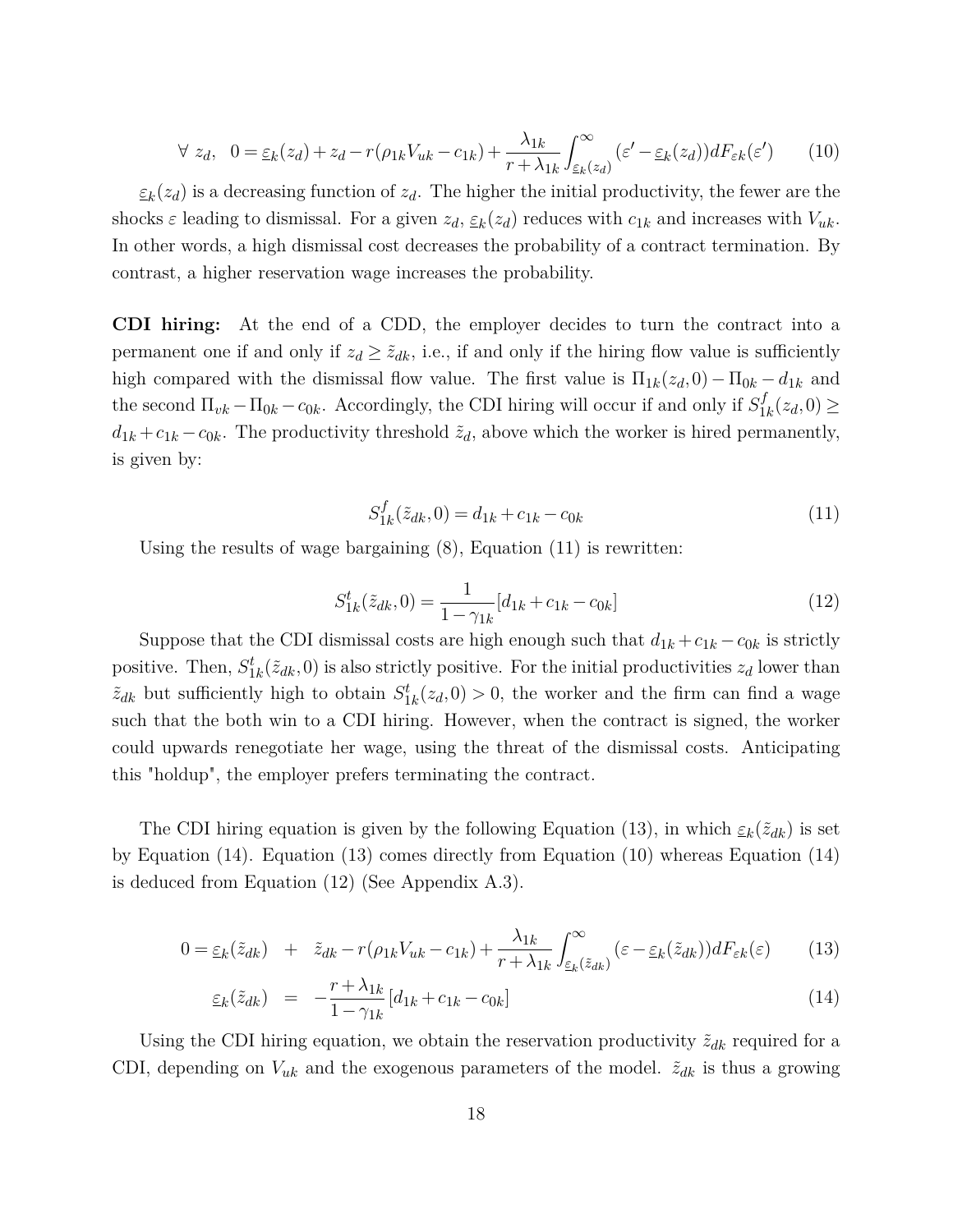and linear function of the unemployment flow value. If this value is high, the worker can negotiate a higher wage, so that the CDI hiring will occur only for high initial productivities *zd*.

For a given  $V_{uk}$  the reservation productivity  $\tilde{z}_{dk}$  increases with  $d_{1k}$  and  $c_{1k}$  and decreases with  $c_{0k}$ . CDI hiring and dismissal costs discourage hirings. By contrast, CDD dismissal costs are an incentive to maintain the job by offering the worker a CDI. Moreover, the threshold  $\tilde{z}_{dk}$  increases with  $\rho_{1k}$ , as a high tax wedge reduces the collective surplus to maintain the job.  $\rho_{0k}$  and  $d_{0k}$  does not impact the CDI hiring equation.

#### **3.2.2 Skilled-workers equilibrium**

**Labor demand:** The labor-demand equation is given by Equation (15), where  $\Lambda_q$  is set by Equation (16),  $\varepsilon_q(z_d)$  by Equation (10) and  $\tilde{z}_{dq}$  by the CDI hiring equations (13-14) (See Appendix A.4 for calculation).

$$
m_q(\theta_q) = \frac{h_q(r + \lambda_{0q})}{(1 - \gamma_{0q})\Lambda_q} \tag{15}
$$

with:

$$
\Lambda_q = z_{0q} - \lambda_{0q} \left[ F_{zq}(\tilde{z}_{dq}) c_{0q} + \left( 1 - F_{zq}(\tilde{z}_{dq}) \right) (d_{1q} + c_{1q}) \right] - (r + \lambda_{0q}) d_{0q} - r \rho_{0q} V_{uq}
$$

$$
- \frac{\lambda_{0q}}{r + \lambda_{1q}} \left[ 1 - \gamma_{1q} + \gamma_{1q} \frac{\rho_{0q}}{\rho_{1q}} \right] \int_{\tilde{z}_{dq}}^{\infty} \varepsilon_q(z_d) dF_{zq}(z_d)
$$
(16)

The unemployment flow value *Vuq* of skilled workers decreases demand for this type of workers. The tightness of this labor market  $\theta_q$  is a decreasing function of  $V_{uq}$ . Tightness also decreases with the cost of a vacant job  $h_q$  and the workers' bargaining power in CDD and CDI<sup>16</sup> ( $\gamma_{0q}$  and  $\gamma_{1q}$ , respectively). It increases with the CDD productivity  $z_{0q}$ .

Concerning the tax and social-contribution parameters, levies  $d_{0q}$ ,  $d_{1q}$ ,  $c_{1q}$  and  $\rho_{1q}$  increase labor costs and so reduce labor demand. For a given *Vuq*, they decrease labor-market tightness  $\theta_q$ . The impact of CDD termination costs  $c_{0q}$  is ambiguous, as it partially reduces the "holdup" phenomenon, which, in turn, increases tightness. The tax wedge effect  $\rho_{0d}$  also has an indeterminate impact on  $\theta_q$  as it reduces the collective surplus but increases the share of the firm's surplus in the wage negotiation (See Table 1).

Labor supply: The labor supply equation is given by Equation 17 (See Appendix A.4 for calculation). The unemployment flow value  $V_{uq}$  is an increasing function depending on the tightness  $\theta_q$ , as the unemployed expect to find work more easily if tightness is greater.

<sup>&</sup>lt;sup>16</sup>This last point needs the hypothesis, which is verified in practice,  $\rho_{0q} < \rho_{1q}$ .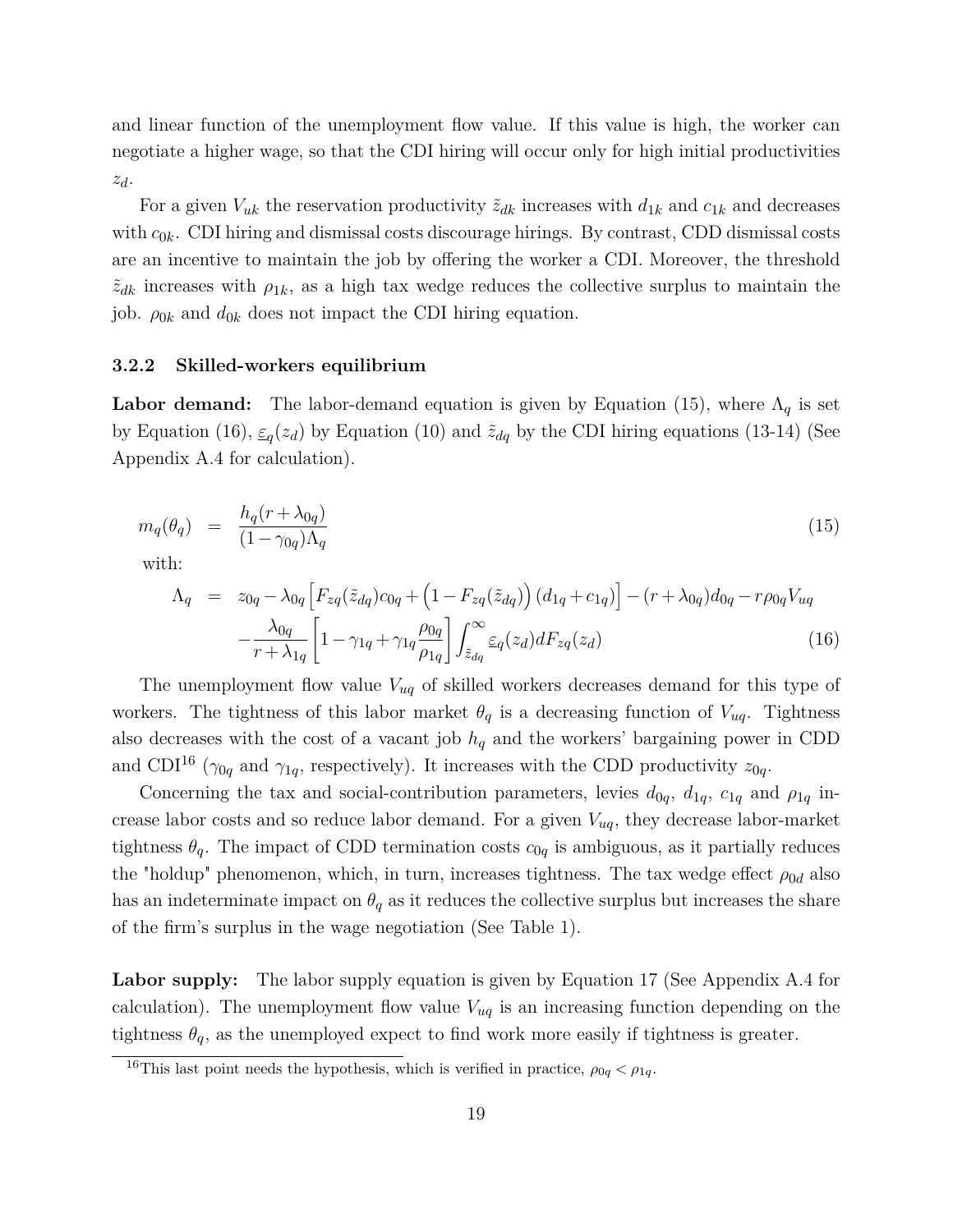|             |              | $\checkmark$<br>$\sim$ |            |            |                  |  |
|-------------|--------------|------------------------|------------|------------|------------------|--|
|             | Labor-demand | Labor-supply           |            | Impact on: |                  |  |
|             | curve        | curve                  | $\theta_a$ | $V_{uq}$   | $\tilde{z}_{dq}$ |  |
| $d_{0q}$    |              |                        |            | $\ast$     |                  |  |
| $d_{1q}$    |              |                        |            | $\ast$     |                  |  |
| $c_{0q}$    |              |                        |            |            |                  |  |
| $c_{1q}$    |              |                        |            | $\ast$     |                  |  |
| $\rho_{0q}$ |              |                        |            | C          |                  |  |
| $\rho_{1q}$ |              |                        |            | $\ast$     |                  |  |

Table 1: Impact of tax and social-contribution parameters for skilled workers (negotiated wages under CDDs)

*Note: Demonstration of the results are given in Appendix A.4. Some results, marked \*, can be directly deduced from the shifts in labor supply and demand curves. Moreover, the results indicated by* \*\* require an assumption about the value of  $\eta_q$ , verified in practice.

*Interpretation: The labor-demand curve, plotted in the plane*  $(V_{uq}, \theta_q)$ *, shifts toward the low values of*  $\theta_q$  *when*  $d_{0q}$  *increases, whereas the labor-supply curve shifts toward the high values of*  $\theta_q$ *. At equilibrium, an increase of*  $d_{0q}$  *reduces*  $\theta_q$ *. The impact of*  $c_{0q}$  *on the labor supply and demand curves is ambiguous.*

$$
\theta_q m_q(\theta_q) = \frac{(rV_{uq} - b_q)(r + \lambda_{0q})\rho_{0q}}{\gamma_{0q}\Lambda_q} \tag{17}
$$

Moreover, the unemployment flow value increases with unemployment benefits *b<sup>q</sup>* and the CDD worker's negotiation power, *γ*0*q*. By contrast, it decreases with the CDI worker's negotiation power, *γ*1*q*. 17

Because of the CDD wage negotiation, the impact of the tax and social-contribution parameters is symmetrical to those of the labor-demand equation. For a given labor-market tightness  $\theta_q$ ,  $d_{0q}$ ,  $d_{1q}$ ,  $c_{1q}$  and  $\rho_{1q}$  reduce  $V_{uq}$ .  $\rho_{0q}$  also reduces  $V_{uq}$  as the tax wedge diminishes the collective surplus of a CDD matching and decreases the worker's share of this surplus (See Appendix A.4 for the demonstration).  $c_{0q}$  has also an ambiguous effect by reducing the "holdup" phenomenon.

**Equilibrium:** Equilibrium is deduced from labor demand and supply curves (See Figure **??**). The cost of a vacancy *h<sup>q</sup>* reduces labor-market tightness and the unemployment flow value. Unemployment benefits, *bq*, and the CDD worker's negotiation power in CDD,

<sup>&</sup>lt;sup>17</sup>Under the hypothesis, verified in practice,  $\rho_{0q} < \rho_{1q}$ .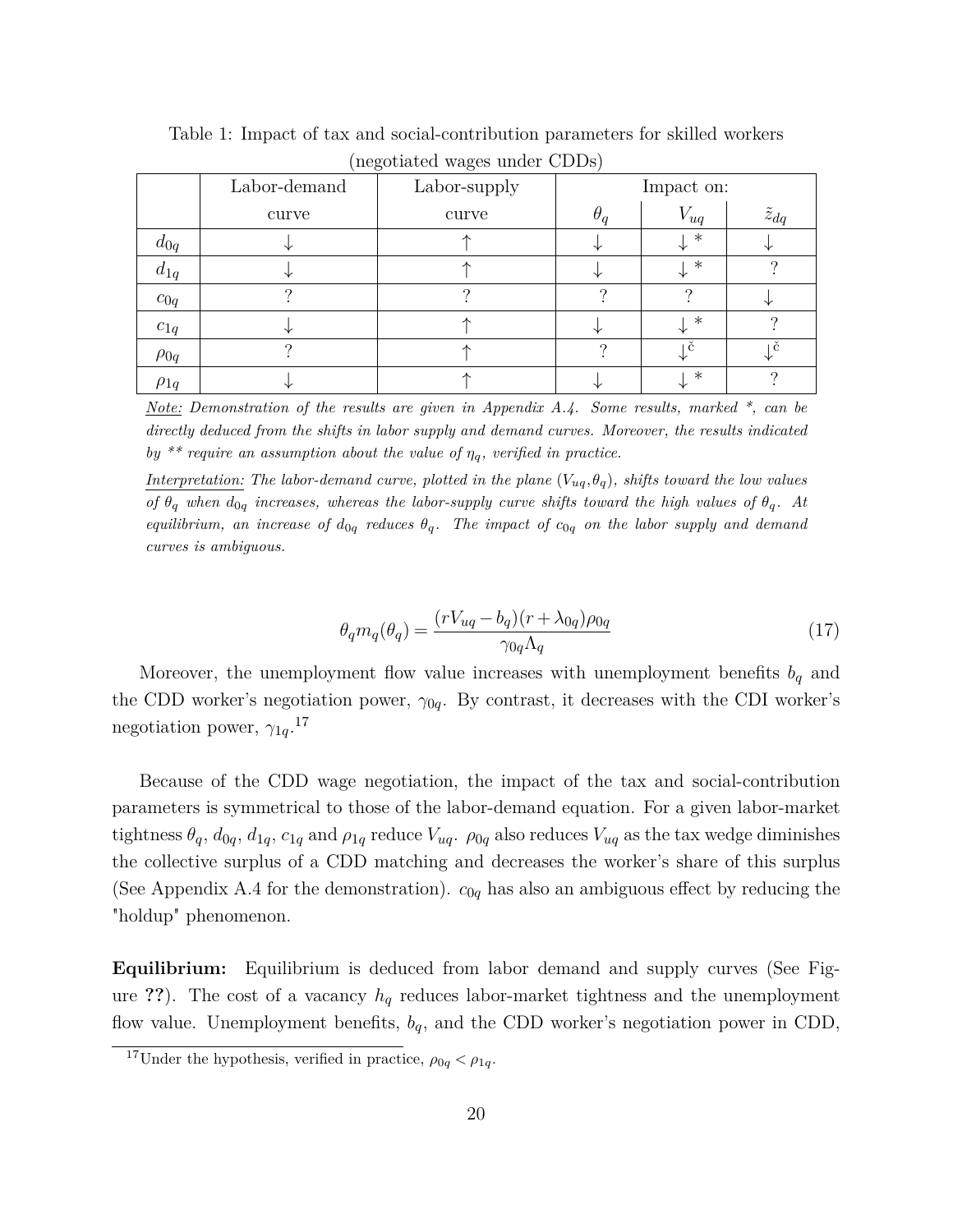$\gamma_{0q}$ , also decrease the tightness. However,  $b_q$  positively impacts the unemployment flow value, whereas  $\gamma_{0q}$  has an ambiguous effect–positive on wages, negative on job access.

The impact of  $d_{0q}$ ,  $d_{1q}$ ,  $c_{1q}$  and  $\rho_{1q}$  on  $V_{uq}$  is directly deduced from the shifts in labor supply and demand curves. All four parameters reduce the unemployment flow value. They decrease the tightness of the labor market using the labor demand but increase it concerning the labor supply. However, the calculation shows that the first mechanism is stronger and, consequently, the four parameters decrease *in fine* the labor market tightness. The impact of  $c_{0q}$  and  $\rho_{0q}$  on  $V_{uq}$  and  $\theta_q$  are ambiguous for the same previous reasons. But we can show that  $\rho_{0q}$  reduces  $V_{uq}$  (See Appendix A.4).

 $\tilde{z}_{dk}$  variations are also valuable, notably for assessing the impact of duality, because they show how tax and social-contribution parameters modify the probability of being hired under a permanent contract after a CDD. Accordingly, an increase in  $d_{0q}$ ,  $c_{0q}$  and  $\rho_{0q}$  decreases  $\tilde{z}_{dq}$ and so increases the likelihood of being hired under a CDI. Our intuitions are the following:  $d_{0q}$  increases the initial hiring cost, what encourages employers to extend short-term contracts by CDI.  $c_{0q}$  directly encourages CDI hiring rather than CDD termination;  $\rho_{0q}$  reduces the CDI cost relative to the CDD cost.  $d_{1q}$ ,  $c_{1q}$  and  $\rho_{1q}$  have an ambiguous impact on these hiring probabilities, as they directly reduce the benefits of CDI but reduce the unemployment flow value *Vuq*. This tempers wage claims in CDI, increasing the CDI hiring probability.

#### **3.2.3 Unskilled-workers equilibrium**

Labor demand: As CDD wages are not negotiated, labor supply and demand differ from those of the skilled workers (Equation (18): see Appendix A.5 for calculation).

$$
m_n(\theta_n) = \frac{h_n(r + \lambda_{0n})}{\Lambda_n^{(d)}} \tag{18}
$$

with:

$$
\Lambda_n^{(d)} = z_{0n} - \rho_{0n} w_{0n} - \lambda_{0n} \left[ F_{zn}(\tilde{z}_{dn}) c_{0n} + (1 - F_{zn}(\tilde{z}_{dn})) (d_{1n} + c_{1n}) \right] - (r + \lambda_{0n}) d_{0n} - \frac{\lambda_{0n} (1 - \gamma_{1n})}{r + \lambda_{1n}} \int_{\tilde{z}_{dn}}^{\infty} \underline{\epsilon}_n(z_d) dF_{zn}(z_d)
$$
\n(19)

Labor demand is still a decreasing function of the unemployment flow value. It falls with the cost of a vacancy,  $w_{0n}$ , and the CDI worker's bargaining power,  $\gamma_{1n}$ . By contrast, it rises with CDD productivity,  $z_{0n}$ .

As they increase the labor cost,  $d_{0n}$ ,  $d_{1n}$ ,  $c_{1n}$ ,  $\rho_{0n}$  and  $\rho_{1n}$  reduce labor demand. However, the impact of the termination cost  $c_{0n}$  is ambiguous. As with skilled workers, the termination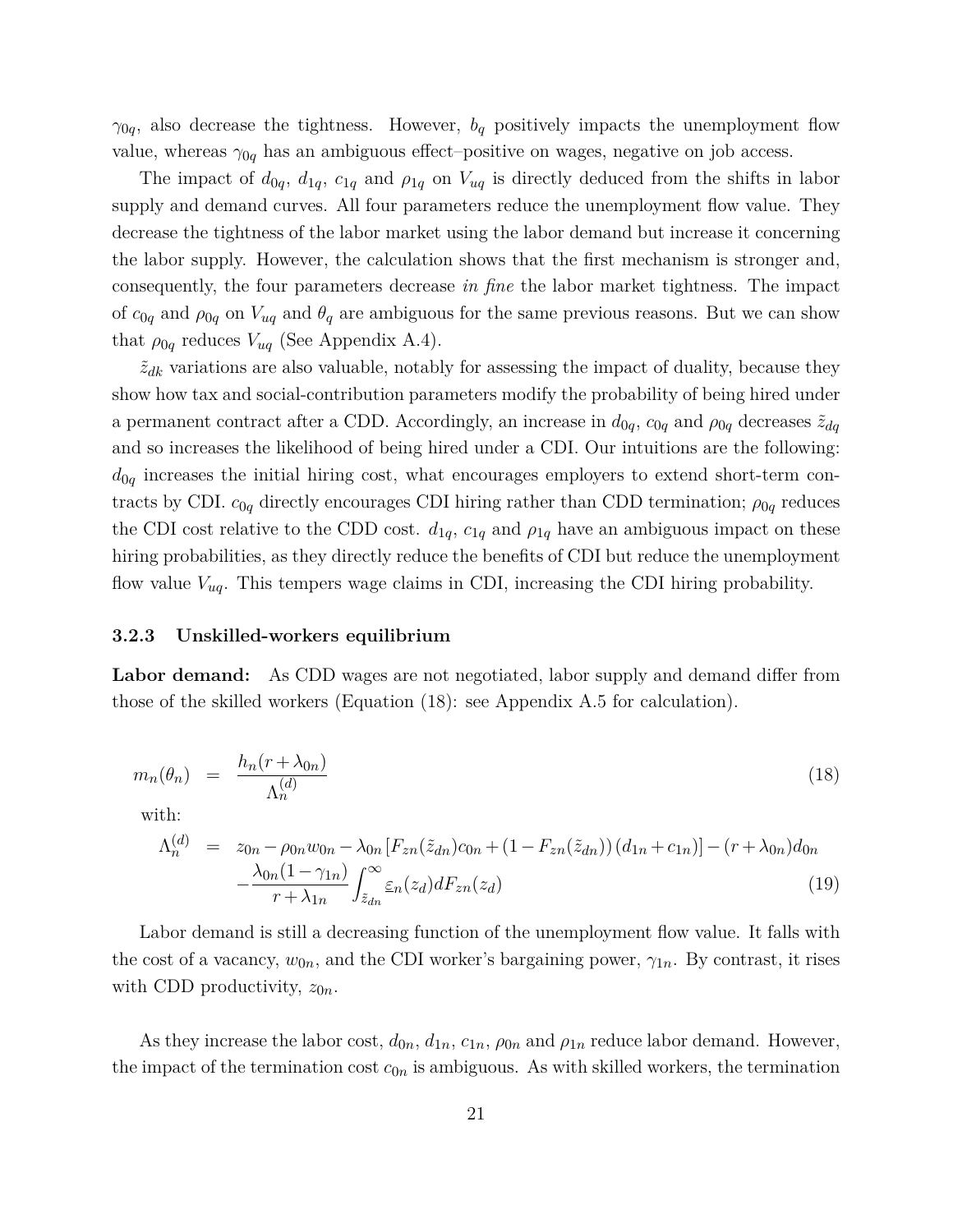|             | Labor-demand | .<br>$\sim$ $\sim$ $\sim$ $\sim$ $\sim$ $\sim$ $\sim$<br>Labor-supply | Impact on:     |          |                  |
|-------------|--------------|-----------------------------------------------------------------------|----------------|----------|------------------|
|             | curve        | curve                                                                 | $\theta_n$     | $V_{un}$ | $\tilde{z}_{dn}$ |
| $d_{0n}$    |              |                                                                       | $\downarrow$ * | $\ast$   |                  |
| $d_{1n}$    |              |                                                                       |                | $\ast$   |                  |
| $c_{0n}$    |              |                                                                       |                |          |                  |
| $c_{1n}$    |              |                                                                       | ິ              |          |                  |
| $\rho_{0n}$ |              |                                                                       | *              | $\ast$   |                  |
| $\rho_{1n}$ |              |                                                                       |                | $\ast$   |                  |

Table 2: Impact of tax and social-contribution parameters for unskilled workers (CDD paid at minimum wage rate)

*Note: The demonstration of results is given in Appendix A.4. Some results, marked \*, can be directly deduced from the shift in labor supply and demand curves.*

*Interpretation: The labor demand curve, plotted in the plane*  $(V_{un}, \theta_n)$ *, shifts to the low values of*  $\theta_q$  when  $d_{0n}$  rises, whereas the labor-supply curve does not change. At equilibrium, an increase of  $d_{0n}$  *reduces*  $\theta_n$ *. The impact of*  $c_{0n}$  *on the labor-supply curve is ambiguous.* 

cost raises the hiring cost but also moderates the "holdup" phenomenon (Table 2).

**Labor supply:** Equation (20) is the labor-market supply (See Appendix A.5). The unemployment flow value increases with the labor-market tightness,  $\theta_n$ , unemployment benefits,  $b_q$ , the minimum wage,  $w_{0n}$ , and the CDI worker's bargaining power,  $\gamma_{1n}$ .

$$
\theta_n m_n(\theta_n) = \frac{(rV_{un} - b_n)(r + \lambda_{0n})}{\Lambda_n^{(o)}} \tag{20}
$$

with:

$$
\Lambda_n^{(o)} = w_{0n} - rV_{un} - \frac{\lambda_{0n}\gamma_{1n}}{\rho_{1n}(r + \lambda_{1n})} \int_{\tilde{z}_{dn}}^{\infty} \varepsilon_n(z_d) dF_{zn}(z_d)
$$
\n(21)

For a tightness  $\theta_n$ ,  $c_{0n}$  increases the probability of being hired under a permanent contract and consequently the unemployment flow value,  $V_{un}$ . By contrast,  $d_{1n}$  decreases the probability of obtaining a CDI, reducing  $V_{un}$ . The impact of  $c_{1n}$  is undetermined because it decreases the probability of a CDI hiring but increases employment duration and the negotiated wage. The tax wedge for CDDs,  $\rho_{0n}$ , and the hiring cost,  $d_{0n}$ , have no impact on the labor-supply equation, as the wage is not negotiated in CDD. Consequently, the costs are entirely supported by the firm.  $\rho_{1n}$  decreases  $V_{un}$  because it reduces the probability of being hired under a CDI, as the wage is negotiated.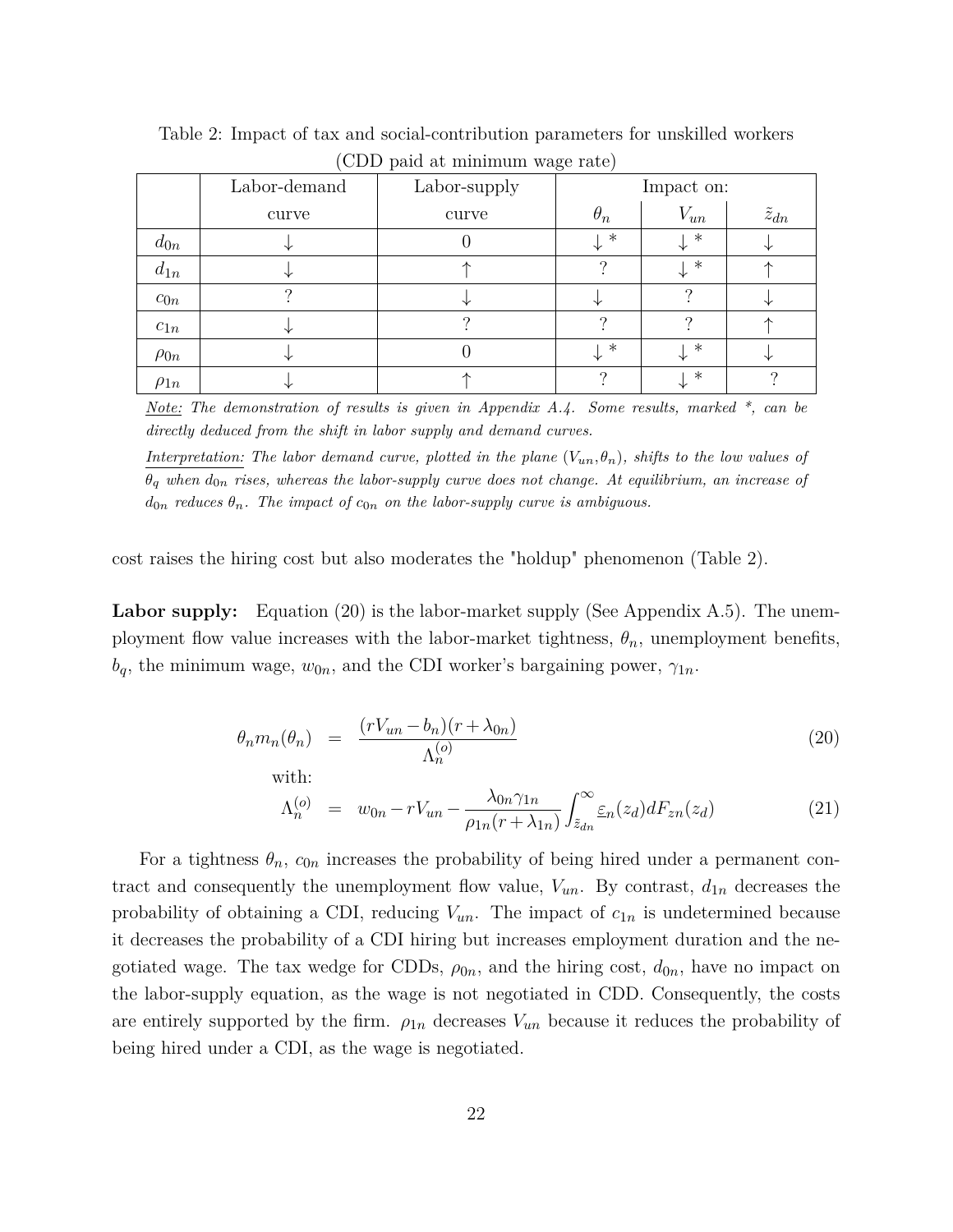**Equilibrium:** As with skilled workers, equilibrium is obtained from by the labor supply and demand equations. Labor-market tightness decreases with the cost of a vacancy, *hn*, unemployment benefits,  $b_n$ , the minimum wage,  $w_{0n}$ , and the CDI worker's bargaining power, *γ*<sub>1*n*</sub>. By contrast, it rises with CDD productivity  $z_{0n}$ . The unemployment flow value,  $V_{un}$ , decreases with  $h_n$  and increases with  $b_n$  and  $z_{0n}$ . The impact of the minimum wage,  $w_{0n}$ , and the CDI worker's bargaining power,  $\gamma_{1n}$ , on  $V_{un}$  are undetermined. They increase wages for CDDs and CDIs respectively, but reduce hirings.

Table 2 summarizes the impact of tax and social-contribution variables on equilibrium. Higher taxes and contributions have a negative or ambiguous impact on  $V_{un}$ ,  $\theta_n$  and  $\tilde{z}_{dn}$ .

#### **3.2.4 Unemployment**

The Beveridge curve, shown in Equation (22) (See Appendix A.5 for calculation), gives the unemployment rate. The latter decreases with labor-market tightness. It increases with the probability of a productivity shock during a CDI,  $\lambda_{1k}$ , the probability of CDD termination,  $\lambda_{0k}$ , and the probability of being unemployed at the end of a CDD,  $F_{zk}(\tilde{z}_{dk})$ .

$$
u_k = \frac{1}{1 + \theta_k m_k(\theta_k) \left[ \frac{1}{\lambda_{0k}} + \frac{1}{\lambda_{1k}} \int_{\tilde{z}_{dk}}^{\infty} \frac{dF_{zk}(z_d)}{F_{\varepsilon_k}(\varepsilon_k(z_d))} \right]}
$$
(22)

### **3.3 Labor market participation and the total economy**

The working populations, *Nk*, are determined by the individual trade-off between labor and leisure (Cahuc and Carcillo (2007)). Inactivity income and leisure preferences are random variables (See Appendix A.7). As the utility of entering the market rises with the unemployment flow value, the probability of labor-market participation,  $\Psi_k$ , grows with  $V_{uk}$ .

We examine the two labor markets in parallel in a broader framework aiming at reproducing the whole economy. We consider a closed economy with capital and labor as inputs. The different types of labor–CDD or CDI, skilled or unskilled–are perfectly substitutable but differ by their productivity, *z*. In the long-term equilibrium, the value added is thus given, to within a constant factor, by  $\sum_{k \in \{q,n\}} N_k[l_{0k}z_{0k} + l_{1k}\overline{z}_{1k}]$  where the  $\overline{z}_{1k}$  values are the average CDI productivity values for each skills level (See Appendix A.8 for calculation).

General government is funded by payroll taxes, capital taxes, and taxes generated by labor market flows. General government has fixed expenditures and distributes unemployment benefits.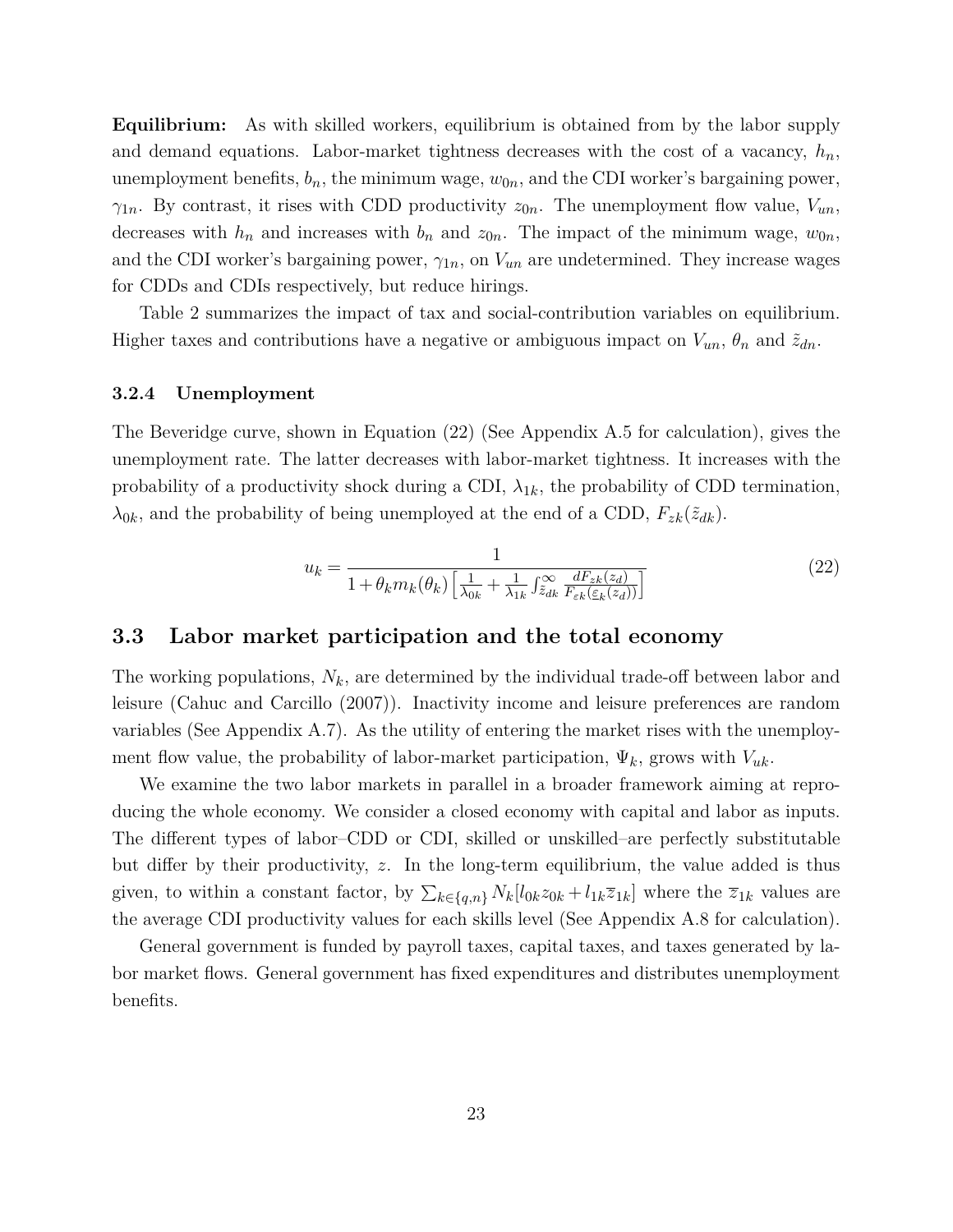### **4 Calibration on French data**

We calibrate the model using French data between 2003-2011 using an annual time unit. The self-employed workers are not taken into account. Some parameters are directly estimated while others are calibrated in order to make the model reflect some labor-market characteristics.

**Labor-market flows:** We estimate labor-market flows using the Labor Force Survey (LFS: in France, Enquête Emploi) with a quarterly panel. The measured transition probabilities (Table 5 in Appendix B.1) indicate  $\lambda_{0k}$  values of 1.52 for skilled workers and 1.64 for unskilled workers–for an average CDD duration of 8 and 7 months respectively.  $F_{zk}(\tilde{z}_{dk})$  values are 40.8% for skilled workers and 57.1% for unskilled workers. At the end of a CDD, a skilled worker has 6 chances in 10 of staying on under a CDI; an unskilled worker, 4 chances in 10. The CDI average duration is 10 years for skilled workers and 7 years for unskilled workers. Unemployment durations are 5 and 6 months respectively. These values, lower than those actually observed, reflect the model's choice of a systematic unemployment transition between jobs (See Appendix B.1).

Using the LFS to compare CDI termination rates and average CDI tenure, we can assess the extent and regularity of productivity shocks on the labor market. If the shocks were large but infrequent, employers would dismiss their workers at almost every shock. As a result, mean tenure would be close to the average CDI duration. If, instead, the shocks were frequent but small, we would also observe substantial selection. Workers with high initial productivity, *zdk*, would remain employed for a long period. Consequently, the average tenure of the stock of workers, which comprises highly productive workers, would exceed the average CDI duration as the low-productive workers do not keep their jobs for long. In practice, the average CDI tenure for skilled and unskilled workers as measured in the LFS is 2.7 and 3.4 longer respectively than the average CDI duration.

**Wages:** The LFS measures the ratio of average net wages between CDIs and CDDs. The average net wage for CDIs is 1.67 times that of CDDs for skilled workers, versus 1.28 for unskilled workers. On average, skilled workers earn 1.78 times more than unskilled workers.

**Tax wedges:** The tax wedge is the gap between the wage paid by the employer and the wage actually received by the worker. It captures the difference between purchasing power and labor costs, comprising social contributions, income tax, and VAT. For simplicity's sake, we do not take into account the labor costs that are not included in workers' compensation.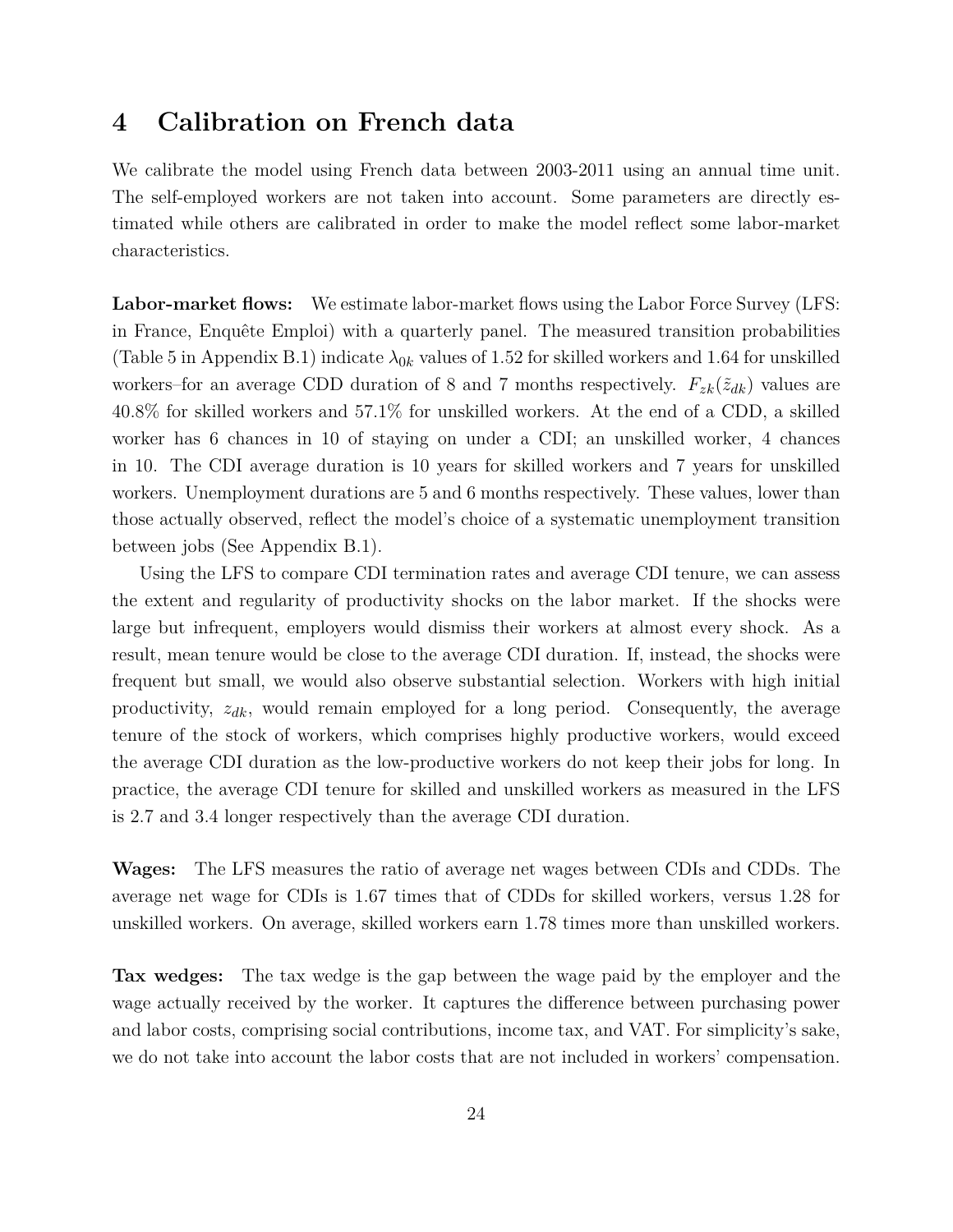We posit a homogeneous income tax rate of  $10\%$  (See, for instance, Laffargue (1996)). Supposing that 59% of the VAT is paid by households (See Conseil des impôts, 2001), national accounting data for 2010 put the average VAT rate on household consumption at 7.9%. The average employer's social contribution rate is 35.8%, calculated as the ratio of net wages to gross wages. This average is differentiated by skill because of the contribution exemption for low wages. Taking the mean payrolls and relative wages in the LFS, and factoring in the contribution exemption, we find employer's social contributions rates of 13.8% for unskilled CDD workers, 32.5% for unskilled CDI workers, 35.2% for skilled CDD workers, and 41.0% for skilled CDI workers. Private-sector employees contribute 21.5% of their gross wages. The total tax wedge is 1.74 and 2.02 for unskilled workers under CDDs and CDIs respectively, and 2.06 and 2.15 for skilled workers under CDDs and CDIs respectively.

**Unemployment benefits:** On the basis of wage levels for skilled and unskilled workers, unemployment benefits represent 67.2% of the average of the most recent wages for skilled workers and 72% for unskilled workers because of the contribution exemption for the latter.

**Hiring and termination costs:** Kramarz and Michaud (2009) show that CDD hiring costs are not significant, so that  $d_{0k} = 0$ . CDD termination costs  $c_{0k}$  are zero because the short-term contract allowance can be regarding as deferred compensation. Kramarz and Michaud (2009), also conclude that CDI hiring costs are equal to 3% of annual compensation and are linear with respect to wages. Consequently, we set  $d_{1k}$  at 3% of average wages at the start of a CDI, irrespective of the worker's skill level.

Dismissal costs are harder to calibrate. Abowd and Kramarz (2003) find high dismissal costs, with a large fixed cost. These results are confirmed by Kramarz and Michaud (2009). Fixed costs are particularly high for collective dismissals. On average, at the median wage level, dismissal costs are equivalent to 8 months' wages. However, the costs include severance pay, which should be treated as deferred wages in a wage-negotiation situation (Lazear (1990)). Subtracting severance pay, we assume that dismissal costs are equal to 5 months' mean wages at the end of a CDI (Cheron (2009)).

**Bargaining power:** Like Abowd and Allain (1996), we set CDI workers' bargaining power at 0.4.<sup>18</sup> We calibrate skilled CDD workers' bargaining power so that the ratio between their CDD and CDI wages is consistent with observations. Note that the bargaining power of 0.19 is lower than for CDI workers and that such a negotiation power would lead to a lower CDD wage for unskilled workers if CDD wages were negotiated.

<sup>18</sup>Cahuc, Gianella, Goux, and Zylberberg (2002) find 0.2%.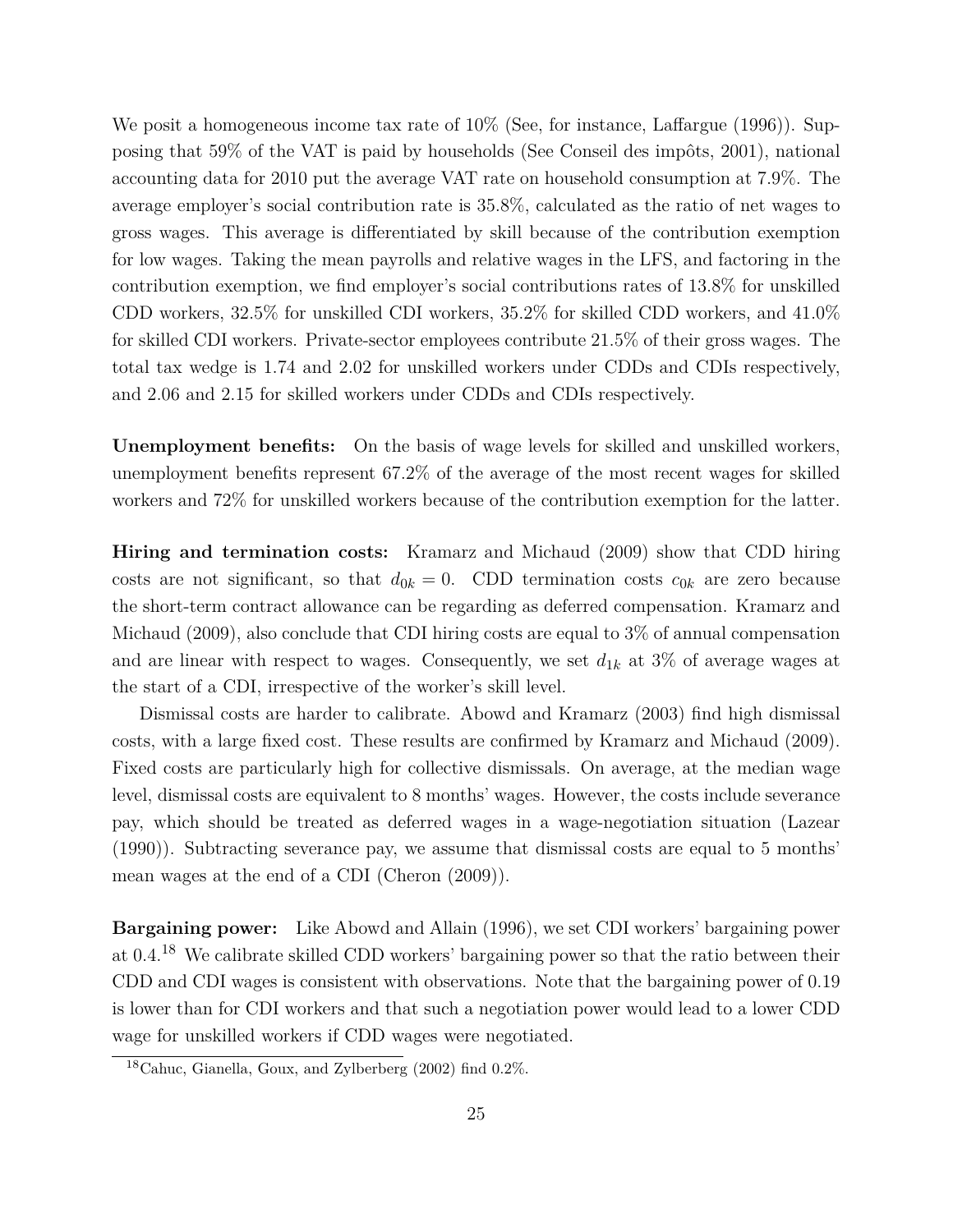**Matching functions:** The matching functions are Cobb-Douglas functions– $M_k(v, u)$  =  $M_{0k}v^{1-\eta_k}u^{\eta_k}$  with *u* and *v* the number of unemployed and vacancies, respectively. The  $m_k$  functions are written  $m_k(\theta) = M_{0k}\theta^{-\eta_k}$ . There is no consensus on the unemployment elasticity of the matching function. To our knowledge, the only estimate on French data is the one by Maillard (1997). However, the data are sensitive and the results of 0.6 or 0.7– depending on the specification–are higher than the figures for other countries. That is why we use 0.3 for each labor market, consistent with the recent results by Borowczyk-Martins, Jolivet, and Postel-Vinay (2012) on U.S. data, which correct endogeneity bias. In particular, if firms know that they will have trouble hiring, they may not advertise vacancies. We calibrate  $M_{0k}$  coefficients.

**Productivity:** The stochastic processes  $z_d$  and  $\varepsilon$ -defined by the cumulative distribution functions  $F_{zk}$  and  $F_{\varepsilon k}$ -follow a uniform law between  $z_{dk}^{min}$  and  $z_{dk}^{max}$  for  $z_d$  and between  $\varepsilon_k^{min}$ and 0 for  $\varepsilon$ , with  $\varepsilon_k^{min} < 0$ . By setting 0 as the maximum for  $\varepsilon$ , we aim to simplify the model, for we assume that the most recently created jobs are those best suited to a changing economic environment.

For unskilled workers, we normalize maximal productivity  $z_{dn}^{max}$  to 1. The other bounds–  $z_{dq}^{max}$ ,  $z_{dn}^{min}$ ,  $z_{dq}^{min}$ ,  $\varepsilon_q^{min}$  and  $\varepsilon_n^{min}$ -are calibrated. This calibration notably ensure that the average productivity ratio between unskilled ans skilled workers is equal to the ratio of average labor compensation, i.e., that  $(z_q)/(z_n)$  equal to  $(\rho w)_q/(\rho w)_n$ .

**Labor supply:** The labor-market participation rate is given by  $\Psi_k(V_{uk}) = \Psi_{0k} V_{uk}^{\mu_k}$ .<sup>19</sup> Labor market elasticity  $\mu_k$  is set at 0.2 for both skilled and unskilled workers (Cahuc and Carcillo (2007) and Chetty (2012)). The  $\Psi_{0k}$  values are set to obtain the observed participation rate.

**Interest rate:** The interest rate *r* is 4% (Petrongolo and Pissarides (2001)).

**Calibrated parameters:** For each labor market, two degrees of freedom remain. We arbitrarily choose to set  $h_k$  at the level of  $z_{dk}^{max}$  and  $z_{0k}$  at 30% of the segment  $[z_{dk}^{min}, z_{dk}^{max}]$ . The model parameters for both labor markets are summarized in Table 6 of Appendix C. The corresponding equilibrium is described in Tables 7 and 8 of the same appendix.

Ultimately, a 1% increase in the tax wedge raises the unemployment rate by 0.34 percentage points. In the (WS-PS) model, where the curve (PS) is horizontal in the long term and

<sup>&</sup>lt;sup>19</sup>Formally, this means that the law of  $U^{-1}(U(\zeta/r)+\xi)$  follows the cumulative distribution function  $\Psi_k(x) = \Psi_{0k} x^{\mu_k}$  on the support  $[1, \Psi_{0k}^{-1/\mu_k}]$  (See Appendix A.7).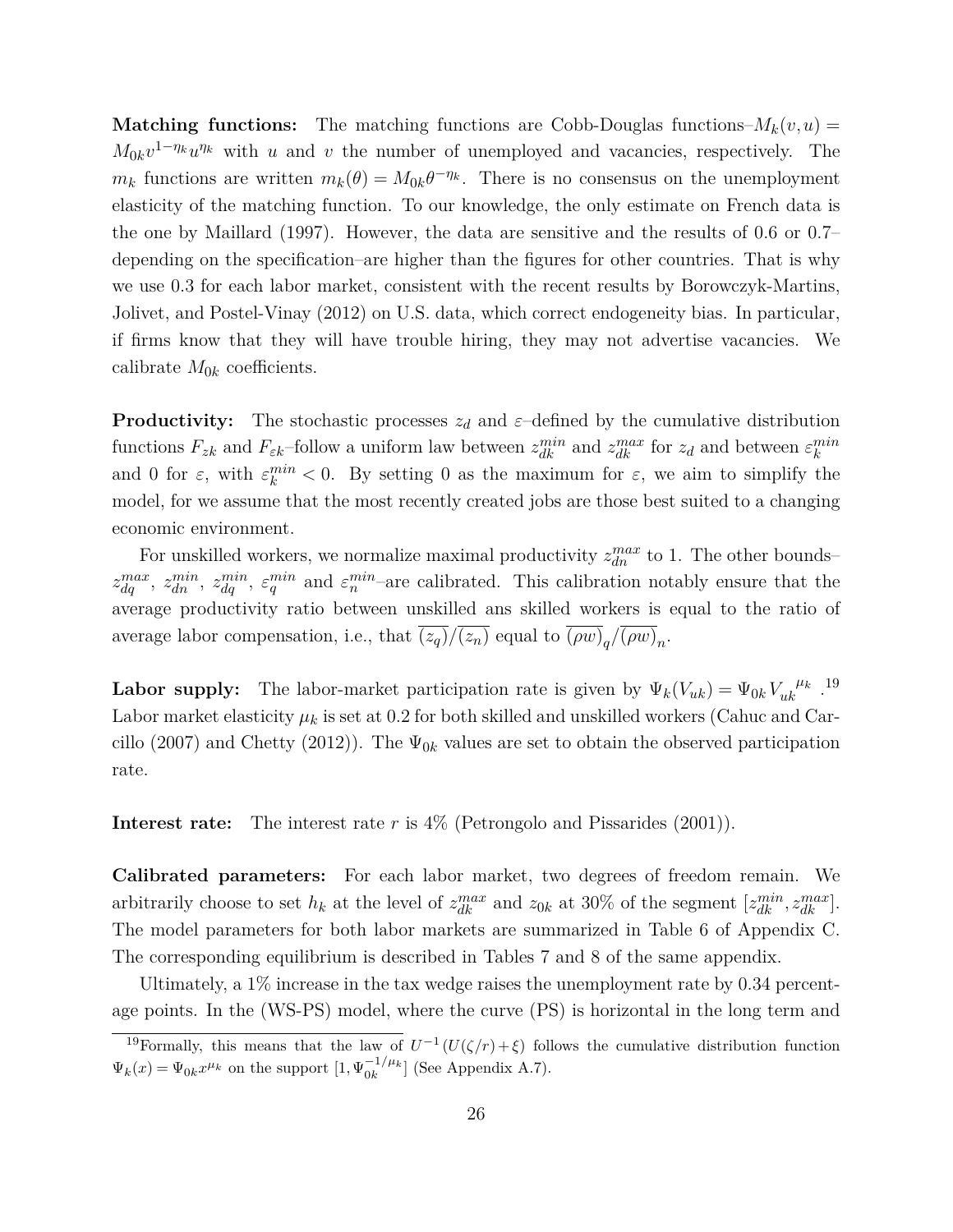the tax-wedge elasticity of real labor costs in the (WS) curve is assumed to equal unity, such a sensitivity of the unemployment rate to the tax wedge corresponds to a quasi-elasticity of 3 of the negotiated wage to the unemployment rate in the (WS) curve. Empirical estimates based on French data for this parameter show an impact between 2 (L'Horty and Sobczak (1997)) and 6 (Cotis, Méary, and N. (1998) and Bonnet and Mahfouz (1996)). Moreover, a 1% increase in the minimum wage (Smic) destroys 0.21% of employment. Such a variation seems to be reasonable given the distribution of low wages, the estimates of the labor-cost elasticity of jobs used in the literature, and the available measures of the Smic's diffusion effect (Aeberhardt, Givord, and Marbot (2012)).

### **5 Three stylized public policies**

We simulate the three reforms introduced in Section 2.2 using the model calibrated on French data. Some results–particularly the ones for job and unemployment stocks–are sensitive to the calibration. The effects on unemployment should be interpreted with caution. However, all results concerning labor market flows are robust to the parameter choices. The simulation results are summarized in Table 3.

### **5.1 "Gradually decreasing contributions" reform**

We model the introduction of an additional contribution of 2 percentage points of gross wages<sup>20</sup> during the first year of employment, representing (*ex ante*) 0.1% of GDP. The additional contribution is equivalent to a hiring tax such as  $d_{0k}$  equal to 1.7% of annual gross wages.<sup>21</sup> This entails a cost for the employer of  $\in$  306 and  $\in$  447 for hiring unskilled and skilled workers respectively. The additional contribution is offset by a uniform decrease in labor contributions ( $\rho_{0k}$  and  $\rho_{1k}$ ), corresponding to 0.26 percentage points of gross wages. Thanks to this decrease, the reform is neutral *ex ante* on the public finances, i.e., before taking into account agents' behavioral changes due to the reform.

By imposing a financial penalty on CDD hirings, the reform reduces labor-market flexibility, lengthening average unemployment and CDI durations by 0.13 months and 0.21 years respectively. As hirings are more expensive, employers have an incentive to decrease employee turnover and so to keep workers in their jobs. The reform also increases the share of

 $^{20}$ Gross wages equal net wages plus VAT, income tax, and employees' social contributions. Total labor costs consist of gross wages plus employers' social contributions.

 $21$ The gap with the additional-contribution rate reflects the fact that life expectancy in the job during the first year is necessarily lower than 1 year.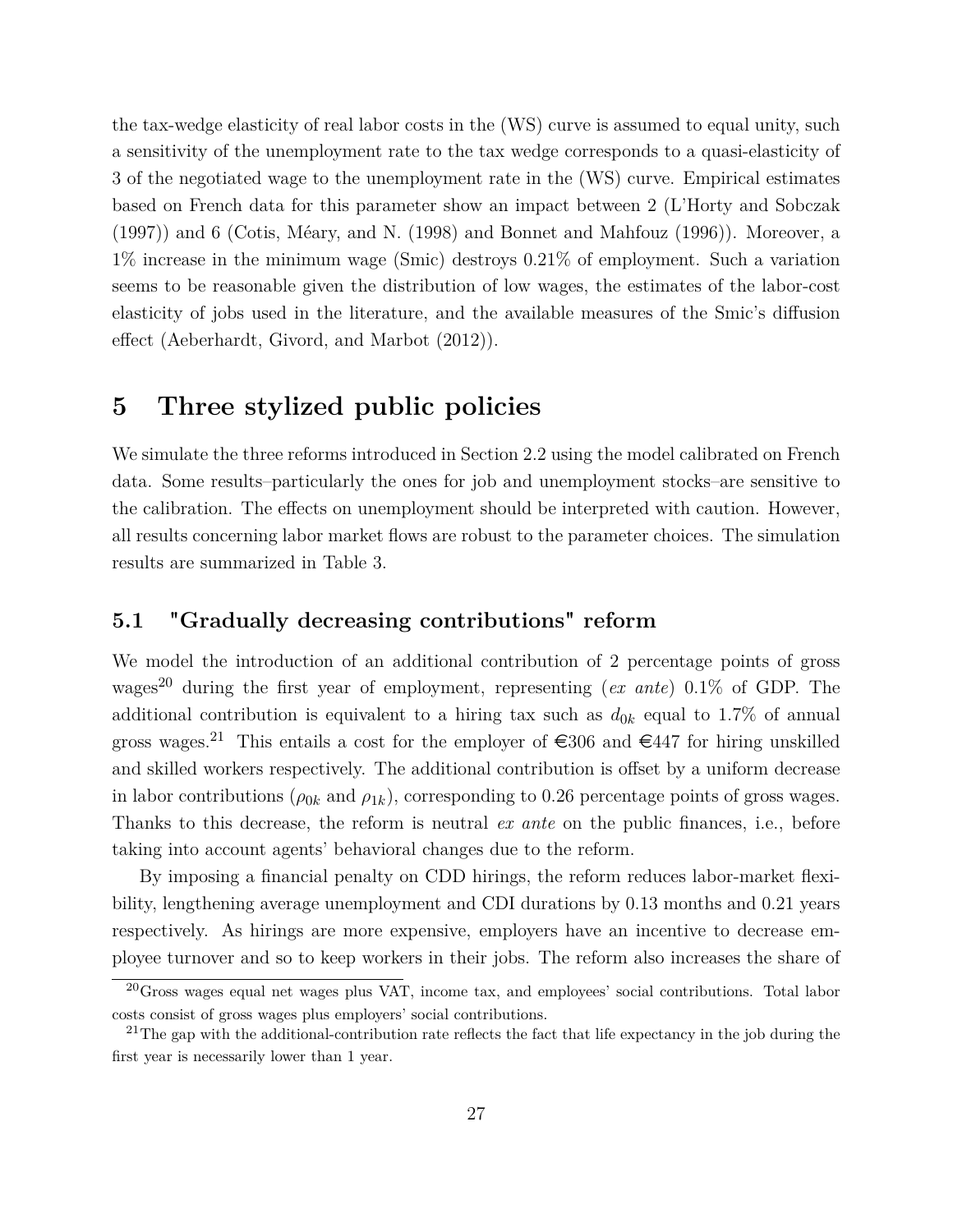CDI hirings at the end of CDDs. The employment rate rises for CDIs and falls for CDDs. This phenomenon is more pronounced for unskilled workers than for skilled workers. As the first are paid at the minimum wage level, the entire tax is supported by the firm. For skilled workers, wages are negotiated, so that the tax burden is shared between the worker and the employer.

As entry and exit flows are smaller, the matching is less efficient and CDI labor productivity decreases (by 0.51%). The impact on total productivity is a less negative -0.33% owing to the increase in the number of CDIs compared with CDDs. In all, value added decreases by 0.28%. Wages fall because of lower labor productivity and in spite of the tax wedge reduction. Excluding the 0.86% decline in wages of skilled CDD workers–due to the fact that the hiring tax is factored into the wage negotiation–most of the wage decrease is concentrated among unskilled CDI workers. By contrast, wages of skilled CDI workers do not change. The loss of productivity is sufficiently modest to be offset by the decrease in the tax and social-contribution parameters.

### **5.2 "Termination tax" reform**

In this section, we model the introduction of a tax on labor-contract terminations, set at 16% of the worker's last gross monthly wage. We summarize the reform by an increase in the separation cost for all types of contract except CDDs converted to CDIs. In the model, therefore, we apply comparable increases to  $c_{0k}$  and  $c_{1k}$ , equivalent to 0.1 points of GDP. For the employer, the tax represents  $\epsilon$ 245 at the end of a CDD not converted to a CDI and  $\epsilon$ 340 at the end of a CDI for an unskilled worker (for a skilled worker, the tax comes to  $\epsilon$ 356 and  $\epsilon$ 597 respectively). As previously, the introduction of a termination cost is offset by a decrease in the tax wedge equal to 0.26% of the gross wage, in order to preserve fiscal neutrality.

The effects of this reform are relatively similar to those of the previous one, for employers anticipate the termination tax during the hiring negotiation. Thus, by encouraging employers to maintain the jobs, the reform increases the average CDI duration. Here, the incentive is direct–in contrast to the hiring tax, for which the incentive was the expectation of a higher replacement cost. Consistently with intuition, the impact on average duration is stronger then with the previous reform. We estimate it at 0.25 additional years versus 0.21. The reform also discourages hiring because of the expectation of a higher termination cost. Unemployment duration increases less than under the previous reform, by 0.11 months versus 0.13. This finding, as well, is consistent with intuition, since the incentive is less direct than the previous one. The employment rate rises 0.45 points for CDIs and falls 0.37 points for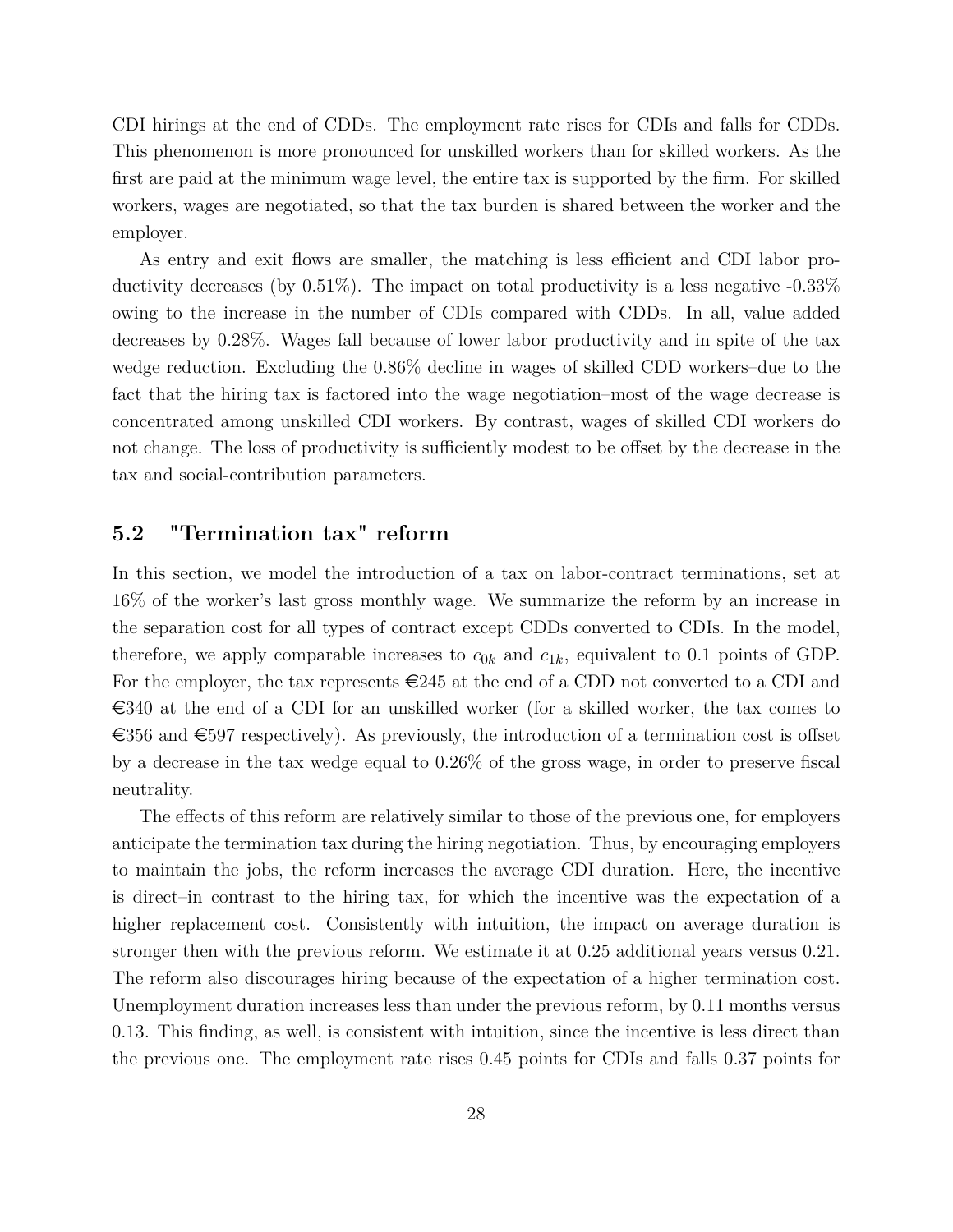CDDs.

As CDI duration increases more than with the previous reform, the impact on productivity is more negative at -0.37% against -0.33%. The impact on value added is close to that of the previous reform, at -0.29% versus -0.28%.

|              | Table 5: Neutral ex ante impact of reforms    | Decreasing | Termination | Italian |
|--------------|-----------------------------------------------|------------|-------------|---------|
|              |                                               | contrib.   | tax         | style   |
|              | Average unemployment duration (months)        | $+0.19$    | $+0.16$     | $+0.08$ |
| Unskilled w. | Average CDI duration (years)                  | $+0.25$    | $+0.27$     | $-0.15$ |
|              | CDD employment rate ( $%$ of working pop.)    | $-0.53$    | $-0.51$     | $-0.07$ |
|              | CDD hirings (ditto)                           | $-0.86$    | $-0.83$     | $-0.12$ |
|              | CDI hirings (ditto)                           | $-0.29$    | $-0.32$     | $+0.23$ |
|              | Productivity $(\%)$                           | $-0.53$    | $-0.56$     | $+0.14$ |
|              | Average unemployment duration (months)        | $+0.00$    | $+0.00$     | $-0.07$ |
| v.           | Average CDI duration (years)                  | $+0.12$    | $+0.17$     | $-0.16$ |
|              | CDD employment rate ( $%$ of working pop.)    | $-0.14$    | $-0.15$     | $-0.02$ |
| Skilled      | CDD hirings (ditto)                           | $-0.21$    | $-0.23$     | $-0.03$ |
|              | CDI hirings (ditto)                           | $-0.08$    | $-0.13$     | $+0.16$ |
|              | Productivity $(\%)$                           | $-0.20$    | $-0.24$     | $+0.07$ |
|              | Average unemployment duration (months)        | $+0.13$    | $+0.11$     | $+0.04$ |
|              | Average CDI duration (years)                  | $+0.21$    | $+0.25$     | $-0.15$ |
|              | CDD employment rate ( $\%$ of working pop.)   | $-0.37$    | $-0.37$     | $-0.05$ |
|              | CDD hirings (ditto)                           | $-0.61$    | $-0.59$     | $-0.08$ |
| Economy      | CDI hirings (ditto)                           | $-0.21$    | $-0.25$     | $+0.20$ |
|              | Average CDD net wage $(\%)$                   | $-0.15$    | $-0.16$     | $-0.33$ |
|              | Average CDI net wage $(\%)$                   | $-0.20$    | $-0.19$     | $+0.12$ |
|              | Employment (thousands)                        | $+11$      | $+22$       | $-3$    |
|              | CDI productivity $(\%)$                       | $-0.51$    | $-0.55$     | $+0.14$ |
|              | Value added $(\%)$                            | $-0.28$    | $-0.29$     | $+0.13$ |
|              | Public administrations balance ( $\%$ of GDP) | $+0.02$    | $+0.04$     | $+0.03$ |

Table 3: Neutral *ex ante* impact of reforms

CDI stands for permanent contract and CDD for short-term one.

For skilled and unskilled workers alike, a termination tax is more favorable than gradually decreasing contributions in terms of unemployment flow values, which we can regard as equivalent to the well-being of new entrants. We find comparable results for average unemployment duration. However, gradually decreasing contributions have a more positive effect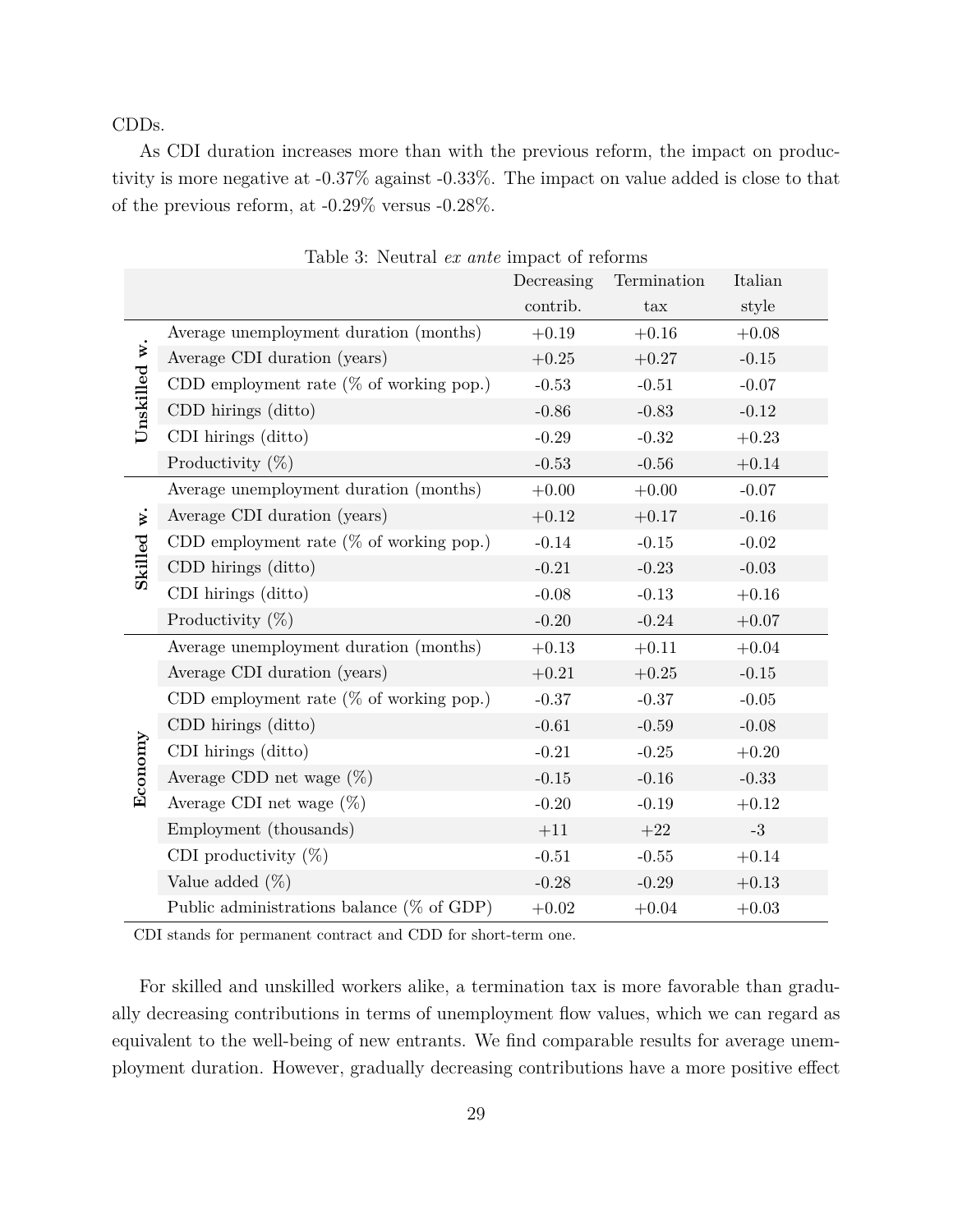on the CDD-to-CDI conversion rate. The unemployment rate is relatively similar.

### **5.3 "Italian-style" reform**

This third reform introduces an additional contribution on CDDs of 2.7% of the gross wage, equivalent to 0.1 points of GDP. To offset the tax and so ensure the reform's *ex ante* fiscal neutrality, CDI hirings at the end of CDDs are subsidized at the rate of 26% of the gross monthly wage on hiring. The subsidy amounts to  $\epsilon$ 581 for unskilled workers and  $\epsilon$ 997 for skilled workers.

The effects are very different from those of the first two reforms. There are more CDDto-CDI conversions. The increase in the unemployment flow value is more significant, at 0.005 points or  $\epsilon$ 272 for unskilled workers compared with a negative 0.004 points or  $-\epsilon$ 359 for the gradually decreasing contributions. For skilled workers, the increase comes to 0.11 points versus 0.004 points with gradually decreasing contributions.

Contrary to the first two reforms, employers are incited to hire under CDIs and the labor market is less rigid. CDI entries rise by 0.2 points of the working population per year, compared with a 0.2-point decline with gradually decreasing contributions. CDD entries are slightly fewer, down 0.08 points. This reflects the ambiguous effect of higher CDI entry and exit rates and a larger tax wedge for CDDs. However, the decline in CDD entries is clearly smaller than with gradually decreasing contributions, which entail a 0.61-point loss.

This greater flexibility reflects the average unemployment and CDI durations. Average unemployment duration increases 0.04 per month, less than for the first two reforms (the increase with gradually decreasing contributions is 0.13). CDI duration decreases by 0.15 per year, whereas it increases with the first two reforms (up 0.21 with gradually decreasing contributions).

The share of short-term contracts in total employment decreases by a modest 0.05 points, compared with a more significant decline of 0.4 points under the other two reforms. The higher contributions on CDDs increase the share of CDIs in total employment. However, this effect is offset by the decrease of CDI entry costs  $d_{1k}$ , which raises the CDD share of total employment.<sup>22</sup> This result, paradoxical at first sight, is due to the fact that the reduction in  $d_{1k}$  costs raises the unemployment flow value and hence CDI exits. This effect is clearly stronger than the first one. By contrast, a uniform decrease in wage contributions under the previous reforms has only a slight impact on the share of short-term contracts in total employment.

 $22$ See Table 9 in Appendix D. This table summarizes the opposite effect of an increase of the CDI entry costs.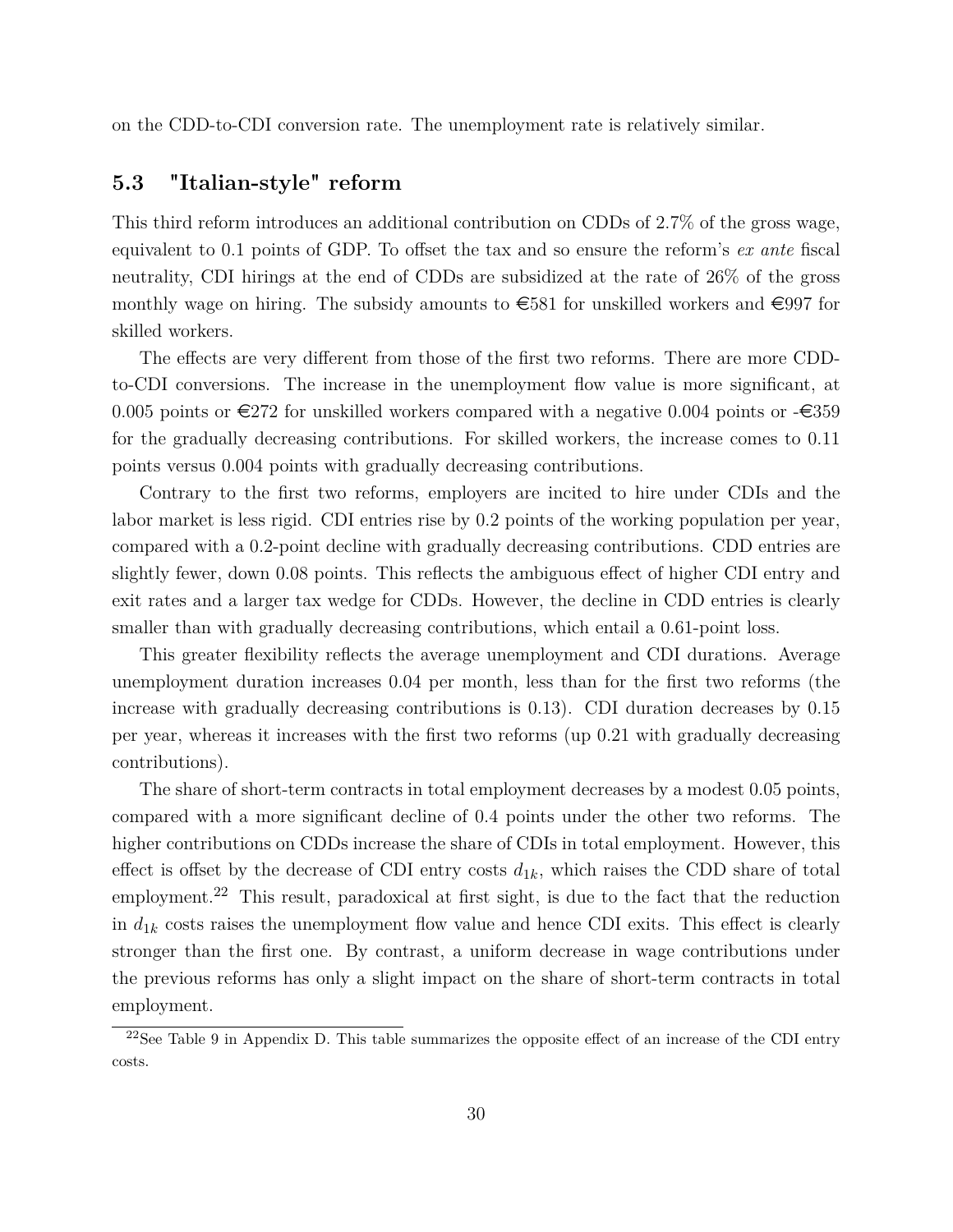Owing to a higher labor-market flexibility, the reform raises productivity (by 0.14%), unlike the first two reforms (for example, gradually decreasing contributions lower it by 0.33%). As a result, CDI wages rise 0.12% while CDD wages skilled workers shed 0.93% because of the wider tax wedge and despite the expectation of a hiring subsidy in the wage negotiation.

### **5.4** *Ex post* **fiscal neutrality of the reforms**

The reforms described above are calibrated so as to be fiscally neutral *ex ante*. Theoretically, it is preferable to ensure *ex post* neutrality, after agents change their behavior in response to the reform. This alternative approach yields results more sensitive to calibration, with a multiplier effect that is channeled through the (fragile) estimate of the impact on the fiscal balance. Moreover, it does not reflect actual practice, for reforms are calibrated on an *ex ante* basis because of the uncertainty of agents' responses to the reform.

The three reforms we have modeled generate a fiscal surplus. In *ex post* neutral reforms, the tax wedge is uniformly reduced to offset the surplus. The wedge is set at 0.27 points of the gross wage for the gradually decreasing contributions (putting the total decrease at 0.53 points), at 0.53 points for the termination tax putting the total decrease at 0.79 points), and 0.45 points for the "Italian" reform (curtailing the rise in contributions on CDDs to 2.3 points). Taking into account the *ex post* constraint on the fiscal balance does not significantly modify the results (See Table 12 in Appendix E) but leads to more favorable results in terms of employment.

### **6 Conclusions**

This article develops a matching model whose originality is its use of two different approaches. First, the model distinguishes between short-term and permanent jobs. Hiring under permanent contracts is endogenous and determined, in particular, by a stable productivity level for the job-worker match. This level is observed during an initial job under a short-term contract. Second, permanent job destructions are endogenous and take into account the long-term productivity component and productivity shocks. The shocks notably reflect the uncertainties concerning demand for the firm's products. We perform quantitative simulations based on the model's calibration on French labor-market characteristics.

Consistently with intuition, introducing a termination tax or gradually decreasing contributions reduces labor-market duality, which we can define as the share of short-term contracts (such as CDDs, temporary work, and trial periods) in total employment or as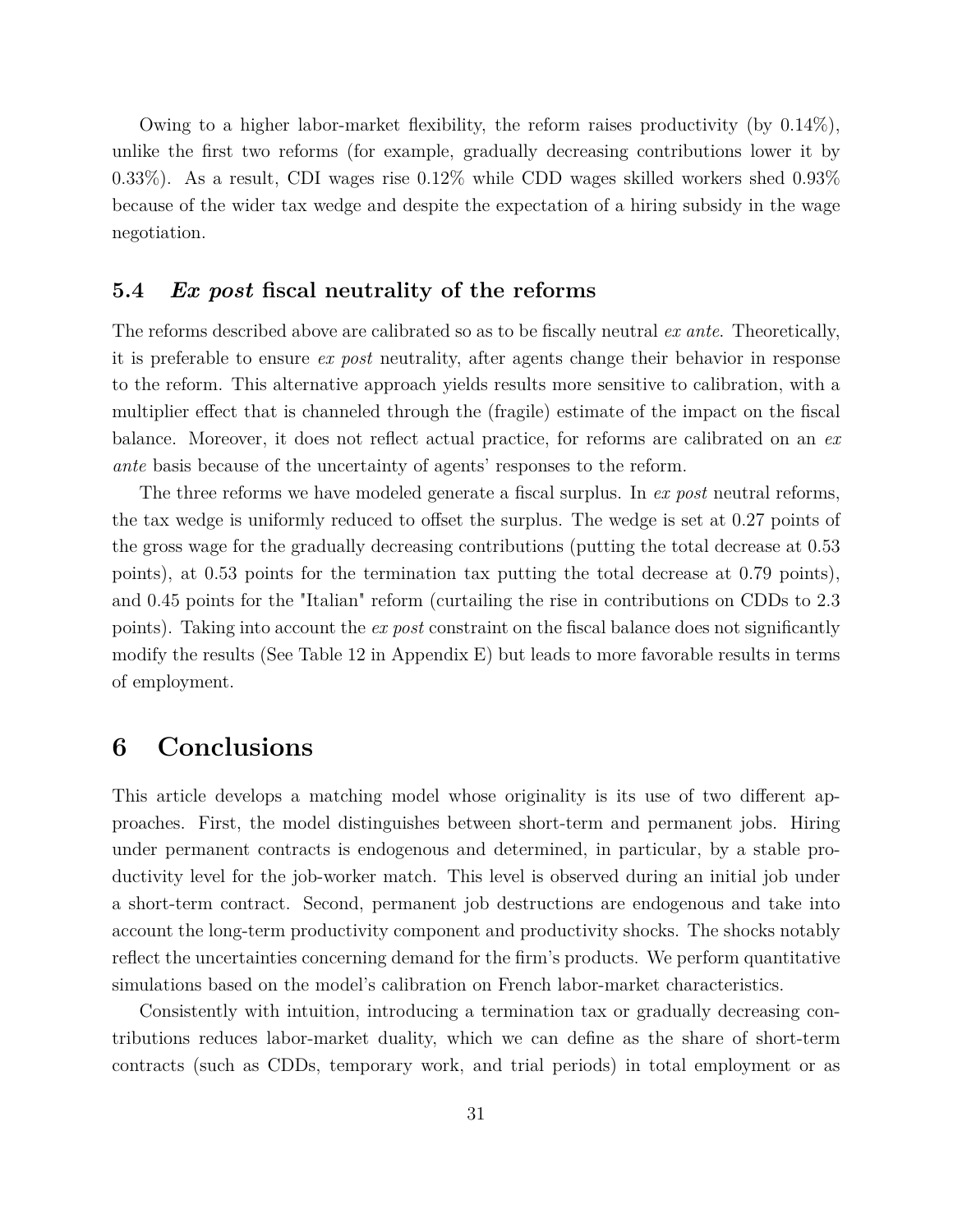the share of short-term contracts converted to CDIs. However, the reduction in duality is obtained at the price of lower labor-market flexibility and its consequences, i.e., lower labor productivity, wages, and growth.

In keeping with the first intuition, a termination tax has a more positive effect than gradually decreasing contributions on the well-being of labor-market new entrants and average unemployment duration. These results are independent of the calibration. Our numerical simulations show that a termination tax provides a greater stimulus to employment but weighs on labor productivity.

The third reform we examined, inspired by the recent Italian policy, consists in an additional contribution on short-term contracts that finances a bonus for employers who hire a worker under a permanent contract after the short-term contract expires. Unlike the first two reforms, the third preserves labor-market flexibility and has a positive impact on growth and labor productivity. It diminishes labor-market duality by reducing the share of shortterm contracts leading to unemployment. However, it generates only a modest decline in the share of short-term contracts in total employment.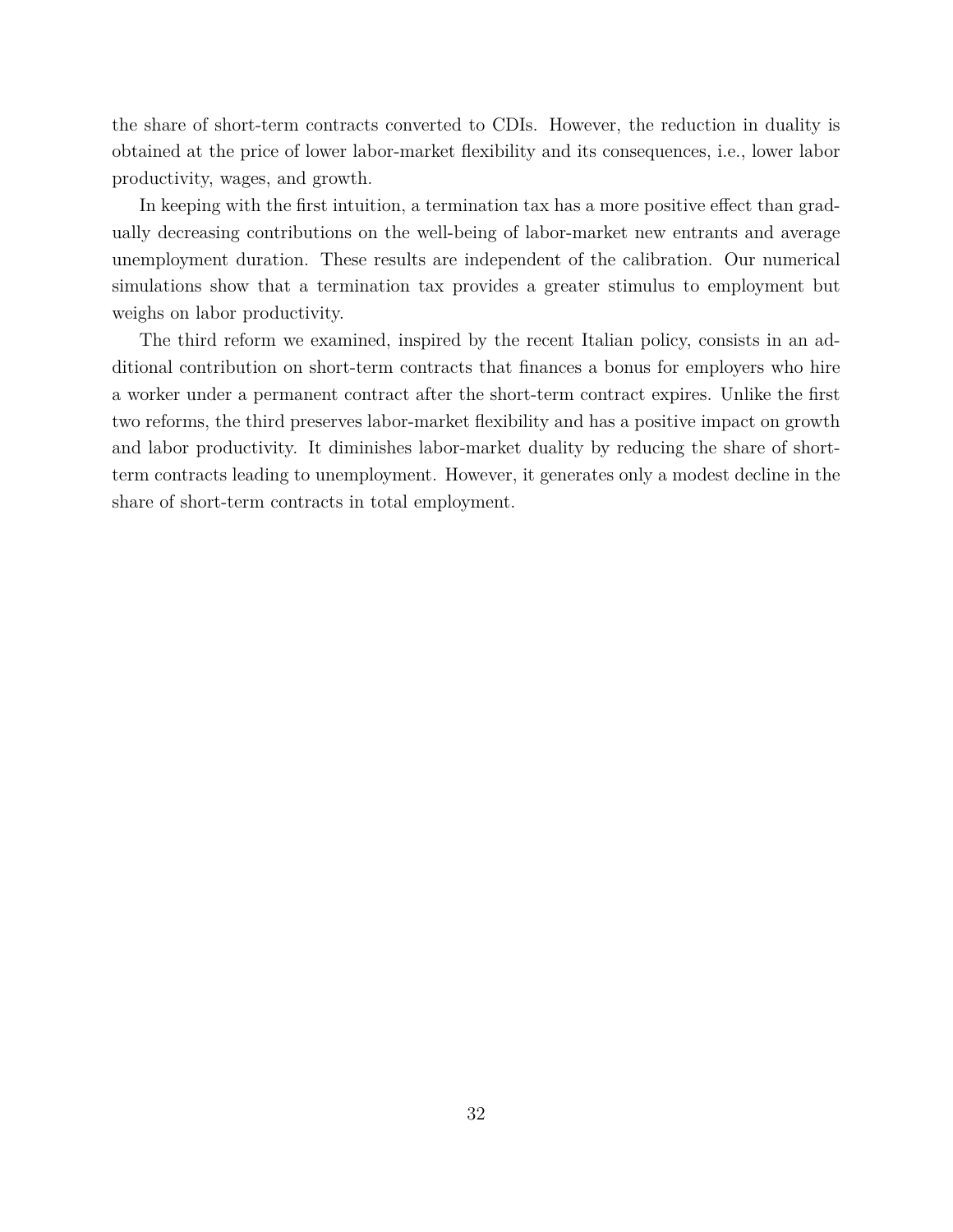### **References**

- Abowd, J., and L. Allain (1996): "Compensation Structure and Product Market Competition," *Annales d'Economie et Statistiques*, 41-42, 207–217.
- Abowd, J., AND F. KRAMARZ (2003): "The Costs of Hiring ans Separations," *Labour Economics*, 10(5), 499–530.
- Aeberhardt, R., P. Givord, and C. Marbot (2012): "Les effets de difffusion du SMIC sur la distribution de salaires : régression de quantiles inconditionnels," Présentation au séminaire Fourgeaud le 7/3/2012.
- Ananian, S., and O. Calavrezo (2010): "Les trajectoires salariales des individus payés au voisinage du SMIC entre 1995 et 2007," Documents d'études de la DARES 156.
- Bassanini, A., and A. Garnero (2013): "Dismissal Protection and Worker Flows in OECD Countries: Evidence from Cross-Country/Cross-Industry Data," *Labour Economics*, 21(C), 24–41.
- Bentolila, S., P. Cahuc, J. Dolado, and T. Le Barbanchon (2012): "Two-Tier Labor Markets in the Great Recession: France vs. Spain," *Economic Journal*, 122(562), F155–F187.
- BLANCHARD, O., AND A. LANDIER (2002): "The Perverse Effects of Partial Labour Market Reform: Fixed-Term Contracts in France," *Economic Journal*, 112, F189–F213.
- BLANCHARD, O., AND J. TIROLE (2003): "Protection de l'emploi et procédures de licenciement," Discussion Paper 480, Conseil d'Analyse Economique.
- BONNET, X., AND S. MAHFOUZ (1996): "The Influence of Different Specifications of Wages Spirals on the Measure of the NAIRU: the Case of France," Document de travail de la direction des Études et Synthèses économiques, Insee, G9611.
- Borowczyk-Martins, D., G. Jolivet, and F. Postel-Vinay (2012): "Accounting for Endogeneity in Matching Function Estimation," *Review of Economic Dynamics*, 16(3), 440–451.
- CAGGESE, A., AND V. CUNAT (2008): "Financing Constraints and Fixed-term Employment Contracts," *Economic Journal*, 118(533), 2013–2046.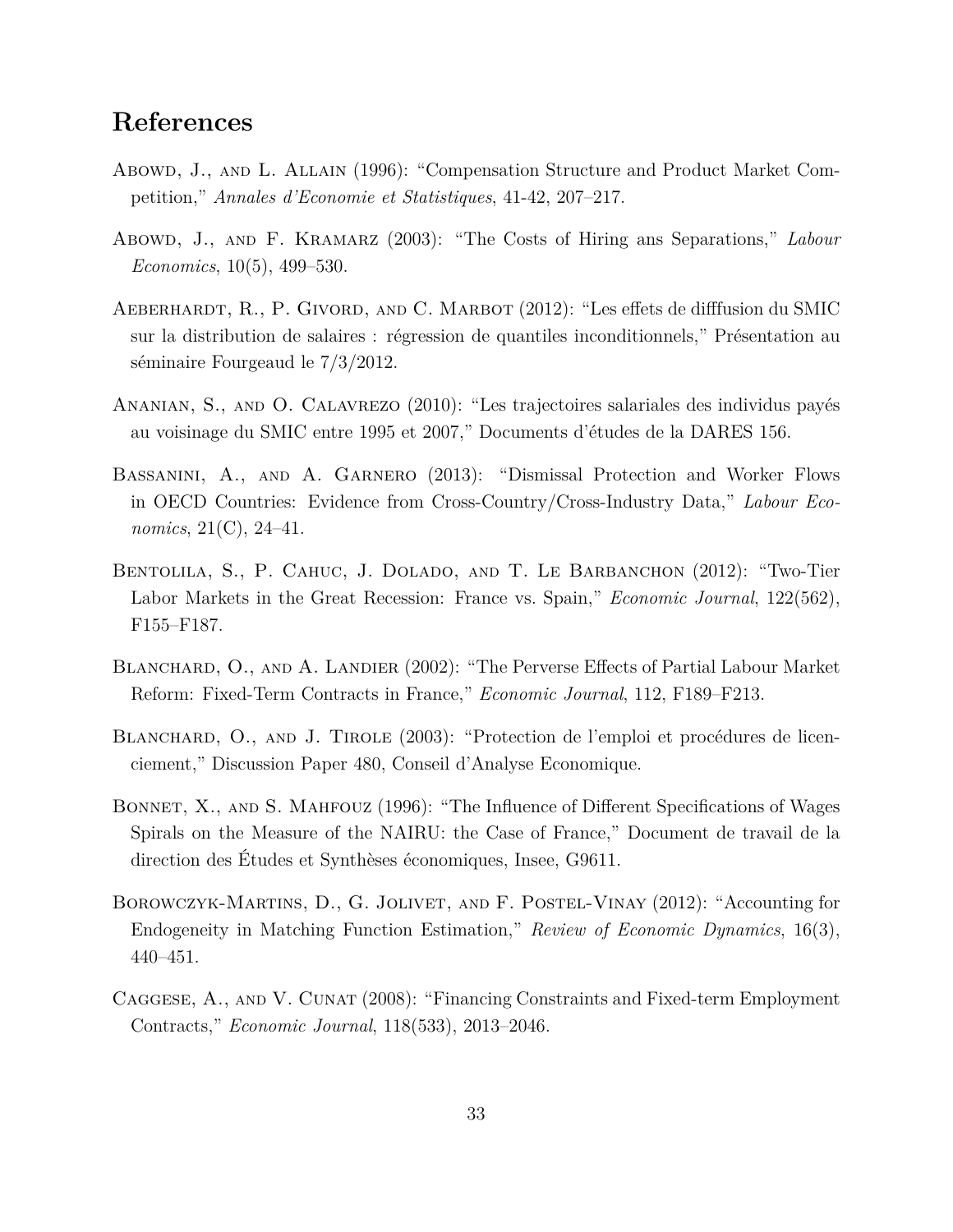- CAHUC, C., C. GIANELLA, A. GOUX, AND A. ZYLBERBERG (2002): "Equalizing wage differences and bargaining power: Evidence from a panel of French firms," IZA Discussion papers 582.
- CAHUC, P., AND S. CARCILLO (2007): "The Shortcomings of a Partial Release of Employment Protection Laws: The Case of the 2005 French Reform," IMF Working Papers 06/301.
- CAHUC, P., O. CHARLOT, AND F. MALHERBET (2015): "Explaining the Spread of Temporary Jobs and its Impact on Labor Turnover," *International Economic Review*, Forthcoming.
- Cahuc, P., and F. Kramarz (2004): "De la précarité à la mobilité : vers une Sécurité sociale professionnelle," Discussion paper, Conseil d'Analyse Économique.
- CAHUC, P., AND F. MALHERBET (2001): "Faut-il moduler les cotisations patronales à l'assurance chômage ?," *Revue Économique*, 52(3), 695–703.
- (2004): "Unemployment Compensation Finance and Labor Market Rigidity," *Journal of Public Economics*, 88(3-4), 481–501.
- CAHUC, P., AND F. POSTEL-VINAY (2002): "Temporary Jobs, Employment Protection and Labor Market Performance," *Labour Economics*, 9(1), 63–91.
- CAHUC, P., AND A. ZYLBERBERG (1999): "Job Protection, Minimum Wage and Unemployment," IZA Discussion Paper 95.
- (2008): "Optimum Taxation and Layoff Taxes," *Journal of Public Economics*, 92(10-11), 2003–2019.
- Champsaur, P. (2010): "Salaire Minimum Interprofessionnel de Croissance," Discussion paper, Groupes d'experts.
- CHARLOT, O., AND F. MALHERBET (2010): "Réforme de la protection de l'emploi et inégalités face au chômage dans un modèle d'appariement," *Recherches économiques de Louvain*, 76(1), 57–112.
- Cheron, A. (2009): "La protection des emplois en France et ses effets différenciés selon l'âge : une évaluation quantitative structurelle," *Revue d'Économie Politique*, 119(1), 41–70.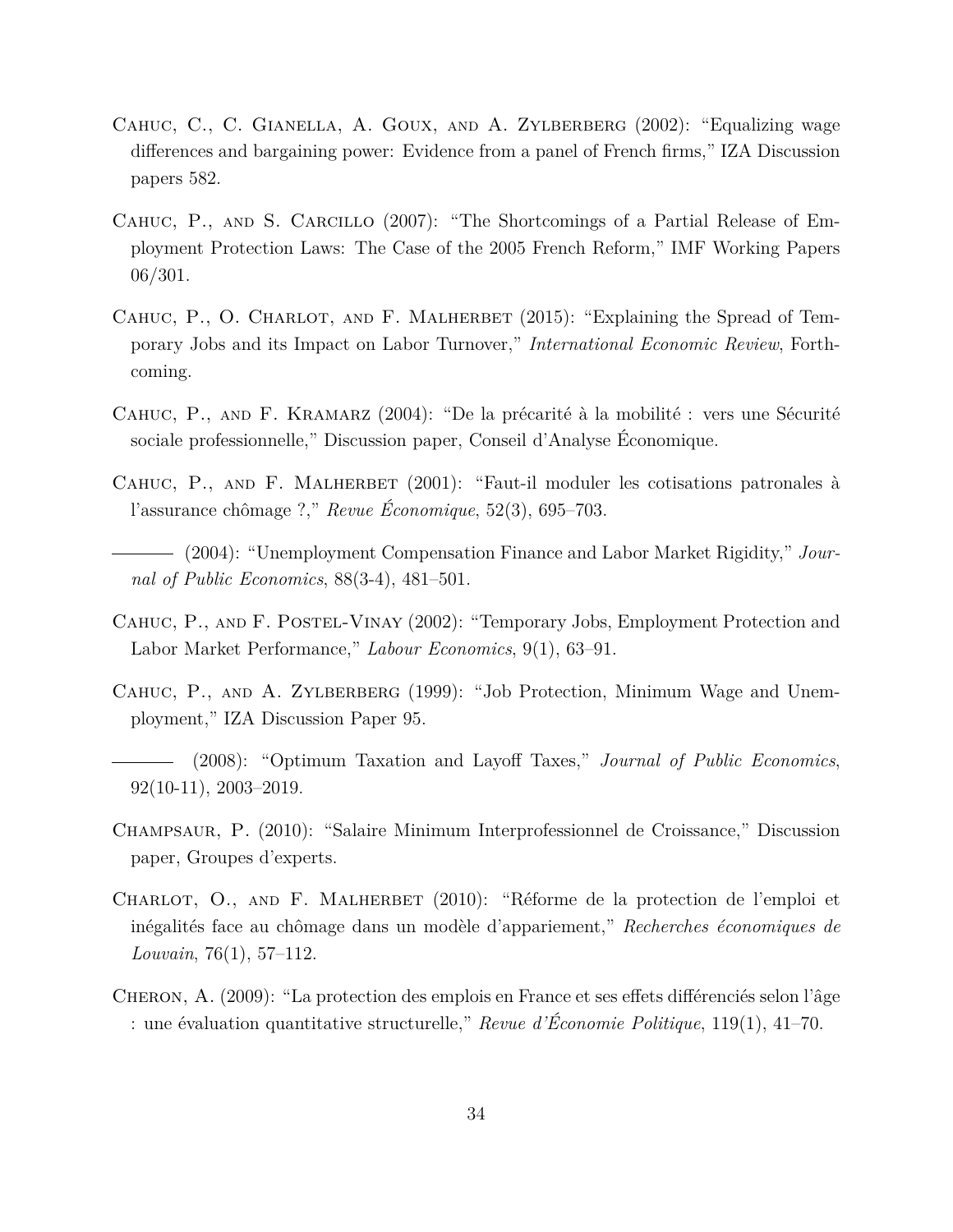- CHETTY, R. (2012): "Bounds on Elasticities with Optimization Frictions: A Synthesis of Micro and Macro Evidence on Labor Supply," *Econometrica*, 80(3), 969–1018.
- Coquet, B. (2010): "Assurance chômage et emplois précaires. Contrats courts et segmentation du marché du travail en France," *Futuribles*, 368(368), 22–38.
- COTIS, J.-P., R. MÉARY, AND S. N. (1998): "Le chômage d'équilibre en France : une évaluation," *Revue Économique*, 49(9), 921–935.
- Goarant, C., and L. Muller (2011): *Emploi et salaires Édition 2011* chap. Les effets des hausses du SMIC sur les salaires mensuels dans les entreprises de 10 salariés ou plus de 2006 à 2009. INSEE Références.
- Goux, D., and E. Maurin (2000): "Labor Market Institutions and Job Stability. A Firm-Level Analysis of Layoff Risk for High and Low-Seniority Workers," CREST-INSEE working paper 2000-29.
- Hosios, A. (1990): "On the Efficiency of Matching and Related Models of Search and Unemployment," *Review of Economic Studies*, 57(2), 279–298.
- Koubi, M., and B. Lhommeau (2007): *Les salaires en France Édition 2007* chap. Les effets de diffusion de court terme des hausses du Smic dans les grilles salariales des entreprises de dix salariés ou plus sur la période 2000-2005. INSEE Références.
- KRAMARZ, F., AND M. MICHAUD (2009): "The shape of hiring and separation costs in France," *Labour Economics*, 17(1), 27–37.
- Laffargue, J. (1996): "Fiscalité, charges sociales, qualifications et emploi," *Économie et Prévision*, 4(125), 87–105.
- LAZEAR, E. (1990): "Job security provisions and employment," *Quarterly Journal of Economics*, 105(3), 699–726.
- Lepage-Saucier, N., J. Schleich, and E. Wasmer (2013): "Moving Towards a Single Labour Contract: Pros, Cons and Mixed Feelings," OECD Economics Department Working Papers 1026.
- L'HARIDON, O., AND F. MALHERBET (2010): "Réforme de la protection de l'emploi et performance du marché du travail dans un modèle d'appariement," *Annales d'Economie et de Statistiques*, 99/100(3), 247–284.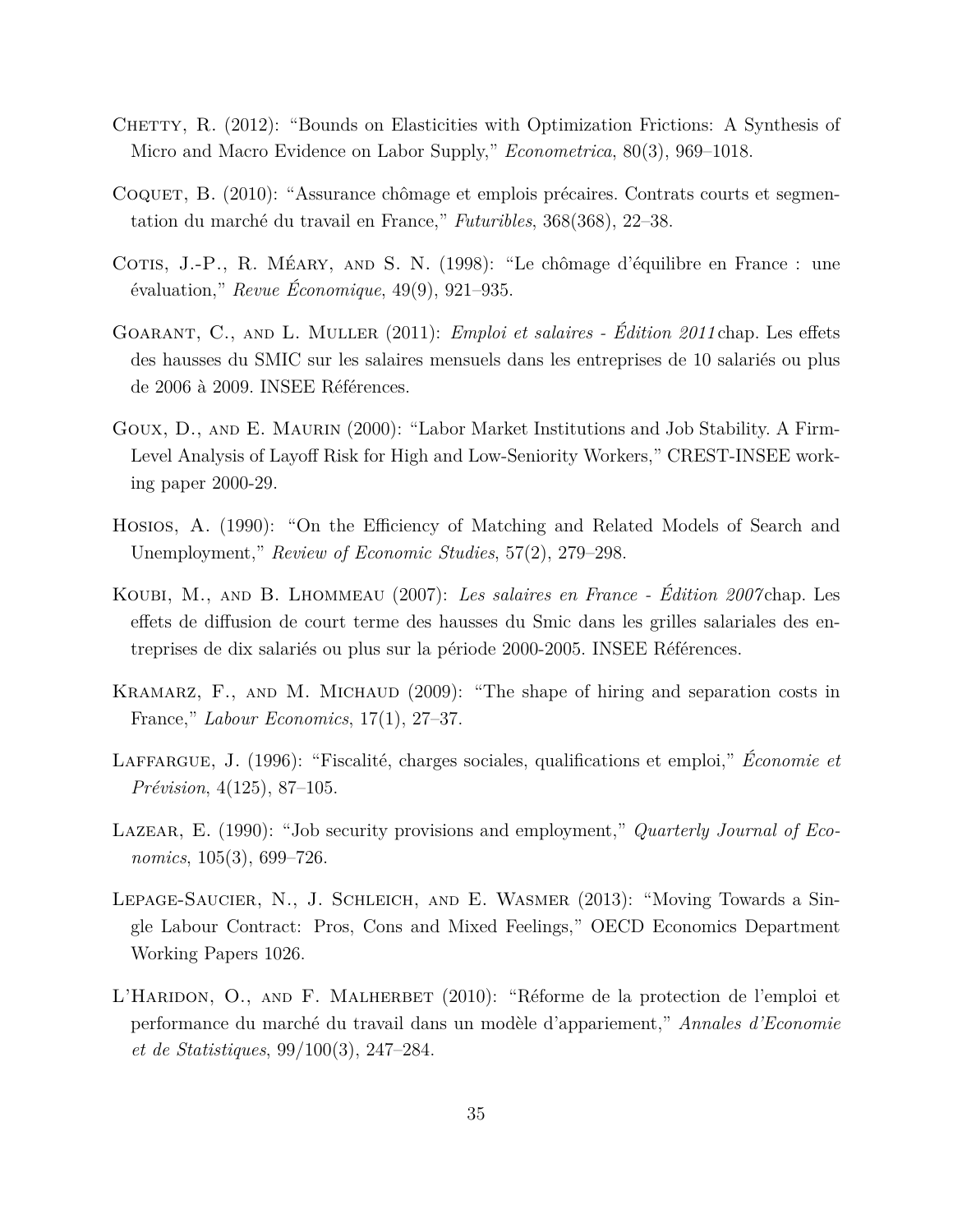- L'HORTY, H., AND N. SOBCZAK (1997): "Les déterminants du chômage d'équilibre : estimation d'un modèle WS-PS," *Économie et Prévision*, 1(127), 101–116.
- MAILLARD, M. (1997): "L'appariement des emplois vacants et du chômage en France," *Économie et Prévision*, 1(127), 157–163.
- PETRONGOLO, B., AND C. PISSARIDES (2001): "Looking Into the Black Box: a Survey of Matching Functions," *Journal of Economic Literature*, 39(2), 390–431.
- Pissarides, C. (2000): *Equilibrium Unemployment Theory*, vol. 1 of *MIT Press Books*. The MIT Press, 2nd edn.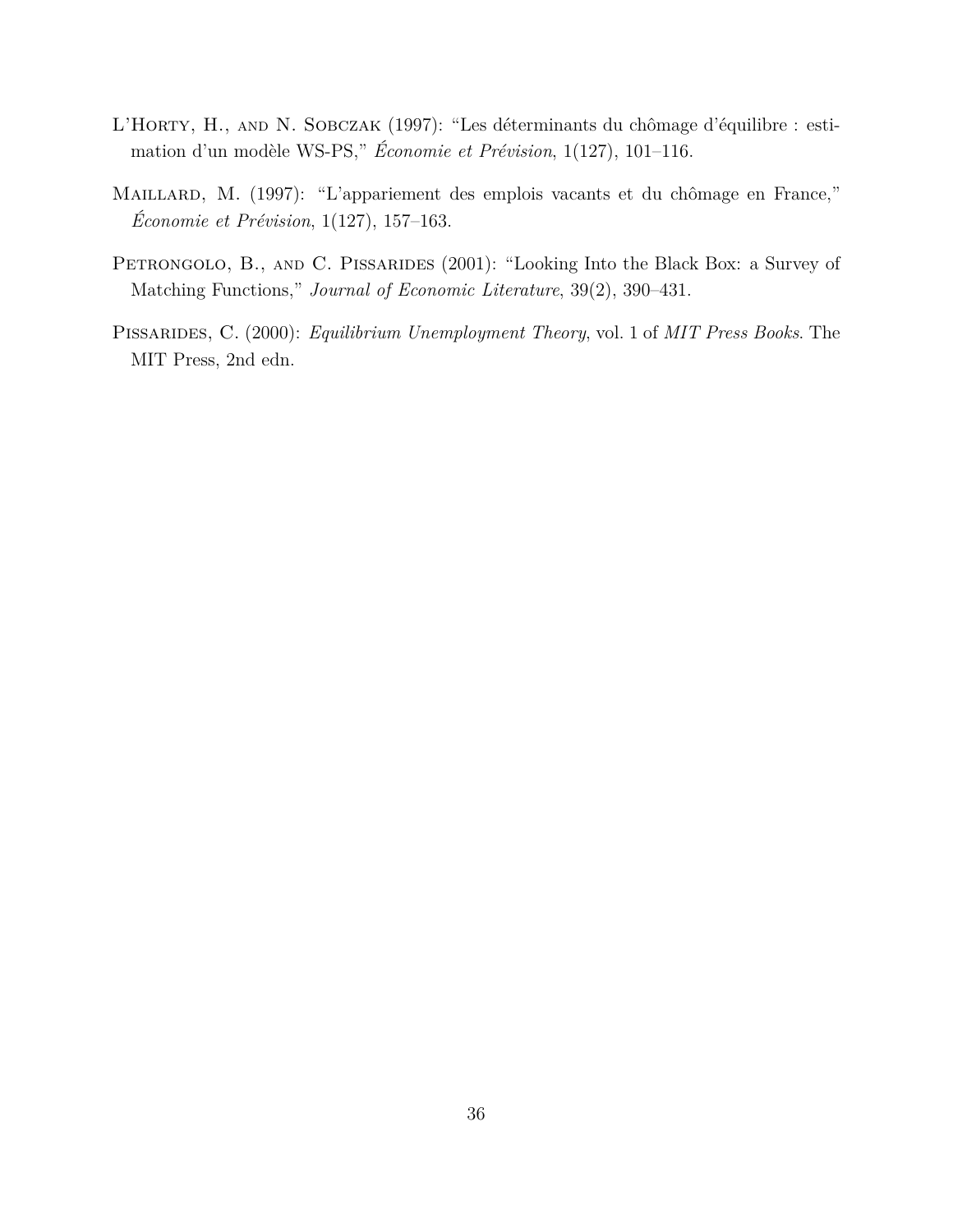# **Appendix**

# **A - Intermediate calculations and expressions of variables necessary for results analysis**

### **A.1 - Simplified Bellman equations**

After factoring in the free-entry condition  $(\Pi_{vk} = 0)$ , the Bellman equations (équations (1)-(6)) can be rewritten as follows.

$$
\Pi_{0k} = d_{0k} + h_k/m_k(\theta_k) \tag{23}
$$

$$
(r + \lambda_{0k})\Pi_{0k} = z_{0k} - \rho_{0k}w_{0k} - \lambda_{0k} [F_{zk}(\tilde{z}_{dk})c_{0k} + (1 - F_{zk}(\tilde{z}_{dk}))d_{1k}] + \lambda_{0k} \int_{\tilde{z}_{dk}}^{\infty} \Pi_{1k}(z_d, 0)) dF_{zk}(z_d)
$$
\n(24)

$$
(r + \lambda_{1k})\Pi_{1k}(z_d, \varepsilon) = z_d + \varepsilon - \rho_{1k} w_{1k}(z_d, \varepsilon) - \lambda_{1k} F_{\varepsilon k}(\varepsilon_k(z_d)) c_{1k} + \lambda_{1k} \int_{\varepsilon_k(z_d)}^{\infty} \Pi_{1k}(z_d, \varepsilon') dF_{\varepsilon k}(\varepsilon')
$$
\n(25)

$$
(r + \theta_k m_k(\theta_k)) V_{uk} = b_k + \theta_k m_k(\theta_k) V_{0k}
$$
  
\n
$$
(r + \lambda_{0k}) V_{0k} = w_{0k} + \lambda_{0k} F_{zk}(\tilde{z}_{dk}) V_{uk} + \lambda_{0k} \int_{\tilde{z}_{dk}}^{\infty} V_{1k}(z_d, 0) dF_{zk}(z_d)
$$
\n(27)

$$
(r + \lambda_{1k}) V_{1k}(z_d, \varepsilon) = w_{1k}(z_d, \varepsilon) + \lambda_{1k} F_{\varepsilon k}(\varepsilon_k(z_d)) V_{uk} + \lambda_{1k} \int_{\varepsilon_k(z_d)}^{\infty} V_{1k}(z_d, \varepsilon') dF_{\varepsilon k}(\varepsilon') \, dS
$$

Introducing *S f*  $S_{0k}^{f}$ ,  $S_{0k}^{e}$ ,  $S_{1}^{f}$  $S_{1k}^f(.,.)$  et  $S_{1k}^e(.,.)$ , these equations become:

$$
S_{0k}^f = \frac{h_k}{m_k(\theta_k)}\tag{29}
$$

$$
(r + \lambda_{0k})S_{0k}^f = z_{0k} - \rho_{0k}w_{0k} - \lambda_{0k} [F_{zk}(\tilde{z}_{dk})c_{0k} + (1 - F_{zk}(\tilde{z}_{dk})) (d_{1k} + c_{1k})] - (r + \lambda_{0k})d_{0k} + \lambda_{0k} \int_{\tilde{z}_{dk}}^{\infty} S_{1k}^f(z_d, 0) dF_{zk}(z_d)
$$
\n(30)

$$
(r + \lambda_{1k}) S_{1k}^f(z_d, \varepsilon) = z_d + \varepsilon - \rho_{1k} w_{1k}(z_d, \varepsilon) + rc_{1k} + \lambda_{1k} \int_{\varepsilon_k(z_d)}^{\infty} S_{1k}^f(z_d, \varepsilon') dF_{\varepsilon k}(\varepsilon') \tag{31}
$$

$$
\theta_k m_k(\theta_k) S_{0k}^e = rV_{uk} - b_k \tag{32}
$$

$$
(r + \lambda_{0k}) S_{0k}^e = w_{0k} - rV_{uk} + \lambda_{0k} \int_{\tilde{z}_{dk}}^{\infty} S_{1k}^e(z_d, 0) dF_{zk}(z_d)
$$
 (33)

$$
(r + \lambda_{1k}) S_{1k}^e(z_d, \varepsilon) = w_{1k}(z_d, \varepsilon) - rV_{uk} + \lambda_{1k} \int_{\varepsilon_k(z_d)}^{\infty} S_{1k}^e(z_d, \varepsilon') dF_{\varepsilon k}(\varepsilon') \tag{34}
$$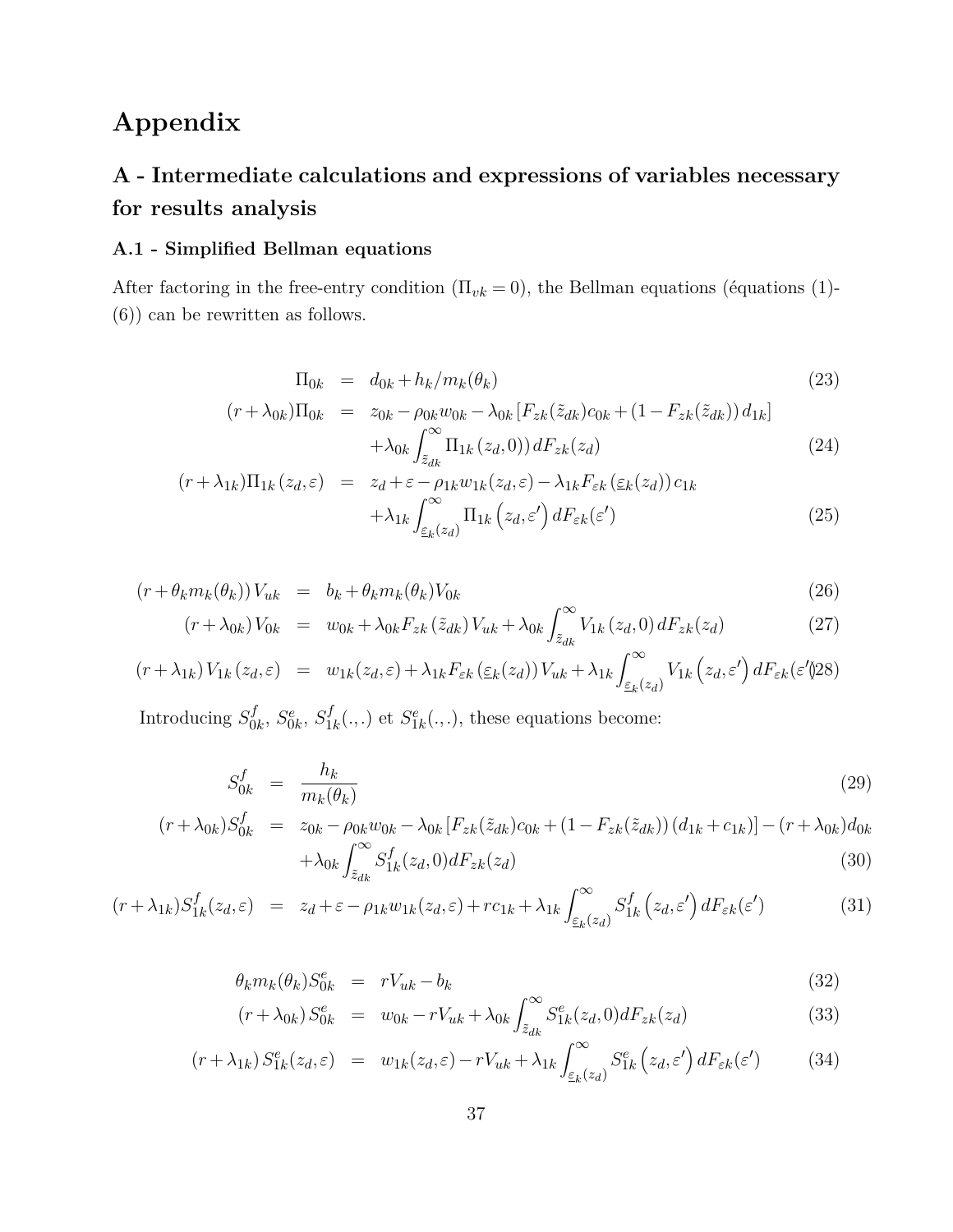Defining  $S_{0k}^t$  and  $S_{1k}^t(.,.)$  by  $S_{0k}^t = S_{0k}^f + \rho_{0k}S_{0k}^e$  and  $S_{1k}^t(z_d, \varepsilon) = S_1^f$  $\frac{f}{1k}(z_d, \varepsilon) + \rho_{1k} S_{1k}^e(z_d, \varepsilon)$ for all  $z_d$  and  $\varepsilon$  values:

$$
S_{0k}^{t} = \frac{h_{k}}{m_{k}(\theta_{k})} + \frac{\rho_{0k}}{\theta_{k}m_{k}(\theta_{k})}(rV_{uk} - b_{k})
$$
\n(35)

$$
(r + \lambda_{0k}) S_{0k}^t = z_{0k} - \lambda_{0k} [F_{zk}(\tilde{z}_{dk})c_{0k} + (1 - F_{zk}(\tilde{z}_{dk})) (d_{1k} + c_{1k})] - (r + \lambda_{0k})d_{0k}
$$

$$
-r\rho_{0k}V_{uk} + \lambda_{0k} \left[1 - \gamma_{1k} + \gamma_{1k} \frac{\rho_{0k}}{r} \right] \int_{0}^{\infty} S_{1k}^t(z_d, 0) dF_{zk}(z_d) \tag{36}
$$

$$
\rho_{0k}V_{uk} + \lambda_{0k} \left[1 - \gamma_{1k} + \gamma_{1k} \frac{\rho_{0k}}{\rho_{1k}}\right] \int_{\tilde{z}_{dk}}^{\infty} S_{1k}^{t}(z_d, 0) dF_{zk}(z_d)
$$
(36)

$$
(r + \lambda_{1k}) S_{1k}^{t}(z_d, \varepsilon) = z_d + \varepsilon - r(\rho_{1k}V_{uk} - c_{1k}) + \lambda_{1k} \int_{\varepsilon_k(z_d)}^{\infty} S_{1k}^{t}(z_d, \varepsilon') dF_{\varepsilon k}(\varepsilon') \tag{37}
$$

### **A.2 - Wages**

From the results of wage negotiations (7) and (8), we can deduce Equations (38)-(41).

$$
S_{0k}^e = \frac{\gamma_{0q}}{\rho_{0q}} S_{0k}^t \tag{38}
$$

$$
S_{0k}^f = (1 - \gamma_{0q}) S_{0k}^t \tag{39}
$$

$$
S_{1k}^{e}(z_d, \varepsilon) = \frac{\gamma_{1q}}{\rho_{1q}} S_{1k}^{t}(z_d, \varepsilon), \quad \forall z_d, \varepsilon
$$
 (40)

$$
S_{1k}^f(z_d, \varepsilon) = (1 - \gamma_{1q}) S_{1k}^t(z_d, \varepsilon), \quad \forall z_d, \varepsilon
$$
\n(41)

(42)

From Equation (34) and using Equation (38), we obtain:

$$
(r + \lambda_{1k}) S_{1k}^{t}(z_d, \varepsilon) = \frac{\rho_{1k}}{\gamma_{1k}} (w_{1k}(z_d, \varepsilon) - rV_{uk}) + \lambda_{1k} \int_{\varepsilon_k(z_d)}^{\infty} S_k^{t}(z_d, \varepsilon') dF_{\varepsilon k}(\varepsilon') \tag{43}
$$

Substracting from Equation (37), we obtain  $w_{1k}(z_d, \varepsilon) = (1 - \gamma_{1k})rV_{uk} + \frac{\gamma_{1k}}{\rho_{1k}}$  $\frac{\gamma_{1k}}{\rho_{1k}}(z_d+\varepsilon+rc_{1k})$ for all  $(z_d, \varepsilon)$ . We use the same method to calculate the wage under a short-term contract for unskilled workers:

$$
w_{0q} = (1 - \gamma_{0q})rV_{uq} + \frac{\gamma_{0q}}{\rho_{0q}} \Big\{ z_{0q} - \lambda_{0q} \Big[ F_{zq}(\tilde{z}_{dq})c_{0q} + (1 - F_{zq}(\tilde{z}_{dq}))(d_{1q} + c_{1q}) \Big] - (r + \lambda_{0q})d_{0q} \Big\} + \lambda_{0q} \Big[ \frac{\gamma_{0q}(1 - \gamma_{1q})}{\rho_{0q}} - \frac{\gamma_{1q}(1 - \gamma_{0q})}{\rho_{1q}} \Big] \int_{\tilde{z}_{dk}}^{\infty} S_{1k}^{t}(z_d, 0) dF_{zk}(z_d)
$$
(44)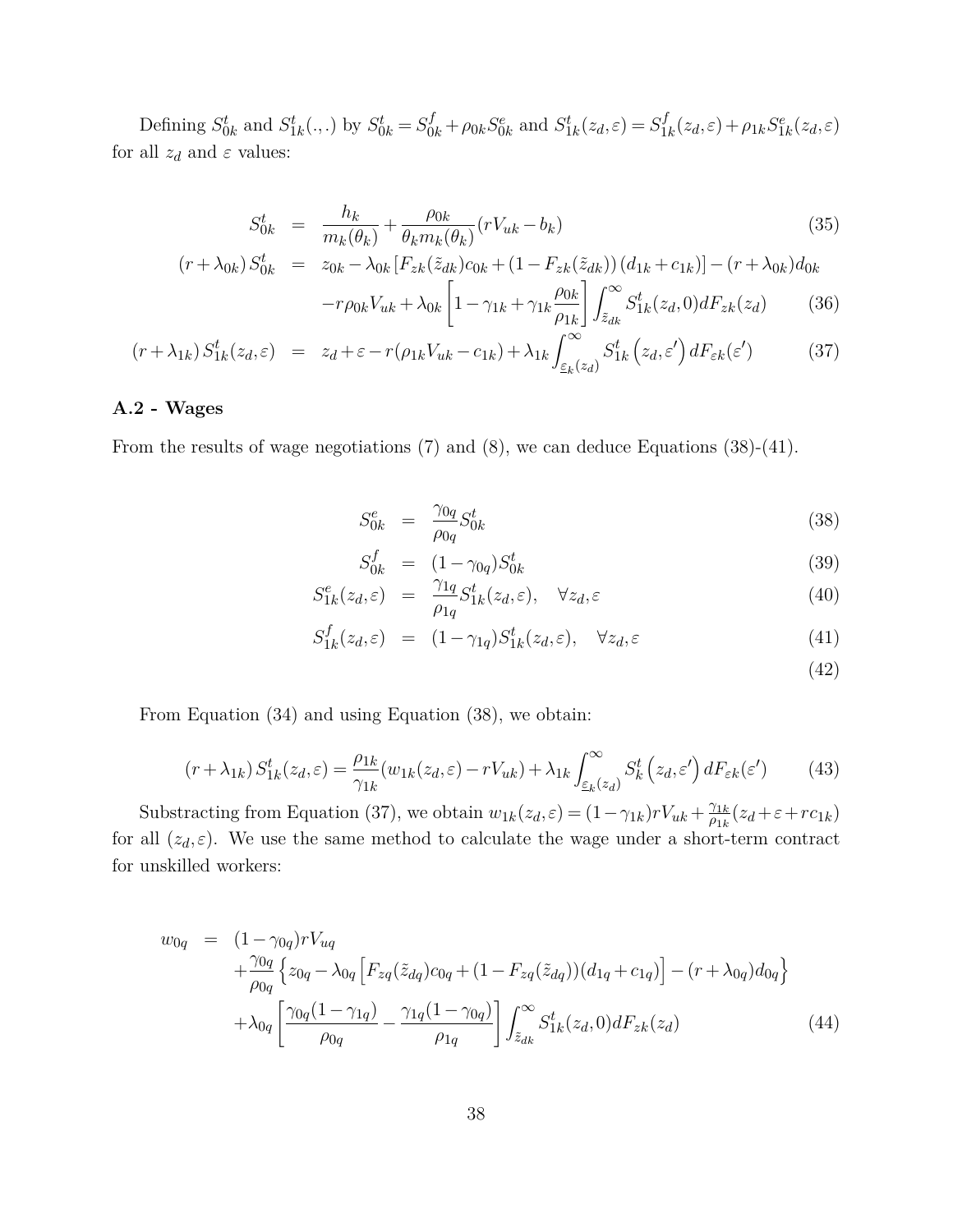### **A.3 - Reservation productivities for permanent hirings (CDIs) and continuation of permanent employment**

**Continuation of permanent employment:** Integrating Equation (37) for  $\varepsilon$  from  $\underline{\varepsilon}_k(z_d)$ to  $\infty$ , we calculate  $\int_{\xi_k}^{\infty} (z_d) S_{1k}^t(z_d, \varepsilon') dF_{\varepsilon k}(\varepsilon')$  and, using (37) again, we obtain:

$$
S_{1k}^{t}(z_d, \varepsilon) = \frac{\varepsilon}{r + \lambda_{1k}} + \frac{z_d - r(\rho_{1k}V_{uk} - c_{1k})}{r + \lambda_{1k}F_{\varepsilon k}(\varepsilon_k(z_d))} + \frac{\lambda_{1k}}{(r + \lambda_{1k})(r + \lambda_{1k}F_{\varepsilon k}(\varepsilon_k(z_d)))} \int_{\varepsilon_k(z_d)}^{\infty} \varepsilon' dF_{\varepsilon k}(\varepsilon')
$$
\n(45)

Using Equation (45) and the relation  $S_{1k}^{t}(z_d, \underline{\varepsilon}_k(z_d)) = 0$ , we obtain Equation (10) for job destruction, which implicitly yields the value of  $\underline{\varepsilon}_k(z_d)$  for all  $z_d$ .

The derivative of  $\underline{\varepsilon}_k$  is  $\frac{d\underline{\varepsilon}_k}{dz_d}(z_d) = -\frac{r + \lambda_{1k}}{r + \lambda_{1k}F_{\varepsilon k}(\underline{\varepsilon})}$  $\frac{r+\lambda_{1k}}{r+\lambda_{1k}F_{\varepsilon k}(\varepsilon_k(z_d))}$ . The partial derivative of  $\varepsilon_k(z_d)$  is *∂ε<sup>k</sup>*  $\frac{\partial \underline{\varepsilon}_k}{\partial \rho_{1k}}(z_d) = \frac{r(r+\lambda_{1k})V_{uk}}{r+\lambda_{1k}F_{\varepsilon k}(\underline{\varepsilon}_k(z_d))}, \frac{\partial \underline{\varepsilon}_k}{\partial V_{uk}}$  $\frac{\partial \varepsilon_k}{\partial V_{uk}}(z_d) = \frac{r(r + \lambda_{1k})\rho_{1k}}{r + \lambda_{1k}F_{\varepsilon k}(\varepsilon_k(z_d))}$  and  $\frac{\partial \varepsilon_k}{\partial c_{1k}}(z_d) = -\frac{r(r + \lambda_{1k})}{r + \lambda_{1k}F_{\varepsilon k}(\varepsilon_k)}$  $\frac{r(r+\lambda_{1k})}{r+\lambda_{1k}F_{\varepsilon k}(\varepsilon_{k}(z_d))}$ .

Using  $S_{1k}^t(z_d, \underline{\varepsilon}_k(z_d)) = 0$  again, we can rewrite Equation (45) very simply:

$$
S_{1k}^t(z_d, \varepsilon) = \frac{\varepsilon - \varepsilon_k(z_d)}{r + \lambda_{1k}}\tag{46}
$$

**CDI hiring:** We obtain Equation (14) directly from Equation (12) (yielding  $S_{1k}^t(\tilde{z}_{dk},0)$  as a function of  $d_{1k} + c_{1k} - c_{0k}$  and Equation (46) above.

### **A.4 - Equilibrium for skilled workers**

**Supply and demand equations:** We derive the labor-demand equation from Equations (29) and (36), using Equations (39) and (46) (with  $\varepsilon = 0$ ). We use the same method to calculate the labor-supply equation using Equations (32) and (36) and Equations (38) and (46).

When tax-wedge parameters are altered, the shifts in supply and demand curves (given in columns 2 and 3 of Table 1) are obtained directly, except for the effect of  $\rho_{0q}$  on labor supply. For this, we need to rewrite the supply equation as follows:

$$
\theta_q m_q(\theta_q) = \frac{(rV_{uq} - b_q)(r + \lambda_{0q})}{\gamma_{0q} (\Lambda_q^c/\rho_{0q} + \Lambda_q^v)}
$$

with  $\Lambda_q^c$  and  $\Lambda_q^v$  independant of  $\rho_{0q}$ :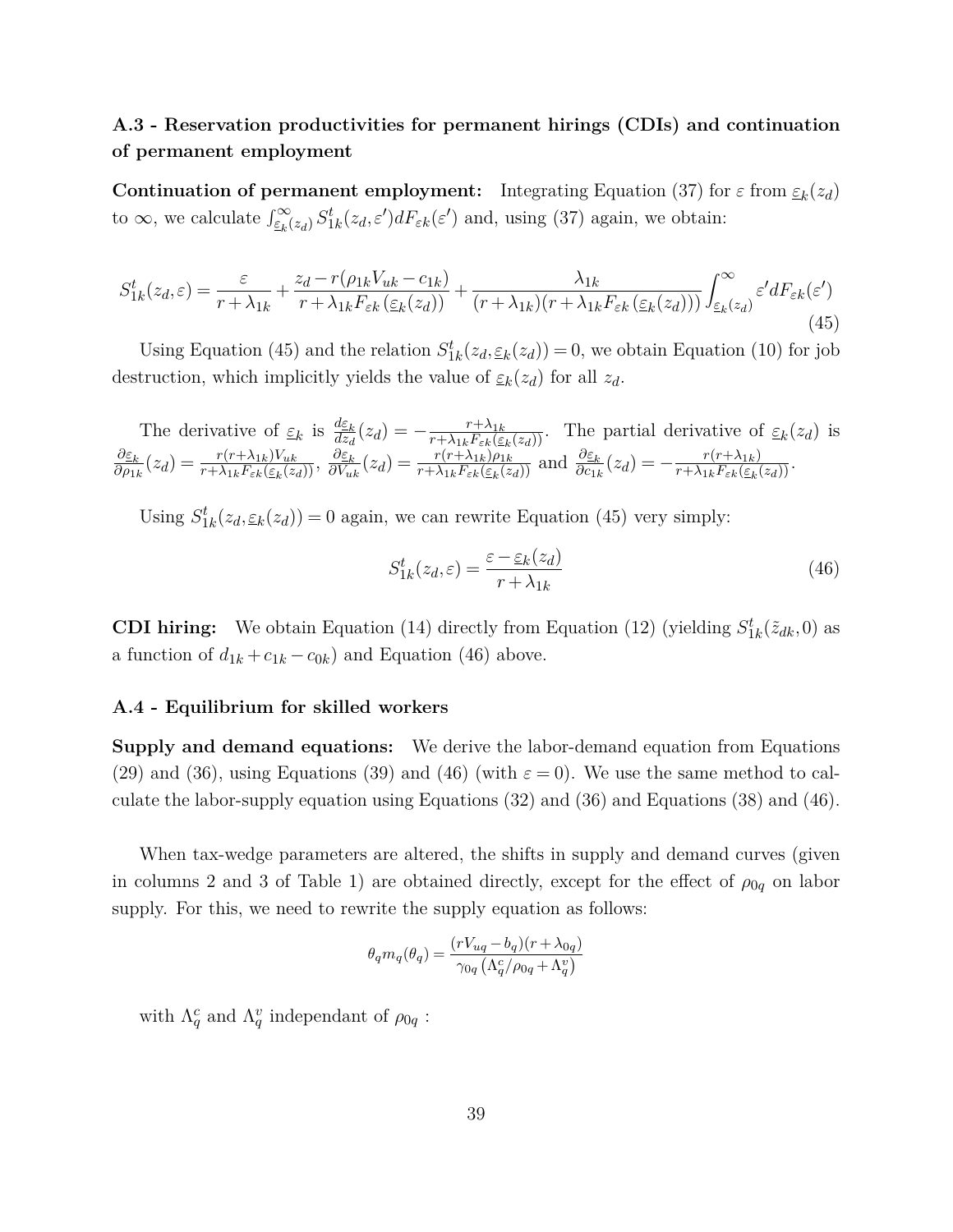$$
\begin{cases}\n\Lambda_q^c = z_{0q} - \lambda_{0q} \left[ F_{zq}(\tilde{z}_{dq}) c_{0q} + (1 - F_{zq}(\tilde{z}_{dq})) (d_{1q} + c_{1q}) \right] - (r + \lambda_{0q}) d_{0q} \\
- \frac{\lambda_{0q} (1 - \gamma_{1q})}{r + \lambda_{1q}} \int_{\tilde{z}_{dq}}^{\infty} \underline{\varepsilon}_q(z_d) dF_{zq}(z_d) \\
= (r + \lambda_{0q}) S_{0q}^f + \rho_{0q} w_{0q} > 0 \\
\Lambda_q^v = -r V_{uq} - \frac{\lambda_{0q} \gamma_{1q}}{(r + \lambda_{1q}) \rho_{1q}} \int_{\tilde{z}_{dq}}^{\infty} \underline{\varepsilon}_q(z_d) dF_{zq}(z_d) = (r + \lambda_{0q}) S_{0q}^e - w_{0q}\n\end{cases}
$$

**Shift in**  $\theta_q$ ,  $V_{uq}$  and  $\tilde{z}_{dq}$ : When the comparison of shifts in supply and demand curves enables us to deduce the direction of the  $V_{uq}$  variation, we ca determine whether  $\theta_q$  is increasing, decreasing or constant from the fact that Equations (15) and (17) yield  $\theta_q =$  $(rV_{uq} - b_q)\rho_{0q}(1 - \gamma_{0q})/\gamma_{0q}/h_q.$ 

We can also determine the impact of other variables on  $\theta_q$ ,  $V_{uq}$  and  $\tilde{z}_{dq}$ . For this purpose, we need to calculate the variablesŠ directly derivatives from the tax and socialcontribution parameters. We define  $Y_k$  by  $Y_k = t[\theta_k, V_{uk}, \tilde{z}_{dk}]$  and  $X_k$  be define by  $X_k =$  $t$ <sup> $t$ </sup> $[d_{0k}, d_{1k}, c_{0k}, c_{1k}, \rho_{0k}, \rho_{1k}]$ . For skilled workers, taking the labor-demand Equation (15), the ratio between the labor-supply and labor-demand Equations (15) and (17) and the CDIhiring (13), we can write  $M_q dY_q = P_q dX_q$  with:

$$
M_q = \begin{bmatrix} -\frac{\eta_q}{\theta_q} & \frac{1}{\Lambda_q} \frac{\partial \Lambda_q}{\partial V_{uq}} & \frac{1}{\Lambda_q} \frac{\partial \Lambda_q}{\partial \tilde{z}_{dq}} \\ -\frac{1}{\theta_q} & \frac{r}{r V_{uq} - b_q} & 0 \\ 0 & r \rho_{1q} & -1 \end{bmatrix}
$$

$$
P_{q} = \begin{bmatrix} -\frac{1}{\Lambda_{q}} \frac{\partial \Lambda_{q}}{\partial d_{0q}} & -\frac{1}{\Lambda_{q}} \frac{\partial \Lambda_{q}}{\partial d_{1q}} & -\frac{1}{\Lambda_{q}} \frac{\partial \Lambda_{q}}{\partial c_{0q}} & -\frac{1}{\Lambda_{q}} \frac{\partial \Lambda_{q}}{\partial c_{1q}} & -\frac{1}{\Lambda_{q}} \frac{\partial \Lambda_{q}}{\partial c_{0q}} & -\frac{1}{\Lambda_{q}} \frac{\partial \Lambda_{q}}{\partial c_{1q}} \\ 0 & 0 & 0 & 0 & -\frac{1}{\rho_{0q}} & 0 \\ 0 & -\frac{r + \lambda_{1q} F_{\varepsilon q}(\underline{\varepsilon}_{q}(\tilde{z}_{dq}))}{1 - \gamma_{1q}} & \frac{r + \lambda_{1q} F_{\varepsilon q}(\underline{\varepsilon}_{q}(\tilde{z}_{dq}))}{1 - \gamma_{1q}} & -\frac{\gamma_{1q} r + \lambda_{1q} F_{\varepsilon q}(\underline{\varepsilon}_{q}(\tilde{z}_{dq}))}{1 - \gamma_{1q}} & 0 & -rV_{uq} \end{bmatrix}
$$

$$
\begin{cases}\n\frac{\partial \Lambda_q}{\partial V_{uq}} = -\rho_{0q}r - \lambda_{0q} \left[ (1 - \gamma_{1q})\rho_{1q} + \gamma_{1q}\rho_{0q} \right] \int_{\tilde{z}_{dq}}^{+\infty} \frac{r dF_{zq}(z_d)}{r + \lambda_{1q}F_{\varepsilon q} \left( \underline{\varepsilon}_q(z_d) \right)} < 0 \\
\frac{\partial \Lambda_q}{\partial \tilde{z}_{dq}} = -\frac{\lambda_{0q} \gamma_{1q} \rho_{0q}}{(1 - \gamma_{1q})\rho_{1q}} (d_{1q} + c_{1q} - c_{0q}) f_{zq}(\tilde{z}_{dq}) < 0\n\end{cases}
$$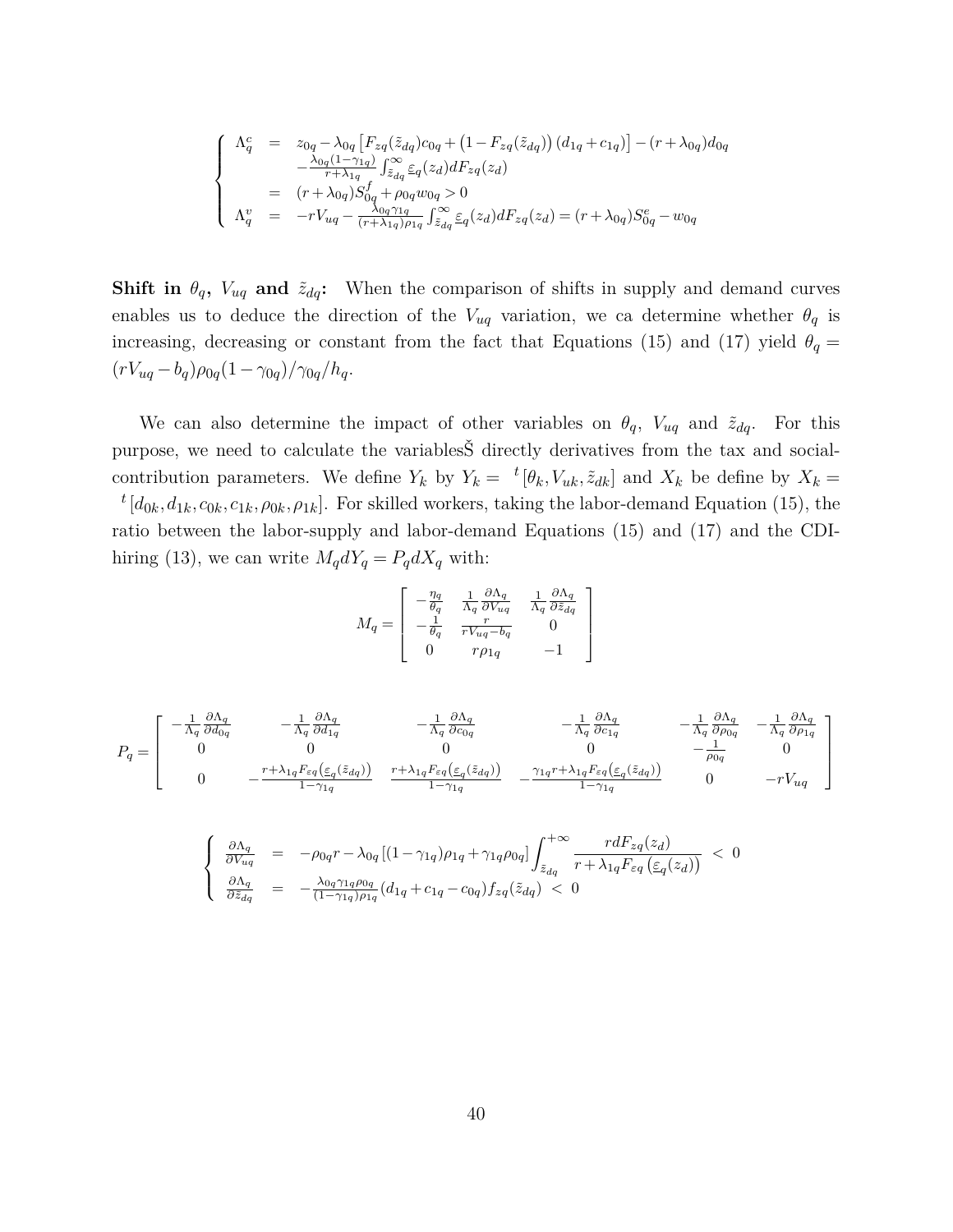$$
\begin{cases}\n\frac{\partial \Lambda_q}{\partial d_{0q}} = -(r + \lambda_{0q}) < 0 \\
\frac{\partial \Lambda_q}{\partial d_{1q}} = -\lambda_{0q} (1 - F_{zq}(\tilde{z}_{dq})) < 0 \\
\frac{\partial \Lambda_q}{\partial c_{0q}} = -\lambda_{0q} F_{zq}(\tilde{z}_{dq}) < 0 \\
\frac{\partial \Lambda_q}{\partial c_{1q}} = -\lambda_{0q} \int_{\tilde{z}_{dq}}^{+\infty} \left[ 1 - \frac{r}{r + \lambda_{1q} F_{\varepsilon q}(\varepsilon_q(z_d))} \left( 1 - \gamma_{1q} + \gamma_{1q} \frac{\rho_{0q}}{\rho_{1q}} \right) \right] dF_{zq}(z_d) < 0 \\
\frac{\partial \Lambda_q}{\partial \rho_{0q}} = -r V_{uq} - \frac{\lambda_{0q} \gamma_{1q}}{(r + \lambda_{1q}) \rho_{1q}} \int_{\tilde{z}_{dq}}^{\infty} \varepsilon_q(z_d) dF_{zq}(z_d) \\
\frac{\partial \Lambda_q}{\partial \rho_{1q}} = \frac{\lambda_{0q} \gamma_{1q} \rho_{0q}}{(r + \lambda_{1q}) \rho_{1q}^2} \int_{\tilde{z}_{dq}}^{\infty} \varepsilon_q(z_d) dF_{zq}(z_d) \\
-\lambda_{0q} V_{uq} \left( 1 - \gamma_{1q} + \gamma_{1q} \frac{\rho_{0q}}{\rho_{1q}} \right) \int_{\tilde{z}_{dq}}^{\infty} \frac{r dF_{zq}(z_d)}{r + \lambda_{1q} F_{\varepsilon q}(\varepsilon_q(z_d))} < 0\n\end{cases}
$$

We thus obtain  $\frac{dY_q}{dX_q}$  par  $\frac{dY_q}{dX_q}$  $\frac{dY_q}{dX_q} = M_q^{-1}P_q.$ 

$$
M_q^{-1} = \frac{1}{\det M_q} \begin{bmatrix} -\frac{r}{rV_{uq} - b_q} & \frac{1}{\Lambda_q} \left( \frac{\partial \Lambda_q}{\partial V_{uq}} + r \rho_{1q} \frac{\partial \Lambda_q}{\partial \bar{z}_{dq}} \right) & -\frac{r}{\Lambda_q (rV_{uq} - b_q)} \frac{\partial \Lambda_q}{\partial \bar{z}_{dq}} \\ -\frac{1}{\theta_q} & \frac{\eta_q}{\theta_q} & -\frac{1}{\theta_q \Lambda_q} \frac{\partial \Lambda_q}{\partial \bar{z}_{dq}} \\ -\frac{r \rho_{1q}}{\theta_q} & \frac{\eta_q \cdot r \rho_{1q}}{\theta_q} & -\frac{\eta_q \cdot r}{\theta_q (rV_{uq} - b_q)} + \frac{1}{\theta_q \Lambda_q} \frac{\partial \Lambda_q}{\partial V_{uq}} \end{bmatrix}
$$
  
with  $\det M_q = \frac{\eta_q \cdot r}{\theta_q (rV_{uq} - b_q)} - \frac{r \rho_{1q}}{\theta_q \Lambda_q} \frac{\partial \Lambda_q}{\partial \bar{z}_{dq}} - \frac{1}{\theta_q \Lambda_q} \frac{\partial \Lambda_q}{\partial V_{uq}} > 0$ .

The variations of the functions are summarized in Table 1. Results are taken directly from previous equations, except for  $\rho_{0q}$ .

For this variable, we must make an assumption about the value of  $\eta_q$  with respect to  $\gamma_{1q}$ .

$$
\left\{ \begin{array}{ccc} \frac{dV_{uq}}{d\rho_{0q}} &=& \frac{1}{\theta_q\rho_{0q}}\left(\frac{\rho_{0q}}{\Lambda_q}\frac{\partial \Lambda_q}{\partial \rho_{0q}}-\eta_q\right)\\ \frac{d\vec{z}_{dq}}{d\rho_{0q}} &=& \frac{r\rho_{1q}}{\theta_q\rho_{0q}}\left(\frac{\rho_{0q}}{\Lambda_q}\frac{\partial \Lambda_q}{\partial \rho_{0q}}-\eta_q\right)\\ \text{avec: }\\ \frac{\rho_{0q}}{\Lambda_q}\frac{\partial \Lambda_q}{\partial \rho_{0q}} &=& \gamma_{0q}\frac{(r+\lambda_{0q})S_{0q}^e-w_{0q}}{(r+\lambda_{0q})S_{0q}^e} \end{array} \right.
$$

Thus  $\frac{dV_{uq}}{d\rho_{0q}}$  and  $\frac{d\tilde{z}_{dq}}{d\rho_{0q}}$  are negative if and only if  $\eta_q > \gamma_{0q} \left(1 - \frac{w_{0q}}{(r + \lambda_{0q})}\right)$  $\overline{(r+\lambda_{0q})S^e_{0q}}$  . We regard this condition as being satisfied (it is met for a large window of allowed parameters). This condition is notably met if the unemployment elasticity  $\eta_q$  of the matching function satisfies the Hosios condition ( $\eta_q = \gamma_{0q}$ , *cf.* Hosios (1990)).

#### **A.5 - Equilibrium for unskilled workers**

**Demand and supply equations:** We deduce the labor-demand equation (18) from Equations (29) and (30), using Equations (41) and (46) (with  $\varepsilon = 0$ ). We use the same method to calculate the labor-supply equation using Equations (20) using Equations (32) and (33)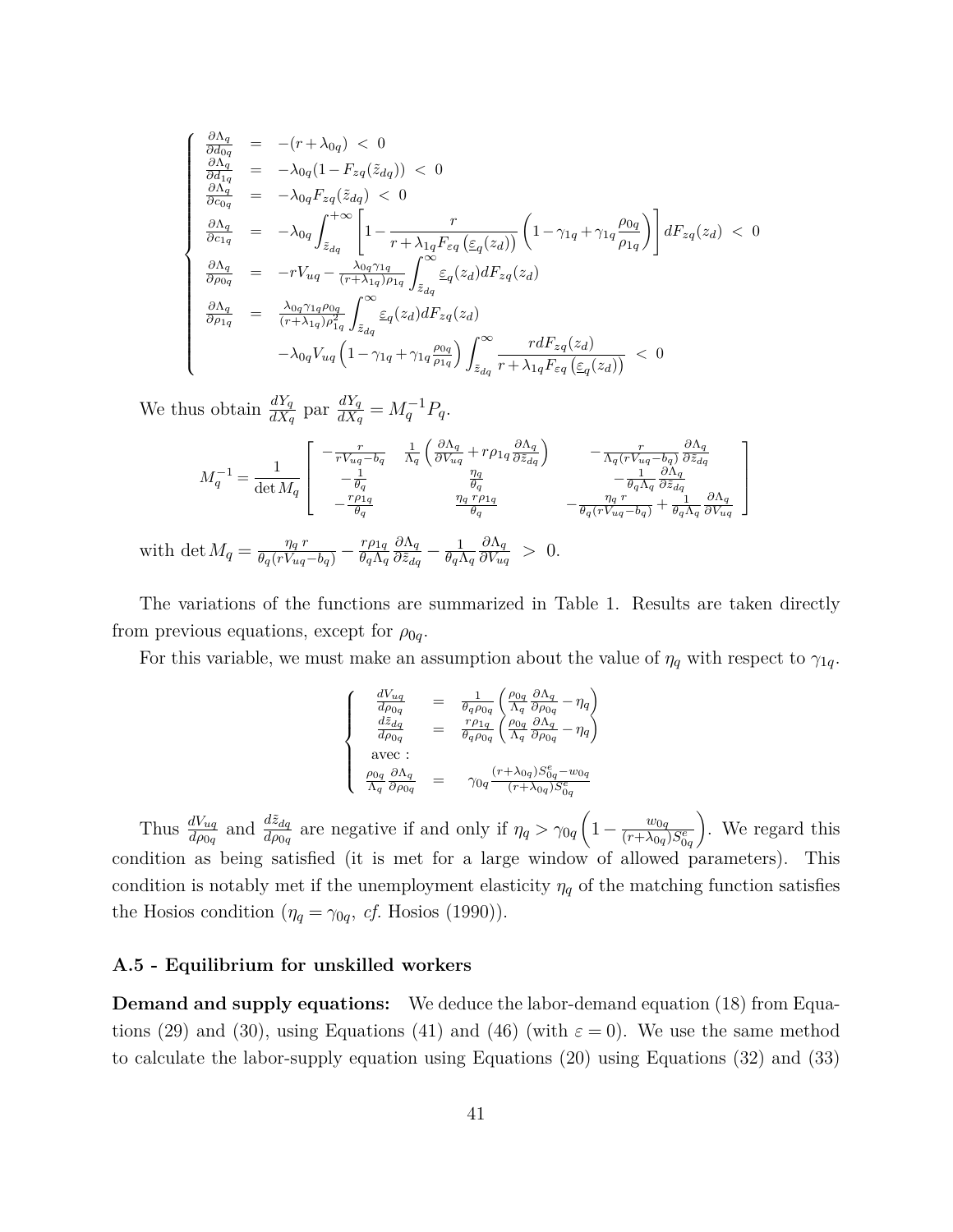and Equations (40) and (46).

**Shift in**  $\theta_n$ ,  $V_{un}$  **and**  $\tilde{z}_{dn}$  : Using Equations (13), (18) and (20), we can write  $M_n dY_n =$  $P_ndX_n$  with:

$$
M_n = \begin{bmatrix} \frac{\eta_n}{\theta_n} & -\frac{1}{\Lambda_n^{(d)}} \frac{\partial \Lambda_n^{(d)}}{\partial V_{un}} & 0\\ \frac{1 - \eta_n}{\theta_n} & \frac{1}{\Lambda_n^{(o)}} \frac{\partial \Lambda_n^{(o)}}{\partial V_{un}} - \frac{r}{r V_{un} - b_n} & \frac{1}{\Lambda_n^{(o)}} \frac{\partial \Lambda_n^{(o)}}{\partial \bar{z}_{un}}\\ 0 & r\rho_{1n} & -1 \end{bmatrix}
$$

$$
P_n = \begin{bmatrix} \frac{1}{\Lambda_n^{(d)}} \frac{\partial \Lambda_n^{(d)}}{\partial d_{0n}} & \frac{1}{\Lambda_n^{(d)}} \frac{\partial \Lambda_n^{(d)}}{\partial d_{1n}} & \frac{1}{\Lambda_n^{(d)}} \frac{\partial \Lambda_n^{(d)}}{\partial c_{0n}} & \frac{1}{\Lambda_n^{(d)}} \frac{\partial \Lambda_n^{(d)}}{\partial c_{1n}} & \frac{1}{\Lambda_n^{(d)}} \frac{\partial \Lambda_n^{(d)}}{\partial c_{1n}} \\ 0 & 0 & 0 & -\frac{1}{\Lambda_n^{(o)}} \frac{\partial \Lambda_n^{(o)}}{\partial c_{1n}} & 0 & -\frac{1}{\Lambda_n^{(o)}} \frac{\partial \Lambda_n^{(o)}}{\partial c_{1n}} \\ 0 & -\frac{r + \lambda_{1n} F_{\varepsilon n}(\underline{\varepsilon}_n(\tilde{z}_{dn}))}{1 - \gamma_{1n}} & \frac{r + \lambda_{1n} F_{\varepsilon n}(\underline{\varepsilon}_n(\tilde{z}_{dn}))}{1 - \gamma_{1n}} & -\frac{\gamma_{1n} r + \lambda_{1n} F_{\varepsilon n}(\underline{\varepsilon}_n(\tilde{z}_{dn}))}{1 - \gamma_{1n}} & 0 & -rV_{un} \end{bmatrix}
$$

$$
\begin{cases}\n\frac{\partial \Lambda_n^{(d)}}{\partial V_{un}} = -\lambda_{0n} (1 - \gamma_{1n}) \rho_{1n} \int_{\tilde{z}_{dn}}^{\infty} \frac{r dF_{zn}(z_d)}{r + \lambda_{1n} F_{\varepsilon n}(\varepsilon_n(z_d))} < 0 \\
\frac{\partial \Lambda_n^{(o)}}{\partial V_{un}} = -r - \lambda_{0n} \gamma_{1n} \int_{\tilde{z}_{dn}}^{\infty} \frac{r dF_{zn}(z_d)}{r + \lambda_{1n} F_{\varepsilon n}(\varepsilon_n(z_d))} < 0 \\
\frac{\partial \Lambda_n^{(d)}}{\partial \tilde{z}_{dn}} = \lambda_{0n} (d_{1n} + c_{1n} - c_{0n}) f_{zn}(\tilde{z}_{dn}) + \frac{\lambda_{0n} (1 - \gamma_{1n})}{r + \lambda_{1n}} \varepsilon_n(\tilde{z}_{dn}) f_{zn}(\tilde{z}_{dn}) = 0 \\
\frac{\partial \Lambda_n^{(o)}}{\partial \tilde{z}_{dn}} = -\frac{\lambda_{0n} \gamma_{1n}}{(1 - \gamma_{1n}) \rho_{1n}} (d_{1n} + c_{1n} - c_{0n}) f_{zn}(\tilde{z}_{dn}) < 0\n\end{cases}
$$

$$
\begin{cases}\n\frac{\partial \Lambda_n^{(d)}}{\partial d_{0n}} = -(r + \lambda_{0n}) < 0 \\
\frac{\partial \Lambda_n^{(d)}}{\partial d_{1n}} = -\lambda_{0n} (1 - F_{zn}(\tilde{z}_{dn})) < 0 \\
\frac{\partial \Lambda_n^{(d)}}{\partial c_{0n}} = -\lambda_{0n} F_{zn}(\tilde{z}_{dn}) < 0 \\
\frac{\partial \Lambda_n^{(d)}}{\partial c_{1n}} = -\lambda_{0n} \int_{\tilde{z}_{dq}}^{\infty} \left[ 1 - \frac{r(1 - \gamma_{1n})}{r + \lambda_{1n} F_{\varepsilon n}(\underline{\varepsilon}_n(z_d))} \right] dF_{zq}(z_d) < 0 \\
\frac{\partial \Lambda_n^{(d)}}{\partial \rho_{0n}} = -w_{0n} < 0 \\
\frac{\partial \Lambda_n^{(d)}}{\partial \rho_{1n}} = -\lambda_{0n} (1 - \gamma_{1n}) V_{un} \int_{\tilde{z}_{dn}}^{\infty} \frac{r dF_{zn}(z_d)}{r + \lambda_{1n} F_{\varepsilon n}(\underline{\varepsilon}_n(\tilde{z}_{dn}))} < 0\n\end{cases}
$$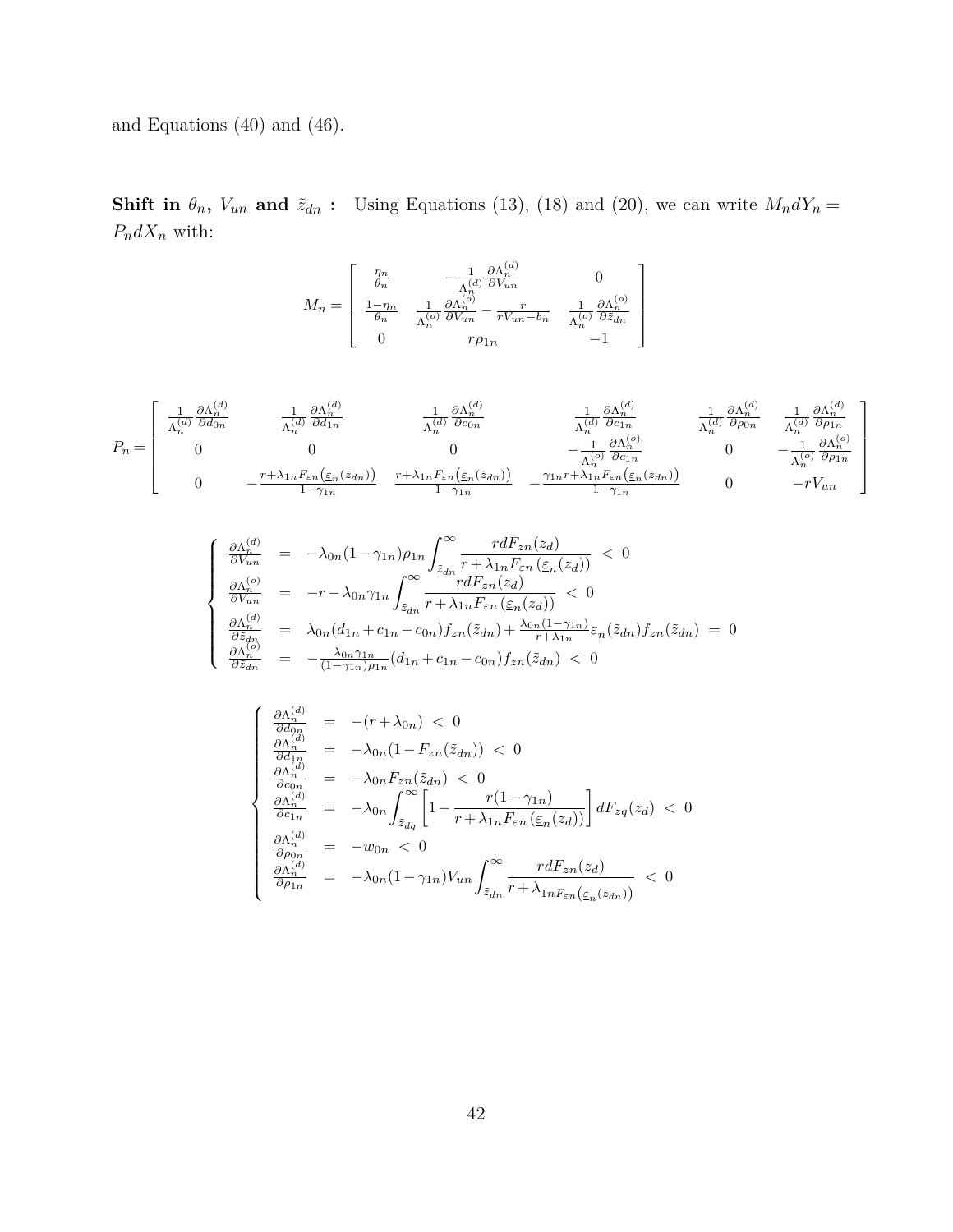$$
\begin{cases}\n\frac{\partial \Lambda_n^{(o)}}{\partial d_{0n}} = 0 \\
\frac{\partial \Lambda_n^{(o)}}{\partial d_{1n}} = 0 \\
\frac{\partial \Lambda_n^{(o)}}{\partial c_{1n}} = \frac{\lambda_{0n}\gamma_{1n}}{\rho_{1n}} \int_{\tilde{z}_{dn}}^{\infty} \frac{r dF_{zn}(z_d)}{r + \lambda_{1nF_{\varepsilon n}(\varepsilon_n(\tilde{z}_{dn}))}} > 0 \\
\frac{\partial \Lambda_n^{(o)}}{\partial \rho_{0n}} = 0 \\
\frac{\partial \Lambda_n^{(o)}}{\partial \rho_{1n}} = -\frac{\lambda_{0n}\gamma_{1n}}{\rho_{1n}} \left[ V_{un} \int_{\tilde{z}_{dn}}^{+\infty} \frac{r dF_{zn}(z_d)}{r + \lambda_{1nF_{\varepsilon n}(\varepsilon_n(\tilde{z}_{dn}))}} + \frac{1}{(r + \lambda_{1n})\rho_{1n}} \int_{\tilde{z}_{dn}}^{+\infty} -\varepsilon_n(z_d) F_{zn}(z_d) \right] < 0\n\end{cases}
$$

We thus obtain  $\frac{dY_n}{dX_n}$  par  $\frac{dY_n}{dX_n} = M_n^{-1}P_n$ .

$$
M_n^{-1} = \frac{1}{\det M_n} \begin{bmatrix} \frac{r}{rV_{un} - b_n} - \frac{1}{\Lambda_n^{(o)}} \frac{\partial \Lambda_n^{(o)}}{\partial V_{un}} - \frac{r\rho_{1n}}{\Lambda_n^{(o)}} \frac{\partial \Lambda_n^{(o)}}{\partial \bar{z}_{dn}} & -\frac{1}{\Lambda_n^{(d)}} \frac{\partial \Lambda_n^{(d)}}{\partial V_{un}} & -\frac{1}{\Lambda_n^{(o)} \Lambda_n^{(d)}} \frac{\partial \Lambda_n^{(o)}}{\partial V_{un}} \frac{\partial \Lambda_n^{(o)}}{\partial \bar{z}_{dn}} \\ \frac{1 - \eta_n}{\theta_n} & -\frac{\eta_n}{\theta_n} & -\frac{\eta_n}{\theta_n} \sqrt{\frac{\eta_n^{(o)}}{\partial \bar{z}_{dn}}} \\ \frac{(1 - \eta_n)r\rho_{1n}}{\theta_n} & -\frac{\eta_n r\rho_{1n}}{\theta_n} & -\frac{\eta_n}{\theta_n} \left( \frac{r}{rV_{un} - b_n} - \frac{1}{\Lambda_n^{(o)}} \frac{\partial \Lambda_n^{(o)}}{\partial V_{un}} \right) + \frac{(1 - \eta_n)}{\theta_n \Lambda_n^{(d)}} \frac{\partial \Lambda_n^{(d)}}{\partial V_{un}} \\ \text{with } \det M_n = \frac{\eta_n}{\theta_n} \left( \frac{r}{rV_{un} - b_n} - \frac{1}{\Lambda_n^{(o)}} \frac{\partial \Lambda_n^{(o)}}{\partial V_{un}} \right) - \frac{\eta_n r\rho_{1n}}{\theta_n \Lambda_n^{(o)}} \frac{\partial \Lambda_n^{(o)}}{\partial \bar{z}_{dn}} - \frac{(1 - \eta_n)}{\theta_n \Lambda_n^{(d)}} \frac{\partial \Lambda_n^{(d)}}{\partial V_{un}} > 0. \end{bmatrix}
$$

The variations of the functions are summarized in Table 2. Results are taken directly from previous equations, except for the impact of hiring and firing costs  $d_{1n}$  and  $c_{1n}$  on  $\tilde{z}_{dn}$ . These derivatives can be rewritten as:

$$
\begin{cases}\n\det M \frac{d\tilde{z}_{dn}}{dd_{1n}} = \frac{(1 - \eta_n) r \lambda_{0n} \rho_{1n}}{\theta_n \Lambda_n^{(d)}} \int_{\tilde{z}_{dn}}^{+\infty} \frac{\lambda_{1n} \left[ F_{\varepsilon n} \left( \underline{\varepsilon}_n (\tilde{z}_{dn}) \right) - F_{\varepsilon n} \left( \underline{\varepsilon}_n (z_d) \right) \right] dF_z(z_d)}{r + \lambda_{1n} F_{\varepsilon n} \left( \underline{\varepsilon}_n (z_d) \right)} \\
+ \frac{\eta_n \left[ r + \lambda_{1n} F_{\varepsilon n} \left( \underline{\varepsilon}_n (\tilde{z}_{dn}) \right) \right]}{(1 - \gamma_{1n}) \theta_n} \left( \frac{r}{r V_{un} - b_n} - \frac{1}{\Lambda_n^{(o)}} \frac{\partial \Lambda_n^{(o)}}{\partial V_{un}} \right) > 0 \\
\det M \frac{d\tilde{z}_{dn}}{dc_{1n}} = \frac{(1 - \eta_n) r \lambda_{0n} \rho_{1n}}{\theta_n \Lambda_n^{(d)}} \int_{\tilde{z}_{dn}}^{+\infty} \frac{\lambda_{1n} \left[ F_{\varepsilon n} \left( \underline{\varepsilon}_n (\tilde{z}_{dn}) \right) - F_{\varepsilon n} \left( \underline{\varepsilon}_n (z_d) \right) \right] dF_z(z_d)}{r + \lambda_{1n} F_{\varepsilon n} \left( \underline{\varepsilon}_n (z_d) \right)} \\
+ \frac{\eta_n r \rho_{1n}}{\theta_n \Lambda_n^{(o)}} \frac{\partial \Lambda_n^{(o)}}{\partial c_{1n}} + \frac{\eta_n \left[ r \gamma_{1n} + \lambda_{1n} F_{\varepsilon n} \left( \underline{\varepsilon}_n (\tilde{z}_{dn}) \right) \right]}{\theta_n} \left( \frac{r}{r V_{un} - b_n} - \frac{1}{\Lambda_n^{(o)}} \frac{\partial \Lambda_n^{(o)}}{\partial V_{un}} \right) > 0\n\end{cases}
$$

### **A.6 - Unemployment rate**

In equilibrium, the CDD exit flow should be equal to the CDD hiring flow, i.e.  $\lambda_{0k}l_{0k} =$  $\theta_k m_k(\theta_k) u_k$ .

Let  $G_k$  the cumulative distribution function of the initial productivities of the current CDIs,  $z_d$ . For low values of  $dz_d$ , the exit flow for initial productivities between  $z_d$  and  $z_d + dz_d$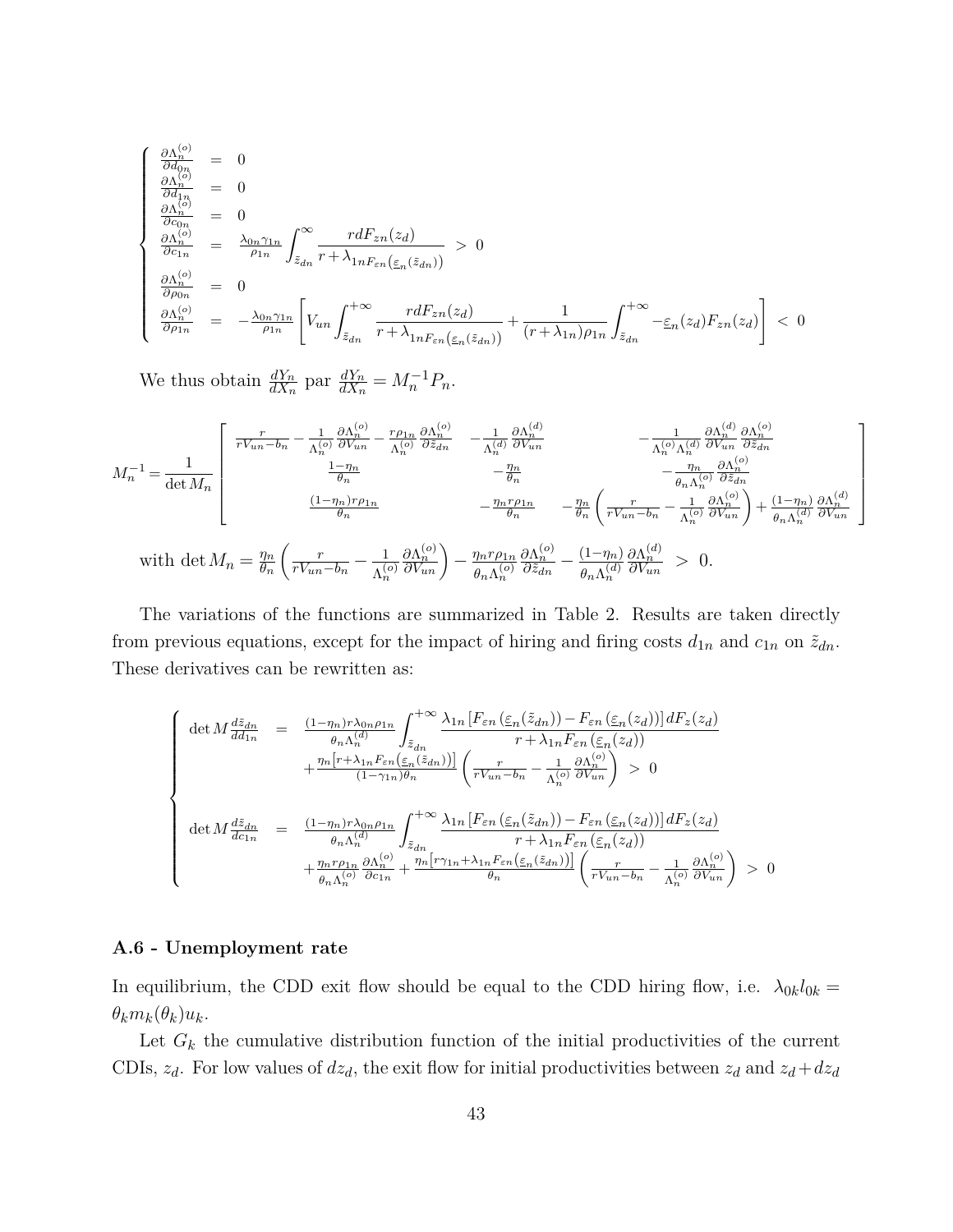is the approximation  $\lambda_{1k}F_{\varepsilon k}(\varepsilon_k(z_d))[G_k(z_d+dz_d)-G_k(z_d)]l_{1k}$ . The entry flow is equal to  $\lambda_{0k}[F_{zk}(z_d+dz_d)-F_{zk}(z_d)]l_{0k}$ . Let  $f_{zk}$  and  $g_k$  be the density fuctions for  $F_{zk}$  and  $G_k$ . We obtain:

$$
\forall z_d > \tilde{z}_{dk}, \ \lambda_{0k} f_{zk}(z_d) l_{0k} = \lambda_{1k} F_{\varepsilon k}(\varepsilon_k(z_d)) g_k(z_d) l_{1k} \tag{47}
$$

With  $\int_{\tilde{z}_{dk}}^{\infty} g_k(z_d) dz_d = 1$ , we deduce the relation (48):

$$
l_{1k} = \frac{\lambda_{0k}}{\lambda_{1k}} \int_{\tilde{z}_{dk}}^{\infty} \frac{dF_{zk}(z_d)}{F_{\varepsilon k}(\varepsilon_k(z_d))} l_{0k}
$$
(48)

From (48) and the previous relation between  $l_{0k}$  and  $u_k$ , we deduce  $l_{1k} = \frac{\theta_k m_k(\theta_k)}{\lambda_{1k}}$  $\frac{n_k(\theta_k)}{\lambda_{1k}} \int_{\tilde{z}_{dk}}^{\infty}$  $dF_{z\overline{k}}(z_d)$  $\frac{a_{F_{z_k}(z_d)}}{F_{\varepsilon_k}(\underline{\varepsilon}_k(z_d))}u_k.$ Using  $1 = u_k + l_{0k} + l_{1k}$ , we obtain Equation (22), which gives the unemployment rate.

### **A.7 - Labor Market participation**

An individual decides to enter the labor market regarding on the utilities of working or not. If she decides to enter the market, her utility is  $U(V_{uk})$  where U is a growing and concave function. If she stays inactive, her utility is  $U(\zeta/r) + \zeta$  with  $\zeta$  the inactivity earnings,  $\zeta/r$  is the flow value of this income and  $\xi$  the preference for leisure.  $\xi$  et  $\zeta$  are random variables, observed during the choice. Note the law of  $U^{-1}(U(\zeta/r)+\xi)$ , *a priori* different for each skill level, and  $\Psi_k$  its cumulative distribution function. Then,  $\Psi_k(V_{uk})$  is the rate of labor market participation.

### **A.8 - Calculation of average CDI stock and CDI exit flows**

**Proportion of CDI employees, who have not ewperienced a productivity shock:** For given values of *k* and *zd*, we distinguish between CDI workers who did not experience a productivity shock (they represent  $\pi_k(z_d)$  of all CDI workers), and those who did.

Between  $z_d$  and  $z_d + dz_d$  and for a duration of dt, with low values for  $dz_d$  and dt, the number of workers who have experienced an initial productivity shock and remain in CDIs is  $\lambda_{1k}(1-F_{\varepsilon k}(\varepsilon_k(z_d)))g_k(z_d)l_{1k}\pi_k(z_d)dz_ddt$ . The number of workers having undergone an initial productivity shock and having experienced a new shock that leads to a contract termination is approximately  $\lambda_{1k}F_{\varepsilon k}(\underline{\varepsilon}_k(z_d))g_k(z_d)l_{1k}(1-\pi_k(z_d))dz_ddt$ . At equilibrium, the stability of the number of CDI workers having experienced a productivity shock requires the following condition:  $(1 - F_{\varepsilon k}(\varepsilon_k(z_d)))\pi_k(z_d) = F_{\varepsilon k}(\varepsilon_k(z_d))(1 - \pi_k(z_d)).$  Wz deduce that  $\pi_k(z_d) = F_{\varepsilon k}(\underline{\varepsilon}_k(z_d)).$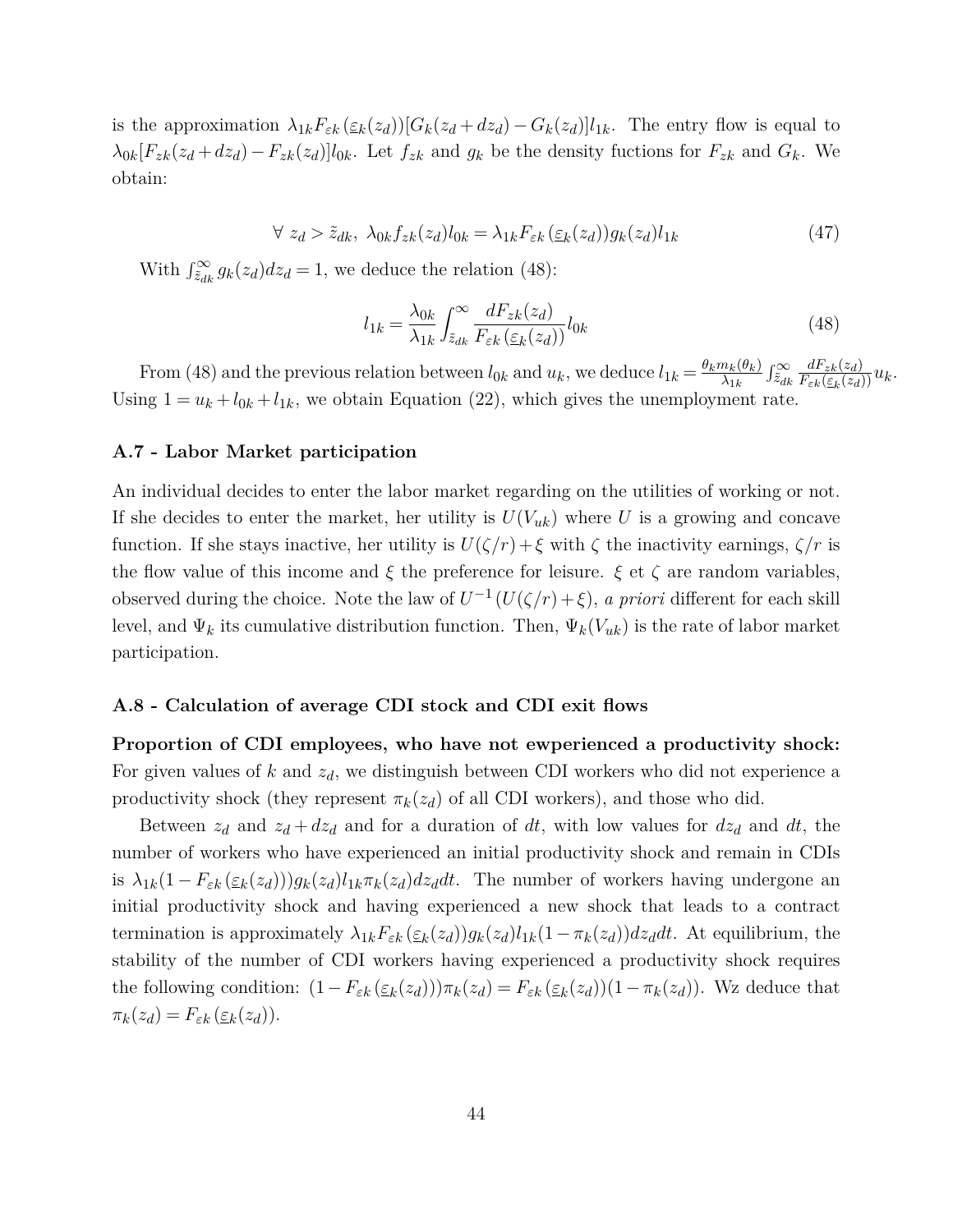**Cumulative distribution functions**  $G_k$  of initial productivities: From Equations(47) and (48), it follows that the density  $g_k$  of CDI initial productivities is given by:

$$
g_k(z_d) = \frac{\frac{f_{zk}(z_d)}{F_{\varepsilon k}(\underline{\varepsilon}_k(z_d))}}{\int_{\tilde{z}_{dk}}^{\infty} \frac{dF_{zk}(z_d)}{F_{\varepsilon k}(\underline{\varepsilon}_k(z_d))}} \text{ pour } z_d \in [\tilde{z}_{dk}, +\infty[ \tag{49}
$$

**Average CDI productivity:** Distinguishing between CDI workers before and after a productivity shock and using  $\pi_k(z_d) = F_{\varepsilon k}(\varepsilon_k(z_d))$ , we obtain:

$$
E_k^{\text{CDI}}[z|z_d] = z_d + \int_{\underline{\varepsilon}_k(z_d)}^{\infty} \varepsilon dF_{\varepsilon}(\varepsilon)
$$

In practice, with  $F_{\varepsilon k}$  uniform on  $[\varepsilon_k^{min}, 0]$ , we obtain  $\int_{\varepsilon_k}^{\infty} (z_d) \, \varepsilon dF_{\varepsilon k}(\varepsilon) = \int_{\varepsilon_k}^0 (z_d) \, \frac{\varepsilon d\varepsilon}{-\varepsilon_k^{min}}$  $\frac{\varepsilon d\varepsilon}{-\varepsilon_k^{min}} =$  $(1-F_{\varepsilon k}(\underline{\varepsilon}_k(z_d)))\frac{\underline{\varepsilon}_k(z_d)}{2}$  $\frac{(z_d)}{2}$ , yielding:

$$
E_k^{\text{CDI}}[z|z_d] = z_d + (1 - F_{\varepsilon k}(\varepsilon_k(z_d))) \frac{\varepsilon_k(z_d)}{2}
$$

Average CDI productiviy is logically given by:

$$
E_k^{\text{CDI}}[z] = \int_{\tilde{z}_{dk}}^{\infty} E_k^{\text{CDI}}[z|z_d] dG_k(z_d)
$$

**Average CDI wage and average wage at CDI termination:** Using  $w_{1k}(z_d, \varepsilon) = (1 - \frac{1}{2})$  $\gamma_{1k}$ )*rV*<sub>*uk*</sub> +  $\frac{\gamma_{1k}}{\rho_{1k}}$  $\frac{\gamma_{1k}}{\rho_{1k}}(z_d + \varepsilon + rc_{1k})$  (cf. Appendix A.2), we calculate the average CDI wage:

$$
E_k^{CDI}[w] = (1 - \gamma_{1k})rV_{uk} + \frac{\gamma_{1k}}{\rho_{1k}} \left( E_k^{CDI}[z] + rc_{1k} \right)
$$
  
Moreover, 
$$
E_k^{CDI}[w|z_d] = (1 - \gamma_{1k})rV_{uk} + \frac{\gamma_{1k}}{\rho_{1k}} \left( z_d + \int_{\underline{\varepsilon}_k(z_d)}^{\infty} \varepsilon dF_{\varepsilon k}(\varepsilon) + rc_{1k} \right).
$$

To calculate the average wage at the end of a CDI (needed to calibrate unemployment benefits  $b_k$  and the firing costs  $c_{1k}$ ), we note that  $E_k^{\text{fin}}$  CDI $[w|z_d] = E_k^{CDI}[w|z_d]$ . As CDI exit and entry flows are equal, the cumulative distribution function of  $z_d$  is identical for the both flows. Hence:

$$
E_k^{\text{fin CDI}}[w] = \int_{\tilde{z}_{dk}}^{\infty} E_k^{CDI}[w|z_d] \frac{dF_z(z_d)}{1 - F_z(\tilde{z}_{dk})}
$$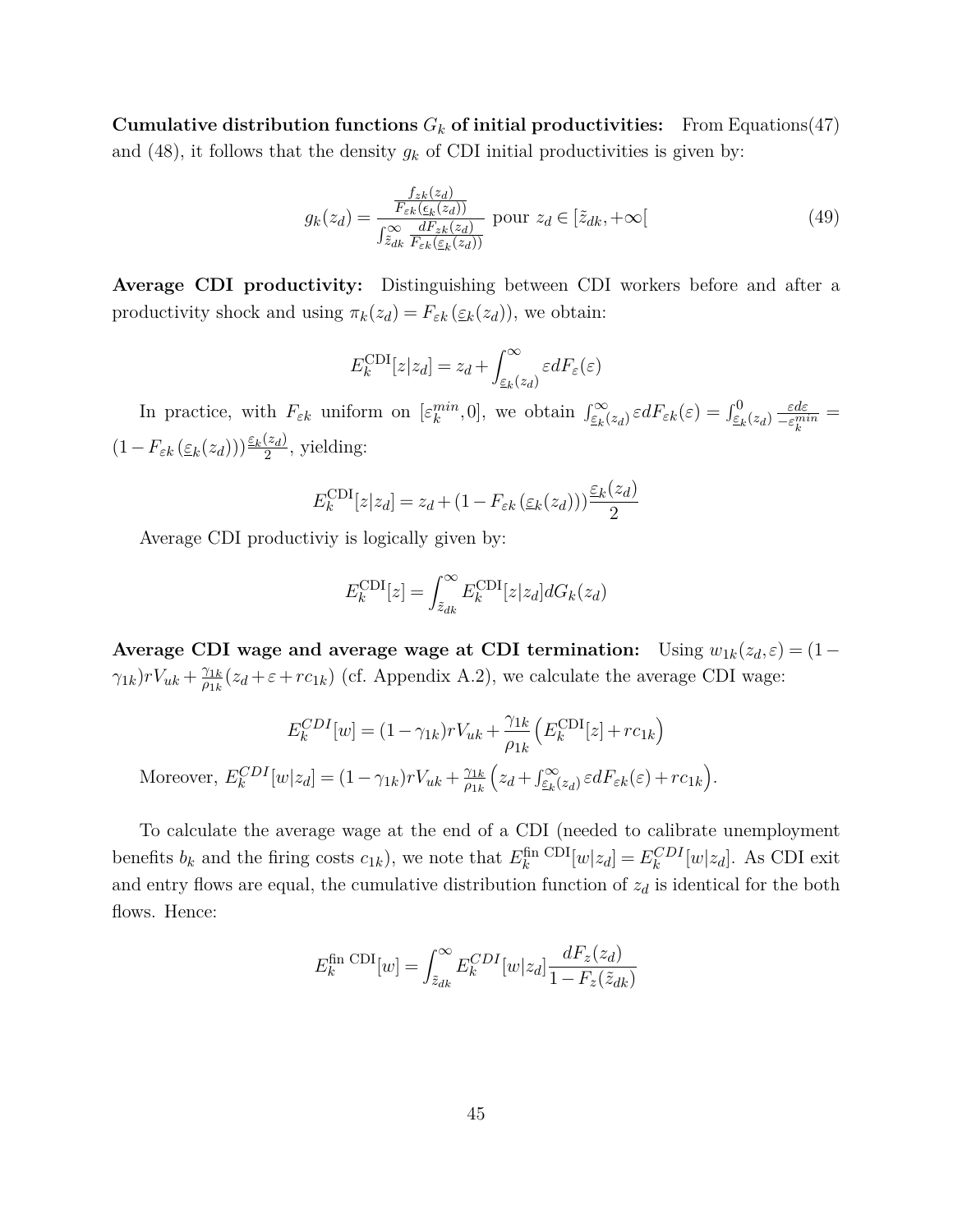#### **B - Calibration**

#### **B.1 - Measurement of labor market flows**

We estimate labor-market flows from the French labor-force survey (LFS: in French, Enquête Emploi), used as a quarterly panel. Individuals are classified by skill level, using the standard French socio-occupational categories: "skilled workers" comprise executives, higher intellectual occupations, and intermediate occupations; other categories are classified as "unskilled workers." We also classify individuals by employment status: CDI (after the trial period), CDD (short term contracts and CDI during the trial period), unemployed, and inactive.

Workers in a trial period are identified as CDI workers with less than 3 months' tenure. All job changes away from CDIs are treated as transitions from the CDI category to the CDD category.

We consider that an individual's state is defined by a Markov chain, which supposes the absence of memory effects in the transition probabilities.

For each skill level *k* and on average during the 2003-2011 period, we calculate the state-transitions matrix  $T_k^{1/4}$  $k^{1/4}$  by quarter. Using this matrix, we calculate the stationnary distribution  $\omega_k$  (which is close to the proportion observed in the LFS in 2003-2011) and the generator matrix  $\Gamma_k$  of the Markov process, with  $T_k^{1/4} = \exp(-\Gamma_k/4)$  (cf. Table 4). Indexes  $(i, j)$  of matrix  $\Gamma_k$ , for  $i \neq j$ , correspond to the parameter of the exponential law for the transition from state *i* to state *j*. The diagonal terms are defined by  $(\Gamma_k)_{ii} = -\sum_{j\neq i} (\Gamma_k)_{ij}$ .



Next, we need to reprocess the generator matrixes to allow for the fact that some flows cannot occur in the model framework. These flows need to be constrained by treating them as transitions through one or more intermediate states. For instance, we consider that an observed transition from a CDI to a CDD corresponds in the model to an initial transition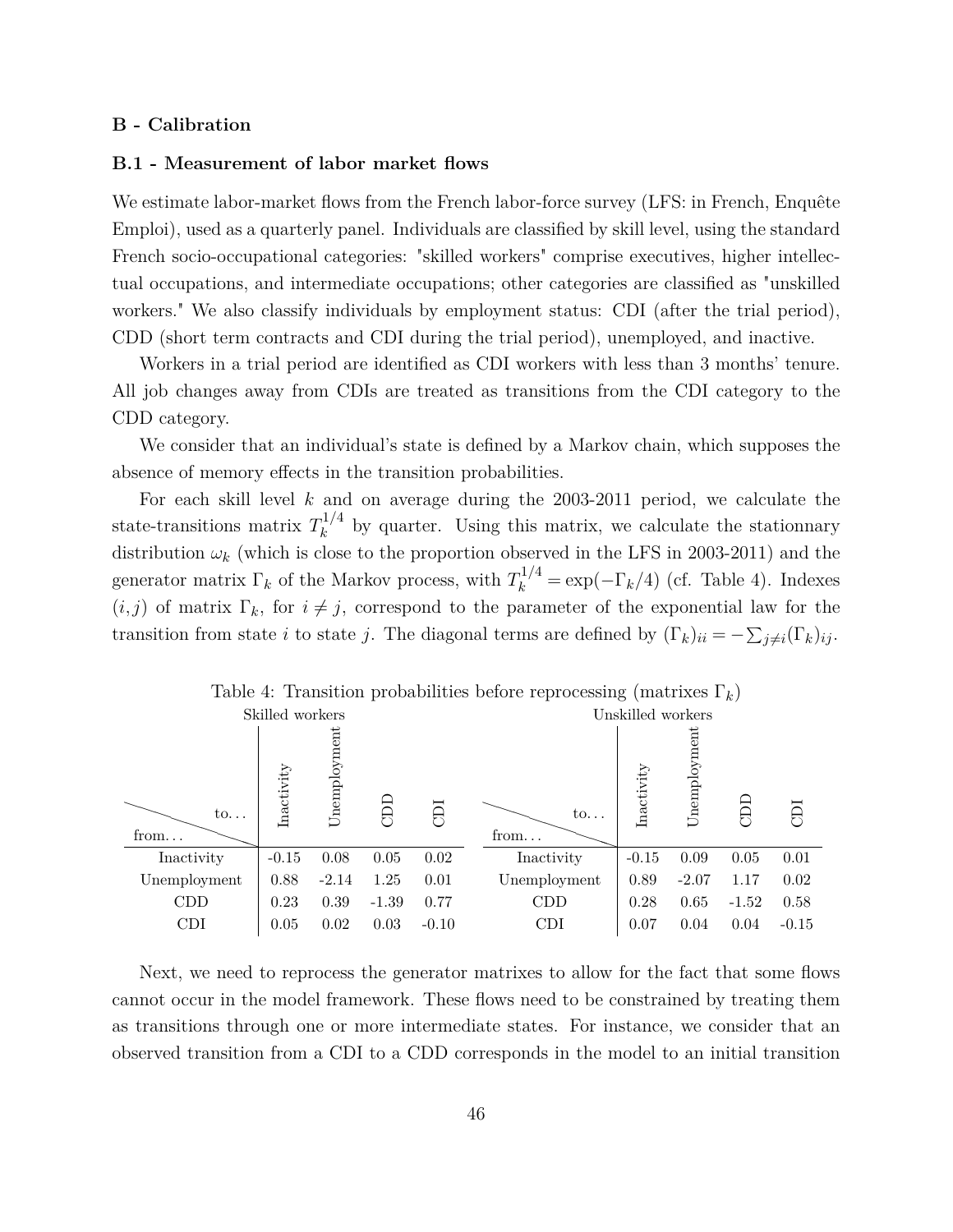to unemployment followed by a second transition to a CDD. In this framework, all flows between the modelŠs scope of coverage and the "out-of-scope" status (economic inactivity) go through the unemployment state.<sup>23</sup> For entries into the model's scope, our choice reflects the fact that all transitions into (payroll) employment necessarily involve a job-seeking period, however brief. By contrast, for exits from the model, our choice enables us to capture all exits from employment. In particular, if we were to ignore exits to retirement, we would greatly underestimate CDI exit rates and therefore estimate average CDI durations inconsistent with reality. Our modeling choice implies shorter unemployement spells than in reality. This reflects the fact that, in the framework of our model, exits from unemployment encompass all successful job searches, including those that do not entail an actual unemployment spell in the strict sense.

In practice, we reprocess the matrixes as follows. First, we weight the  $\Gamma_k$  lines by the stationary distribution  $\omega_k$ . The matrix obtained is written  $(\omega_k \Gamma_k)$ . During a short period dt, the value of the flow from the state *i* to the state  $j$  ( $j \neq j$ ) is  $(\omega_k \Gamma_k)_{ij} dt$ . If this transition is not possible in the model framework and needs to pass through the intermediary state *e*, the reprocessing of the matrix  $(\omega_k \Gamma_k)$  involves setting the coefficient  $(i, j)$  to 0, adding  $(\omega_k \Gamma_k)_{ij}$ to the coefficients  $(i, e)$  and  $(e, j)$  and substracting  $(\omega_k \Gamma_k)_{ij}$  from the coefficient  $(e, e)$ . The reprocessing matrix  $\hat{\Gamma}_k$  is calculated by linking the lines of the processed matrix  $(\omega_k \hat{\Gamma}_k)$  to the stationnary distribution  $\omega_k$ .

The matrix  $\hat{\Gamma}_k$  (See Table 5) also give the transition probabilities in continuous time from one state to another (parameters of exponential laws). For instance, the duration of the transition from unemployment to CDD for a skilled worker follows an exponential law of parameter 2.58, which represents an average unemployment duration of 5 months.

<sup>23</sup>The reprocessing thus consists of the following operations:

- $CDI \rightarrow CDD = CDI \rightarrow$ unemployment + unemployement $\rightarrow CDD$
- unemployment $\rightarrow$ CDI = unemployment $\rightarrow$ CDD + CDD $\rightarrow$ CDI
- $\text{inactivity}\rightarrow\text{CDD}$  = inactivity $\rightarrow$ unemployment + unemployment $\rightarrow\text{CDD}$
- inactivity $\rightarrow$ CDI = inactivity $\rightarrow$ unemployment + unemployment $\rightarrow$ CDD+ CDD $\rightarrow$ CDI
- CDD $\rightarrow$ inactivity = CDD $\rightarrow$ unemployment + unemployment $\rightarrow$ inactivity
- CDI $\rightarrow$ inactivity = CDI $\rightarrow$ unemployment + unemployment $\rightarrow$ inactivity.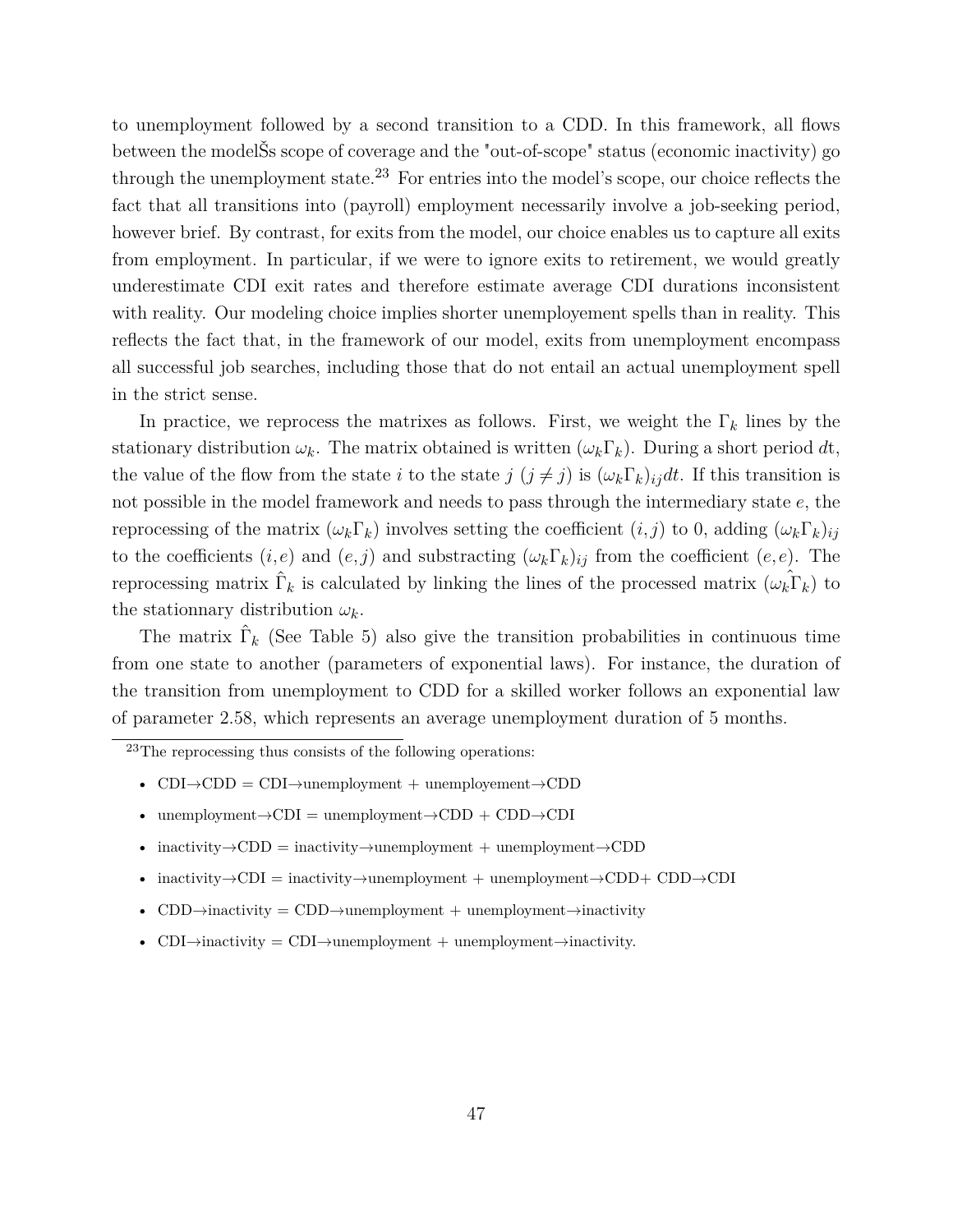| Table 5: Transition probabilities after reprocessing (matrixes $\Gamma_k$ ) |                 |              |                |          |               |                   |              |          |          |
|-----------------------------------------------------------------------------|-----------------|--------------|----------------|----------|---------------|-------------------|--------------|----------|----------|
|                                                                             | Skilled workers |              |                |          |               | Unskilled workers |              |          |          |
| vers.<br>de                                                                 | Inactivity      | Unemployment | a              | E        | $vers.$<br>de | Inactivity        | Unemployment | d<br>C   | ICE      |
| Inactivity                                                                  | $-0.15$         | 0.15         | $\theta$       | $\theta$ | Inactivity    | $-0.15$           | 0.15         | $\Omega$ | $\Omega$ |
| Unemployment                                                                | 2.00            | $-4.59$      | 2.58           | $\Omega$ | Unemployement | 1.66              | $-3.75$      | 2.09     | $\Omega$ |
| CDD                                                                         | $\theta$        | 0.62         | $-1.52$        | 0.90     | <b>CDD</b>    | $\theta$          | 0.94         | $-1.64$  | 0.70     |
| <b>CDI</b>                                                                  | $\theta$        | 0.10         | $\overline{0}$ | $-0.10$  | CDI           | $\theta$          | 0.15         | $\theta$ | $-0.15$  |

#### **B.2 - Calibration**

After arbitrarily choosing the  $h_k$  and setting the  $z_{0k}$  values in the interval  $[z_{dk}^{min}, z_{dk}^{max}]$ , nodegrees of freedom remain in the model. The reason is that five parameters need to be determined in each labor market:  $\lambda_{1k}$ ,  $z_{dk}^{min}$ ,  $\varepsilon_k^{min}$  and  $M_{0k}$ , as well as  $w_{0n}$  for unskilled workers and  $\gamma_{0q}$  for skilled workers. These five parameters must comply with the following five constraints: average CDI and CDD wage rate, average unemployment duration, average CDI duration, CDI tenure, and proportion of CDDs converted to CDIs. These five parameters are obtained by numerical optimization.

However,  $d_{1k}$ ,  $c_{1k}$  and  $b_k$  are known only conditional upon CDI entry and exit wages. In practice, we determine these three parameters determined by iteration. Their values quickly converge in two or three steps.

We arbitrarily set  $z_{dq}^{max}$  to 1. We then take all variables relating to skilled workers and fit them proportionally to ensure that the average-wage ratio between skilled and unskilled workers matches the LFS observations.

The parameters and the model equilibrium are summarized in Tables 6, 7 and 8 of Appendix C.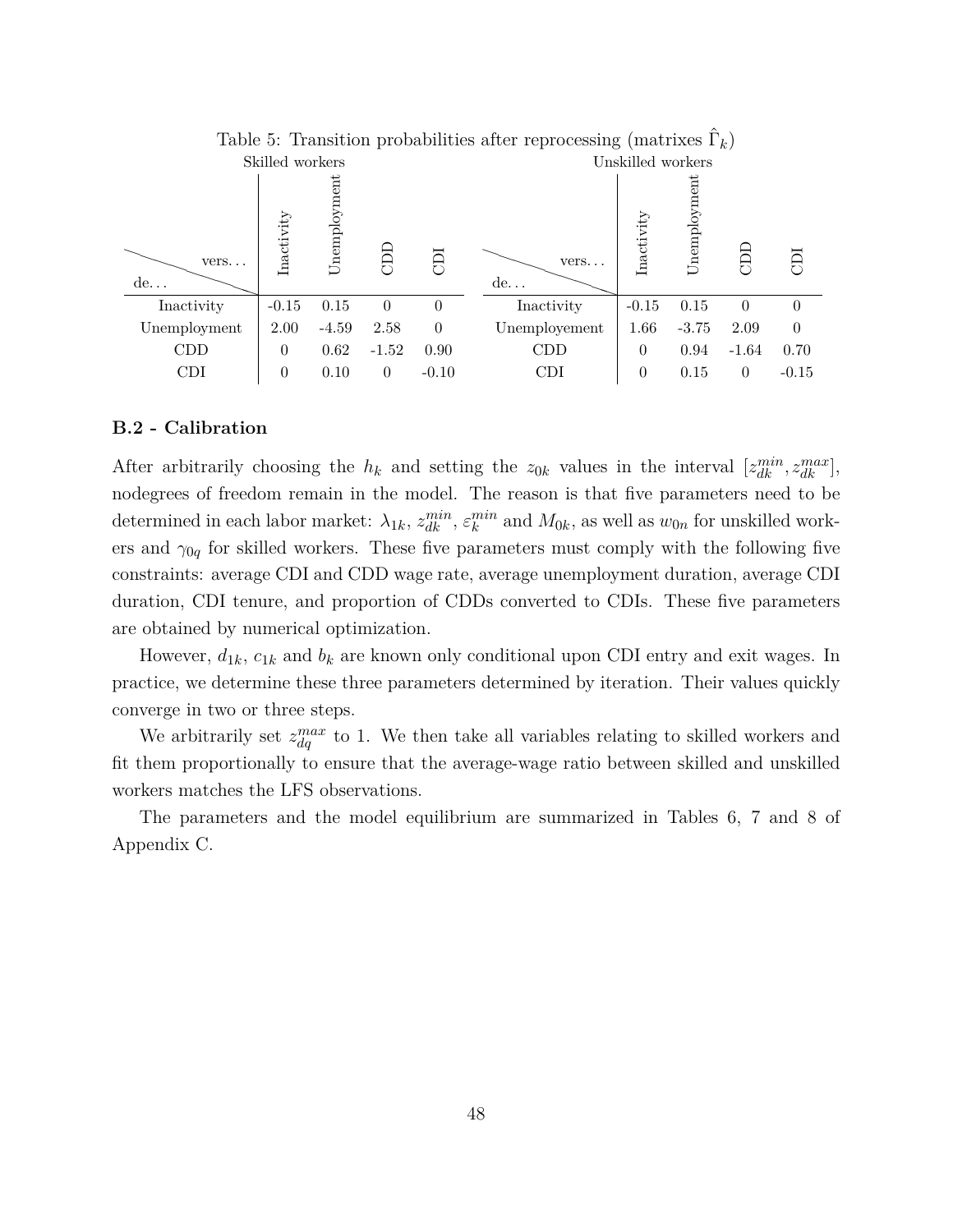# **C - Model parameters and simulations**

| rable v. niouer parameters                   |                    |                |                |
|----------------------------------------------|--------------------|----------------|----------------|
|                                              | Variable           | Unskilled      | Skilled        |
|                                              |                    | workers        | workers        |
| CDD hiring costs                             | $d_{0k}$           | $\overline{0}$ | $\overline{0}$ |
| CDI hiring costs                             | $d_{1k}$           | 0.021          | 0.039          |
| CDD dismissal costs                          | $c_{0k}$           | $\overline{0}$ | $\overline{0}$ |
| CDI dismissal costs                          | $c_{1k}$           | 0.28           | 0.52           |
| CDD tax wedge                                | $\rho_{0k}$        | 1.74           | 2.06           |
| CDI tax wedge                                | $\rho_{1k}$        | 2.02           | 2.15           |
| CDD termination probability                  | $\lambda_{0k}$     | 1.64           | 1.52           |
| CDI productivity-shock probability           | $\lambda_{1k}$     | 0.40           | 0.26           |
| Constant factor of matching function         | $M_{0k}$           | 3.36           | 2.48           |
| Unemployment elasticity of matching function | $\eta_k$           | 0.3            | 0.3            |
| CDD productivity                             | $z_{0k}$           | 0.63           | 1.30           |
| Minimal productivity when CDI extended       | $z_{dk}^{min}$     | 0.47           | 1.13           |
| Maximal productivity when CDI extended       | $z_{dk}^{max}$     | $\mathbf{1}$   | 1.70           |
| Lower bound of productivity shocks           | $\epsilon_k^{min}$ | $-0.78$        | $-1.07$        |
| Cost of a vacancy                            | $h_k$              | $\mathbf{1}$   | 1.70           |
| Unemployment benefits                        | $b_k$              | 0.20           | 0.32           |
| CDD bargaining power                         | $\gamma_{0k}$      |                | 0.19           |
| CDI bargaining power                         | $\gamma_{1k}$      | 0.4            | 0.4            |
| Wage under CDD                               | $w_{0k}$           | 0.24           |                |
| Interest rate                                | $\,r\,$            | $4\%$          |                |
| Constant factor of labor supply              | $\Psi_{0k}$        | 0.29           | 0.34           |
| Labor-supply elasticity                      | $\mu_k$            | 0.2            | 0.2            |

Table 6: Model parameters

CDI stands for permanent contract and CDD for short-term one.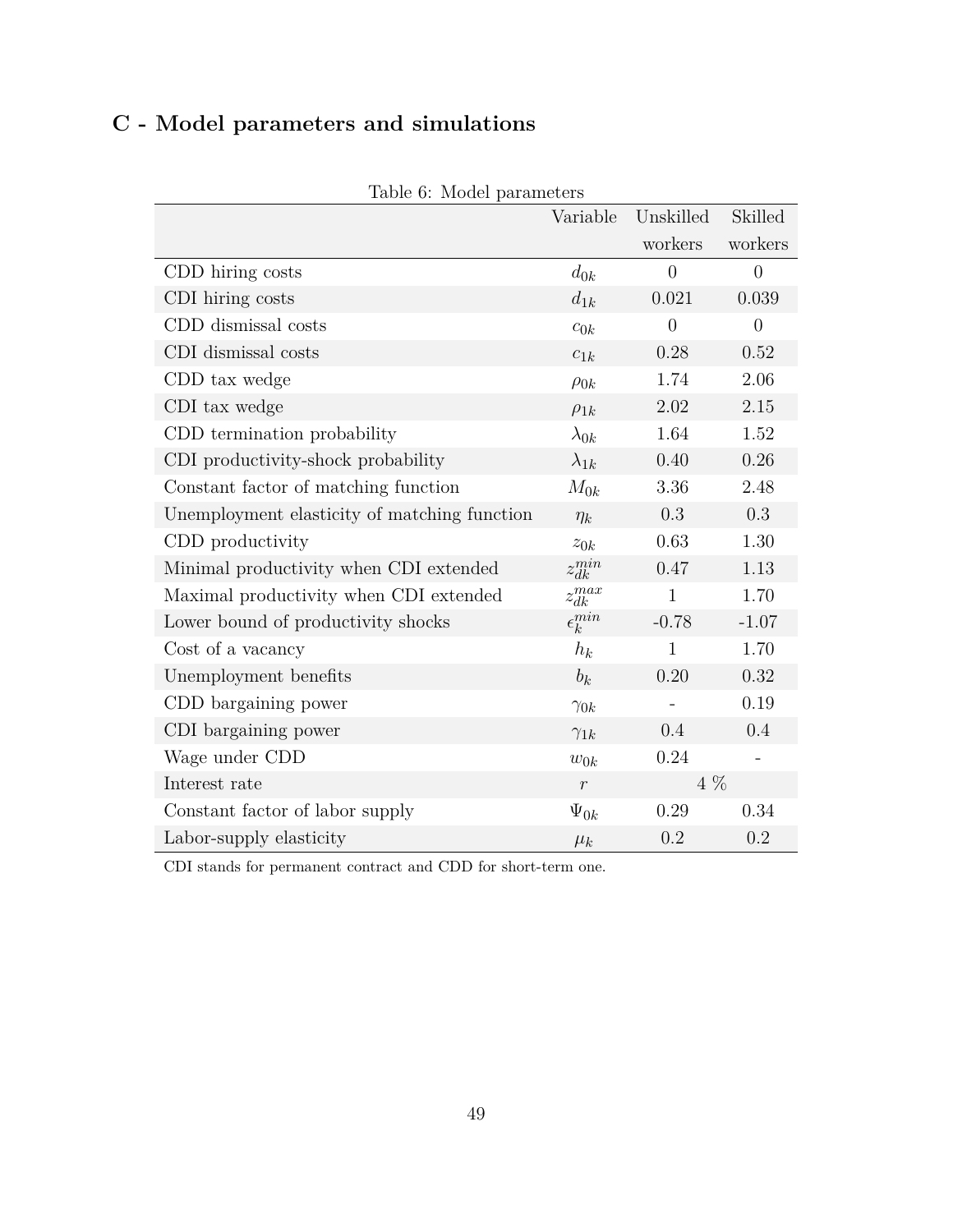|                                                             | Variable                     | Unskilled | Skilled |
|-------------------------------------------------------------|------------------------------|-----------|---------|
|                                                             |                              | workers   | workers |
| Unemployment flow value                                     | $V_{uk}$                     | 7.3       | 13.2    |
| Reservation productivity for CDI hiring                     | $\tilde{z}_{dk}$             | 0.77      | 1.36    |
| Labour-market tightness                                     | $\theta_k$                   | 0.51      | 1.06    |
| Average unemployment duration (months)                      | $1/(\theta_k m_k(\theta_k))$ | 5.8       | 4.7     |
| Average CDI duration (years)                                |                              | 6.9       | 9.6     |
| Unemployment rate ( $\%$ of working pop.)                   | $u_k$                        | 11.9      | $5.8\,$ |
| Employment rate (ditto)                                     | $l_{0k} + l_{1k}$            | 88.1      | 94.2    |
| CDD employment rate (ditto)                                 | $l_{0k}$                     | 15.1      | 9.7     |
| CDI employment rate (ditto)                                 | $l_{1k}$                     | 73.0      | 84.5    |
| CDD average net wage <sup>*</sup>                           | $w_{0k}$                     | 0.24      | 0.34    |
| CDD average productivity                                    | $z_{0k}$                     | 0.63      | 1.30    |
| CDI average net wage <sup>*</sup>                           | $\overline{w}_{1k}$          | 0.33      | 0.58    |
| CDI average productivity                                    | $\overline{z}_{1k}$          | 0.75      | 1.37    |
| Average net wage*                                           |                              | 0.31      | 0.55    |
| Average productivity                                        |                              | 0.73      | 1.36    |
| Net unemployment benefits <sup>*</sup> ( $\epsilon$ /month) |                              | 824       | 1 3 4 3 |
| CDD average net wage <sup>*</sup> (ditto)                   |                              | 980       | 1 4 2 8 |
| CDI average net wage <sup>*</sup> (ditto)                   |                              | 1 350     | 2 3 8 8 |
| Average net wage <sup>*</sup> (ditto)                       |                              | $1\ 287$  | 2 2 8 8 |
| CDI hiring cost (in euros)                                  |                              | $1\ 065$  | 1 947   |
| CDI dismissal cost (ditto)                                  |                              | 13 772    | 25 753  |
| Number of unemployed (million)                              |                              | 1.9       | 0.6     |
| Number of CDD workers (ditto)                               |                              | 2.4       | 1.0     |
| Number of CDI workers (ditto)                               |                              | 11.8      | 9.1     |
| Working population (ditto)                                  | $N_k$                        | 16.2      | 10.7    |

Table 7: Equilibrium of each labour market

\* Net wages and benefits are calculated after taxes, including VAT.

CDI stands for permanent contract and CDD for short-term one.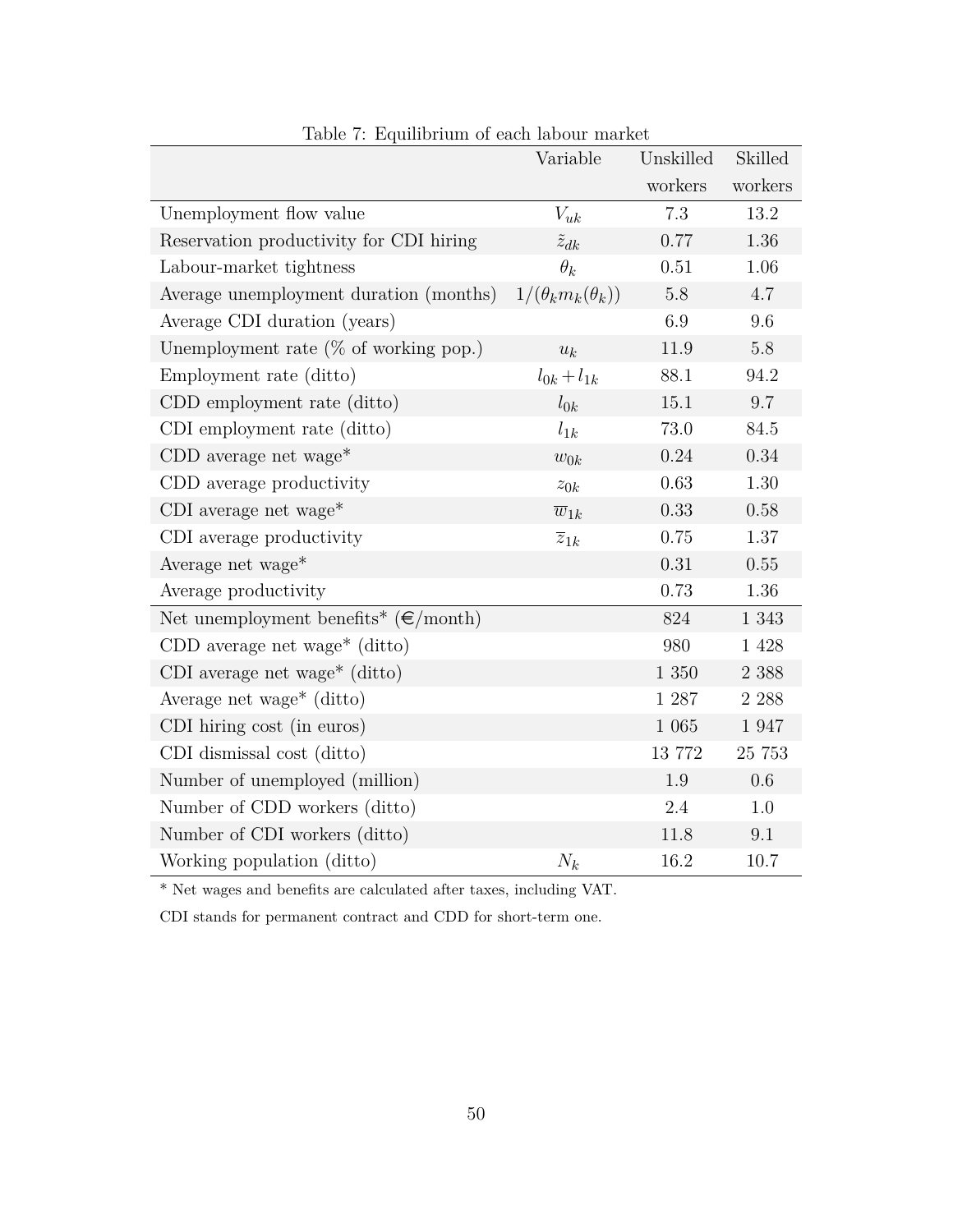|                                                               | Value |
|---------------------------------------------------------------|-------|
| GDP $(\epsilon b n/year)$                                     | 1937  |
| Workers compensation (ditto)                                  | 1033  |
| Gross payroll <sup>*</sup> (ditto)                            | 760   |
| Net payroll <sup>*</sup> (ditto)                              | 498   |
| Working population, excluding self-employed workers (million) | 26.9  |
| Number of unemployed (ditto)                                  | 2.5   |
| Number of CDD workers (ditto)                                 | 3.5   |
| Number of CDI workers (ditto)                                 | 20.9  |

Table 8: Main macro-economic agregates

\*Net wages are calculated after tax, including VTA. Gross wages exclude employer contributions but include employee contributions.

CDI stands for permanent contract and CDD for short-term ones.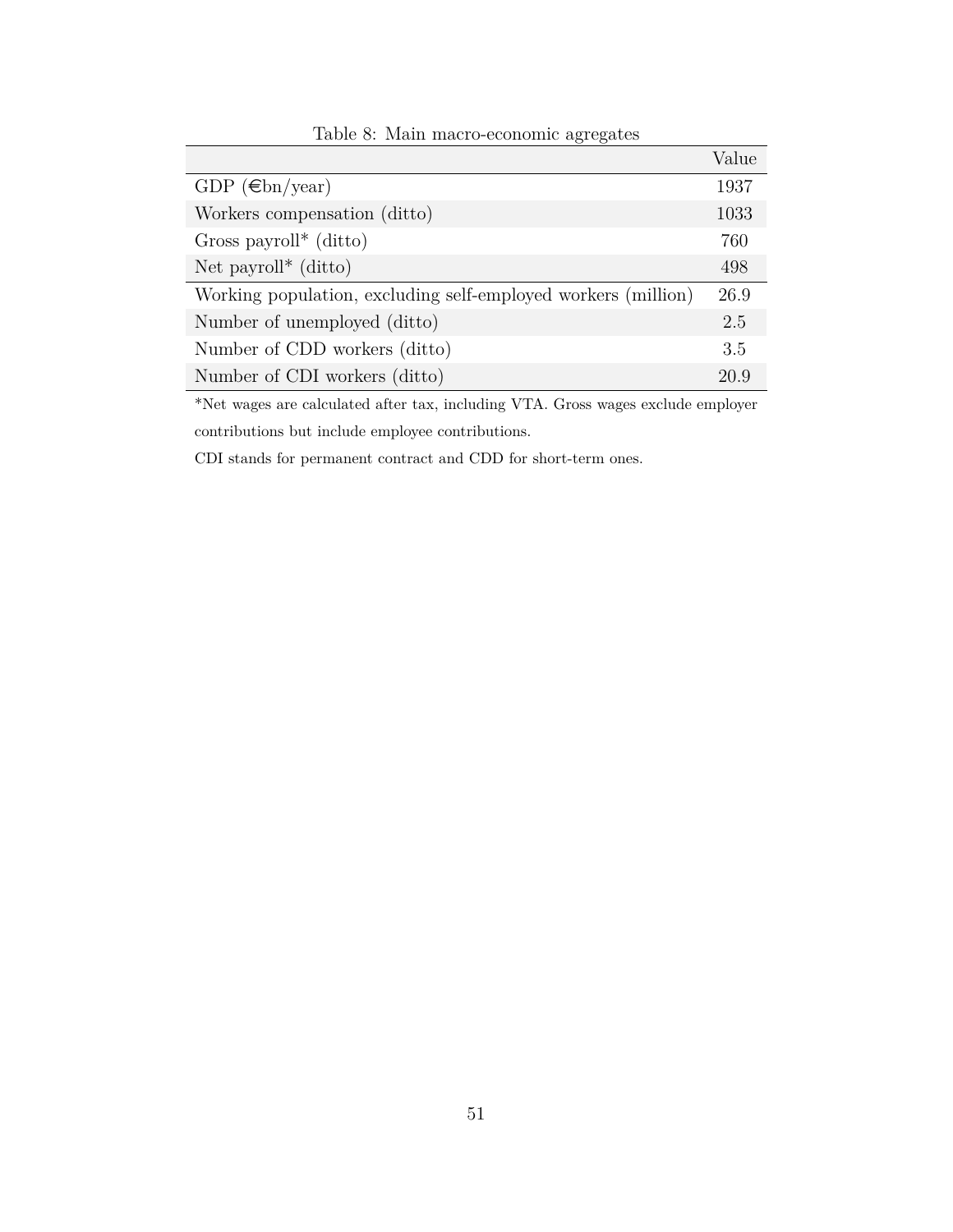|                   |                                                | $\ldots$ on CDD | $\ldots$ on CDI | $\dots$ on all |
|-------------------|------------------------------------------------|-----------------|-----------------|----------------|
|                   |                                                |                 |                 | $\,$ contract  |
|                   | $V_{un}$                                       | $-0.020$        | $-0.024$        | $-0.022$       |
|                   | $F_{zn}(\tilde{z}_{dn})$ (%)                   | $-0.30$         | $+0.83$         | $+0.20$        |
|                   | Average unemployment duration (months)         | $+0.23$         | $+0.13$         | $+0.19$        |
|                   | Average CDI duration (years)                   | $+0.23$         | $+0.39$         | $+0.30$        |
| Unskilled workers | Unemployment rate $(\%$ of working population) | $+0.07$         | $-0.07$         | $+0.01$        |
|                   | CDD employment rate (ditto)                    | $-0.50$         | $-0.43$         | $-0.47$        |
|                   | CDI employment rate (ditto)                    | $+0.43$         | $+0.50$         | $+0.46$        |
|                   | CDD hirings (ditto)                            | $-0.82$         | $-0.70$         | $-0.77$        |
|                   | CDI hirings (ditto)                            | $-0.28$         | $-0.50$         | $-0.38$        |
|                   | Average CDD net wage $(\%)$                    | $+0.00$         | $+0.00$         | $+0.00$        |
|                   | Average CDI net wage $(\%)$                    | $-0.46$         | $-0.56$         | $-0.50$        |
|                   | CDI productivity $(\%)$                        | $-0.68$         | $-0.84$         | $-0.75$        |
|                   | Productivity $(\%)$                            | $-0.49$         | $-0.64$         | $-0.56$        |
|                   | Working population $(\%)$                      | $-0.05$         | $-0.07$         | $-0.06$        |
|                   | $V_{uq}$                                       | $-0.019$        | $-0.034$        | $-0.025$       |
|                   | $F_{zq}(\tilde{z}_{dq})$ (%)                   | $-0.28$         | $+0.83$         | $+0.21$        |
|                   | Average unemployment duration (months)         | $+0.01$         | $+0.02$         | $+0.02$        |
|                   | Average CDI duration (years)                   | $+0.11$         | $+0.30$         | $+0.19$        |
|                   | Unemployment rate $(\%$ of working population) | $-0.06$         | $-0.06$         | $-0.06$        |
| Skilled workers   | CDD employment rate (ditto)                    | $-0.13$         | $-0.14$         | $-0.13$        |
|                   | CDI employment rate (ditto)                    | $+0.19$         | $+0.20$         | $+0.19$        |
|                   | CDD hirings (ditto)                            | $-0.20$         | $-0.21$         | $-0.21$        |
|                   | CDI hirings (ditto)                            | $-0.08$         | $-0.25$         | $-0.15$        |
|                   | Average CDD net wage $(\%)$                    | $-0.99$         | $-0.75$         | $-0.89$        |
|                   | Average CDI net wage $(\%)$                    | $-0.17$         | $-0.30$         | $-0.23$        |
|                   | CDI productivity $(\%)$                        | $-0.21$         | $-0.35$         | $-0.27$        |
|                   | Productivity $(\%)$                            | $-0.18$         | $-0.31$         | $-0.24$        |
|                   | Working population $(\%)$                      | $-0.03$         | $-0.05$         | $-0.04$        |
|                   | Average unemployment duration (months)         | $+0.17$         | $+0.10$         | $+0.14$        |
|                   | Average CDI duration (years)                   | $+0.20$         | $+0.37$         | $+0.27$        |
|                   | Unemployment rate $(\%$ of working population) | $+0.02$         | $-0.06$         | $-0.02$        |
|                   | CDD employment rate (ditto)                    | $-0.36$         | $-0.32$         | $-0.34$        |
|                   | CDI employment rate (ditto)                    | $+0.30$         | $+0.33$         | $+0.31$        |
|                   | CDD hirings (ditto)                            | $-0.59$         | $-0.52$         | $-0.56$        |
| Economy           | CDI hirings (ditto)                            | $-0.20$         | $-0.41$         | $-0.29$        |
|                   | Average CDD net wage $(\%)$                    | $-0.21$         | $-0.17$         | $-0.20$        |
|                   | Average CDI net wage $(\%)$                    | $-0.34$         | $-0.47$         | $-0.39$        |
|                   | Employment (thousands)                         | $-15$           | $+3$            | $-8$           |
|                   | Pay roll $(\%)$                                | $-0.23$         | $-0.29$         | $-0.26$        |
|                   | CDI productivity $(\%)$                        | $-0.46$         | $-0.62$         | $-0.27$        |
|                   | 52<br>Productivity $(\%)$                      | $-0.29$         | $-0.45$         | $-0.12$        |
|                   | Value added $(\%)$                             | $-0.35$         | $-0.44$         | $-0.39$        |
|                   | Fiscal balance ( $\%$ of GDP)                  | $+0.03\,$       | $+0.02\,$       | $+0.03\,$      |

Table 9: Impact of a hiring tax. . . (equal to 0.1% of GDP)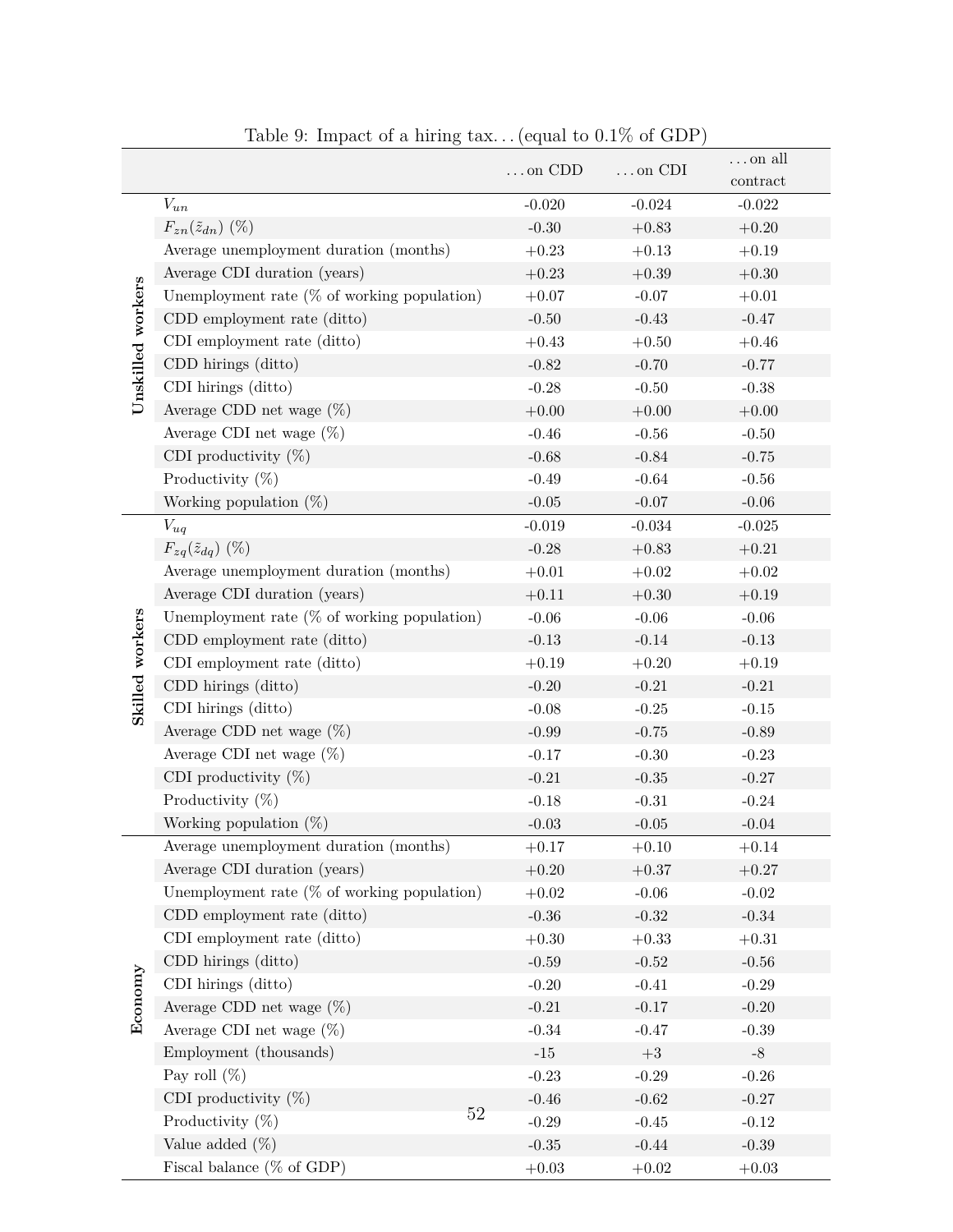|                   |                                                | $\dots$ on $CDD$ | $\ldots$ on CDI | $\dots$ on all |
|-------------------|------------------------------------------------|------------------|-----------------|----------------|
|                   |                                                |                  |                 | $\,$ contract  |
|                   | $V_{un}$                                       | $-0.013$         | $-0.020$        | $-0.017$       |
|                   | $F_{zn}(\tilde{z}_{dn})$ (%)                   | $-1.45$          | $+0.79$         | $-0.11$        |
|                   | Average unemployment duration (months)         | $+0.30$          | $+0.12$         | $+0.20\,$      |
|                   | Average CDI duration (years)                   | $+0.04$          | $+0.41$         | $+0.25$        |
| Unskilled workers | Unemployment rate $(\%$ of working population) | $+0.20$          | $-0.12$         | $+0.02$        |
|                   | CDD employment rate (ditto)                    | $-0.52$          | $-0.46$         | $-0.48$        |
|                   | CDI employment rate (ditto)                    | $+0.32$          | $+0.59$         | $+0.47$        |
|                   | CDD hirings (ditto)                            | $-0.85$          | $-0.76$         | $-0.79$        |
|                   | CDI hirings (ditto)                            | $-0.02$          | $-0.52$         | $-0.31$        |
|                   | Average CDD net wage $(\%)$                    | $+0.00$          | $+0.00$         | $+0.00$        |
|                   | Average CDI net wage $(\%)$                    | $-0.30$          | $-0.53$         | $-0.43$        |
|                   | CDI productivity $(\%)$                        | $-0.45$          | $-0.90$         | $-0.70$        |
|                   | Productivity $(\%)$                            | $-0.29$          | $-0.68$         | $-0.51$        |
|                   | Working population $(\%)$                      | $-0.04$          | $-0.05$         | $-0.05$        |
|                   | $V_{uq}$                                       | $-0.006$         | $-0.027$        | $-0.018$       |
|                   | $F_{zq}(\tilde{z}_{dq})$ (%)                   | $-1.28$          | $+0.81$         | $-0.04$        |
|                   | Average unemployment duration (months)         | $+0.00$          | $+0.02$         | $+0.01$        |
|                   | Average CDI duration (years)                   | $-0.05$          | $+0.32$         | $+0.16$        |
|                   | Unemployment rate $(\%$ of working population) | $-0.07$          | $-0.07$         | $-0.07$        |
| Skilled workers   | CDD employment rate (ditto)                    | $-0.13$          | $-0.16$         | $-0.14$        |
|                   | CDI employment rate (ditto)                    | $+0.20$          | $+0.23$         | $+0.21$        |
|                   | CDD hirings (ditto)                            | $-0.20$          | $-0.24$         | $-0.22$        |
|                   | CDI hirings (ditto)                            | $+0.07$          | $-0.26$         | $-0.12$        |
|                   | Average CDD net wage $(\%)$                    | $-1.20$          | $-0.74$         | $-0.94$        |
|                   | Average CDI net wage $(\%)$                    | $-0.07$          | $-0.25$         | $-0.18$        |
|                   | CDI productivity $(\%)$                        | $-0.10$          | $-0.38$         | $-0.26$        |
|                   | Productivity $(\%)$                            | $-0.08$          | $-0.33$         | $-0.23$        |
|                   | Working population $(\%)$                      | $-0.01$          | $-0.04$         | $-0.03$        |
|                   | Average unemployment duration (months)         | $+0.21$          | $+0.09\,$       | $+0.14\,$      |
|                   | Average CDI duration (years)                   | $+0.01\,$        | $+0.39$         | $+0.23$        |
|                   | Unemployment rate $(\%$ of working population) | $+0.09$          | $-0.10$         | $-0.02$        |
|                   | CDD employment rate (ditto)                    | $-0.37$          | $\mbox{-}0.35$  | $-0.35$        |
|                   | CDI employment rate (ditto)                    | $+0.25$          | $+0.41$         | $+0.34$        |
|                   | CDD hirings (ditto)                            | $-0.60$          | $-0.56$         | $-0.57$        |
| Economy           | CDI hirings (ditto)                            | $+0.01\,$        | $-0.42$         | $-0.24$        |
|                   | Average CDD net wage $(\%)$                    | $-0.29$          | $-0.16$         | $-0.22$        |
|                   | Average CDI net wage $(\%)$                    | $-0.19$          | $-0.44$         | $-0.33$        |
|                   | Employment (thousands)                         | $-30$            | $+16$           | $-4$           |
|                   | Pay roll $(\%)$                                | $-0.17$          | $-0.19$         | $-0.19$        |
|                   | CDI productivity $(\%)$                        | $-0.27$          | $-0.67$         | $-0.50$        |
|                   | 53<br>Productivity $(\%)$                      | $-0.12$          | $-0.49$         | $-0.33$        |
|                   | Value added $(\%)$                             | $-0.24$          | $-0.43$         | $-0.35$        |
|                   | Fiscal balance ( $\%$ of GDP)                  | $+0.05$          | $+0.05\,$       | $+0.05\,$      |

Table 10: Impact of a termination  $\text{tax...}$  (equal to  $0.1\%$  of GDP)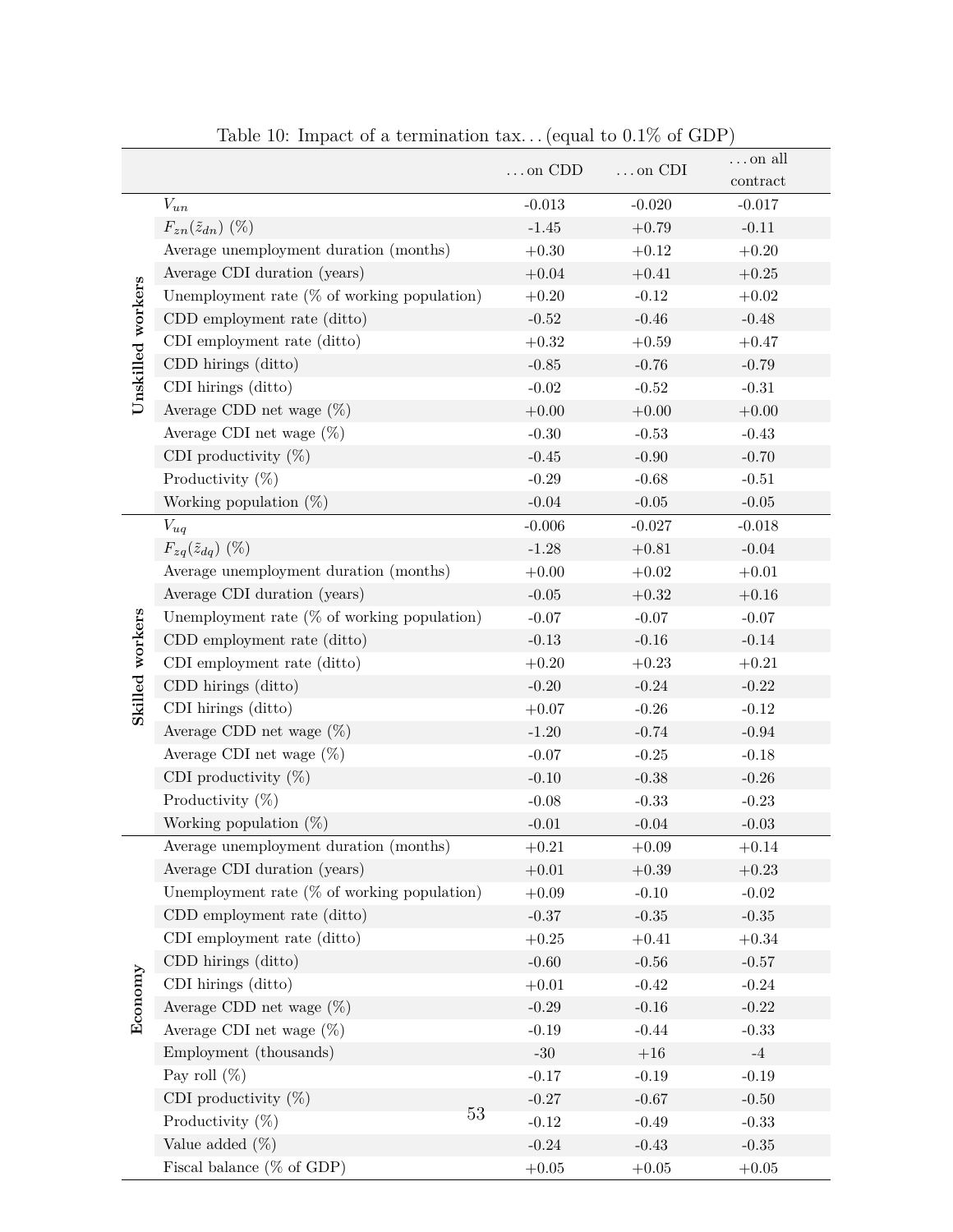|                   |                                                                        | $\ldots$ on CDD    | $\ldots$ on CDI    | $\dots$ on all                           |
|-------------------|------------------------------------------------------------------------|--------------------|--------------------|------------------------------------------|
|                   |                                                                        | $-0.019$           | $-0.012$           | $\mathop{\mathrm{contract}}$<br>$-0.012$ |
|                   | $V_{un}$                                                               | $-0.29$            | $+0.06$            | $+0.02$                                  |
|                   | $F_{zn}(\tilde{z}_{dn})$ (%)<br>Average unemployment duration (months) | $+0.22$            | $+0.02$            | $+0.04$                                  |
|                   | Average CDI duration (years)                                           | $+0.21$            | $-0.04$            | $-0.02$                                  |
|                   | Unemployment rate $(\%$ of working population)                         | $+0.07$            | $+0.10$            | $+0.10$                                  |
| Unskilled workers | CDD employment rate (ditto)                                            | $-0.47$            | $+0.07$            | $+0.02$                                  |
|                   | CDI employment rate (ditto)                                            | $+0.40$            | $-0.16$            | $-0.12$                                  |
|                   | CDD hirings (ditto)                                                    | $-0.78$            | $+0.11$            | $+0.03$                                  |
|                   | CDI hirings (ditto)                                                    | $-0.27$            | $+0.03$            | $+0.01$                                  |
|                   | Average CDD net wage $(\%)$                                            |                    |                    |                                          |
|                   | Average CDI net wage $(\%)$                                            | $+0.00$<br>$-0.43$ | $+0.00$<br>$-0.13$ | $+0.00$<br>$-0.16$                       |
|                   | CDI productivity $(\%)$                                                |                    |                    |                                          |
|                   |                                                                        | $-0.64$            | $+0.12$            | $+0.05$                                  |
|                   | Productivity $(\%)$                                                    | $-0.47$            | $+0.08$            | $+0.04\,$                                |
|                   | Working population $(\%)$                                              | $-0.05$            | $-0.03$            | $-0.03$                                  |
|                   | $V_{uq}$                                                               | $-0.023$           | $-0.022$           | $-0.022$                                 |
|                   | $F_{zq}(\tilde{z}_{dq})$ (%)                                           | $-0.34$            | $+0.06$            | $+0.02$                                  |
|                   | Average unemployment duration (months)                                 | $-0.05$            | $+0.01$            | $+0.01$                                  |
|                   | Average CDI duration (years)                                           | $+0.13$            | $-0.02$            | $-0.01$                                  |
|                   | Unemployment rate $(\%$ of working population)                         | $-0.15$            | $+0.03$            | $+0.02$                                  |
| Skilled workers   | CDD employment rate (ditto)                                            | $\mbox{-}0.15$     | $+0.03$            | $+0.01$                                  |
|                   | CDI employment rate (ditto)                                            | $+0.30$            | $-0.06$            | $-0.02$                                  |
|                   | CDD hirings (ditto)                                                    | $-0.23$            | $+0.04$            | $+0.01$                                  |
|                   | CDI hirings (ditto)                                                    | $-0.09$            | $+0.01$            | $+0.00$                                  |
|                   | Average CDD net wage $(\%)$                                            | $-1.71$            | $+0.03$            | $-0.14$                                  |
|                   | Average CDI net wage $(\%)$                                            | $-0.21$            | $-0.16$            | $-0.17$                                  |
|                   | CDI productivity $(\%)$                                                | $-0.26$            | $+0.04$            | $+0.02\,$                                |
|                   | Productivity $(\%)$                                                    | $-0.22$            | $+0.04$            | $+0.01$                                  |
|                   | Working population $(\%)$                                              | $-0.03$            | $-0.03$            | $-0.03$                                  |
|                   | Average unemployment duration (months)                                 | $+0.14\,$          | $+0.02\,$          | $+0.03$                                  |
|                   | Average CDI duration (years)                                           | $+0.19$            | $-0.03$            | $-0.01$                                  |
|                   | Unemployemnt rate $(\%$ of working population)                         | $-0.02$            | $+0.07$            | $+0.06$                                  |
|                   | CDD employment rate (ditto)                                            | $-0.35$            | $+0.05$            | $+0.01$                                  |
|                   | CDI employment rate (ditto)                                            | $+0.33$            | $-0.15$            | $-0.11$                                  |
|                   | CDD hirings (ditto)                                                    | $-0.57$            | $+0.08$            | $+0.02$                                  |
| Economy           | CDI hirings (ditto)                                                    | $-0.20$            | $+0.02$            | $+0.00$                                  |
|                   | Average CDD net wage $(\%)$                                            | $-0.52$            | $-0.00$            | $-0.06$                                  |
|                   | Average CDI net wage $(\%)$                                            | $-0.33$            | $-0.13$            | $-0.14$                                  |
|                   | Employment (thousands)                                                 | $-6$               | $-27$              | $-26$                                    |
|                   | Pay roll $(\%)$                                                        | $-0.21$            | $-0.26$            | $-0.25$                                  |
|                   | CDI productivity $(\%)$<br>$54\,$                                      | $-0.44$            | $+0.10$            | $+0.05$                                  |
|                   | Productivity $(\%)$                                                    | $-0.29$            | $+0.07$            | $+0.04$                                  |
|                   | Value added $(\%)$                                                     | $-0.31$            | $-0.04$            | $-0.07$                                  |
|                   | Fiscal balance ( $\%$ of GDP)                                          | $+0.05\,$          | $+0.01\,$          | $+0.02$                                  |

Table 11: Impact of an increase in the tax wedge. . . (equal to 0.1% of GDP)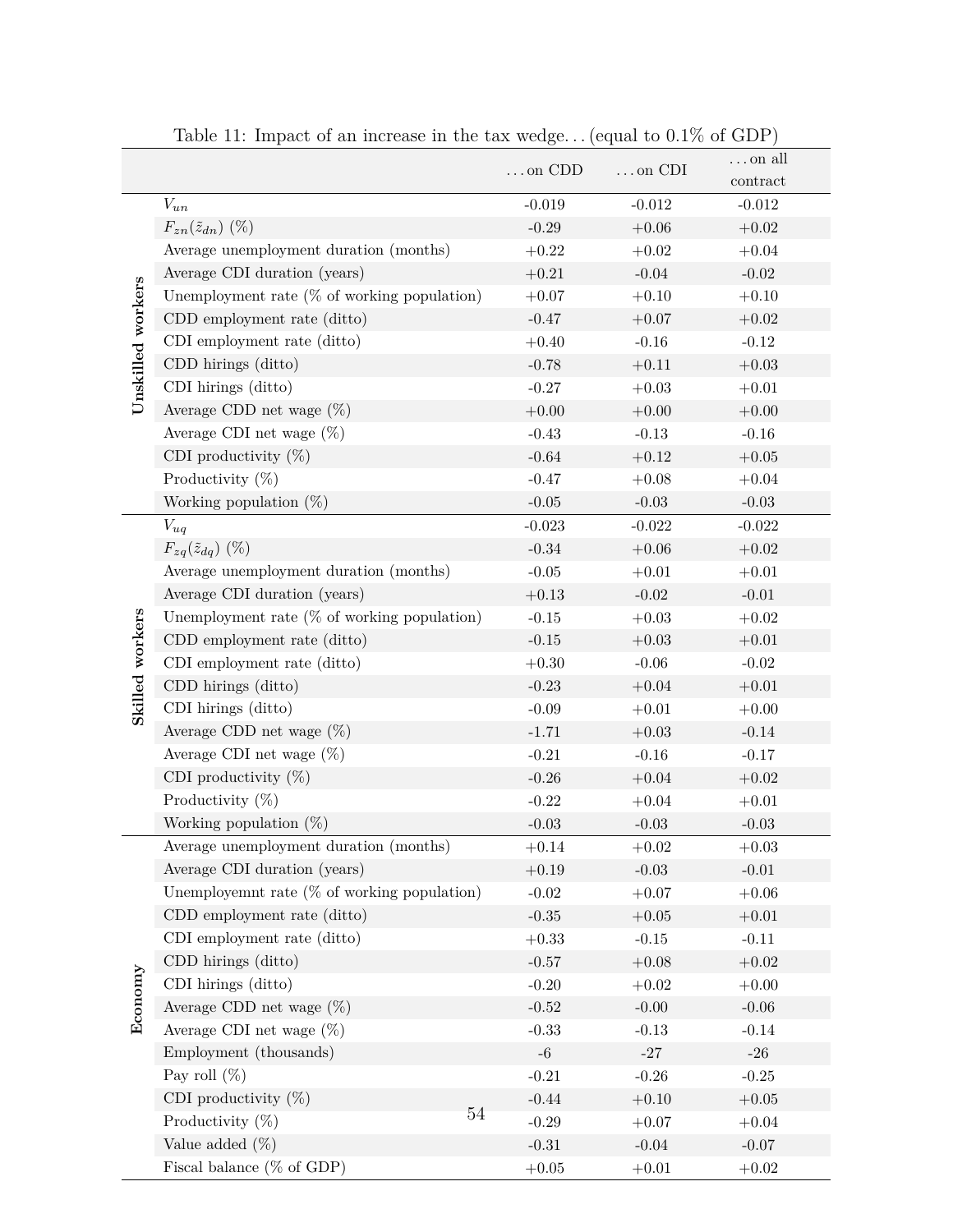|              |                                            | Decreasing | Termination | Italian |
|--------------|--------------------------------------------|------------|-------------|---------|
|              |                                            | contrib.   | tax         | style   |
|              | Average unemployment duration (months)     | $+0.15$    | $+0.07$     | $+0.01$ |
| Unskilled w. | Average CDI duration (years)               | $+0.27$    | $+0.32$     | $-0.12$ |
|              | CDD employment rate $(\%$ of working pop.) | $-0.55$    | $-0.56$     | $-0.10$ |
|              | CDD hirings (ditto)                        | $-0.91$    | $-0.92$     | $-0.17$ |
|              | CDI hirings (ditto)                        | $-0.31$    | $-0.35$     | $+0.21$ |
|              | Productivity $(\%)$                        | $-0.58$    | $-0.65$     | $+0.08$ |
|              | Average unemployment duration (months)     | $-0.00$    | $-0.01$     | $-0.09$ |
| w.           | Average CDI duration (years)               | $+0.12$    | $+0.19$     | $-0.14$ |
|              | CDD employment rate ( $%$ of working pop.) | $-0.15$    | $-0.17$     | $-0.03$ |
| Skilled      | CDD hirings (ditto)                        | $-0.23$    | $-0.26$     | $-0.05$ |
|              | CDI hirings (ditto)                        | $-0.09$    | $-0.14$     | $+0.15$ |
|              | Productivity $(\%)$                        | $-0.21$    | $-0.27$     | $+0.05$ |
|              | Average unemployment duration (months)     | $+0.10$    | $+0.04$     | $-0.02$ |
|              | Average CDI duration (years)               | $+0.23$    | $+0.28$     | $-0.13$ |
|              | CDD employment rate $(\%$ of working pop.) | $-0.39$    | $-0.40$     | $-0.07$ |
|              | CDD hirings (ditto)                        | $-0.63$    | $-0.64$     | $-0.11$ |
| Economy      | CDI hirings (ditto)                        | $-0.22$    | $-0.26$     | $+0.20$ |
|              | Average CDD net wage $(\%)$                | $-0.09$    | $-0.03$     | $-0.24$ |
|              | Average CDI net wage $(\%)$                | $-0.04$    | $+0.10$     | $+0.38$ |
|              | Employment (thousands)                     | $+39\,$    | $+77$       | $+41$   |
|              | CDI productivity $(\%)$                    | $-0.57$    | $-0.67$     | $+0.05$ |
|              | Value added $(\%)$                         | $-0.21$    | $-0.15$     | $+0.24$ |
|              | Fiscal balance ( $%$ of GDP)               | 0.00       | 0.00        | 0.00    |

Table 12: Neutral *ex post* impact of reforms

CDI stands for permanent contract and CDD for short-term one.